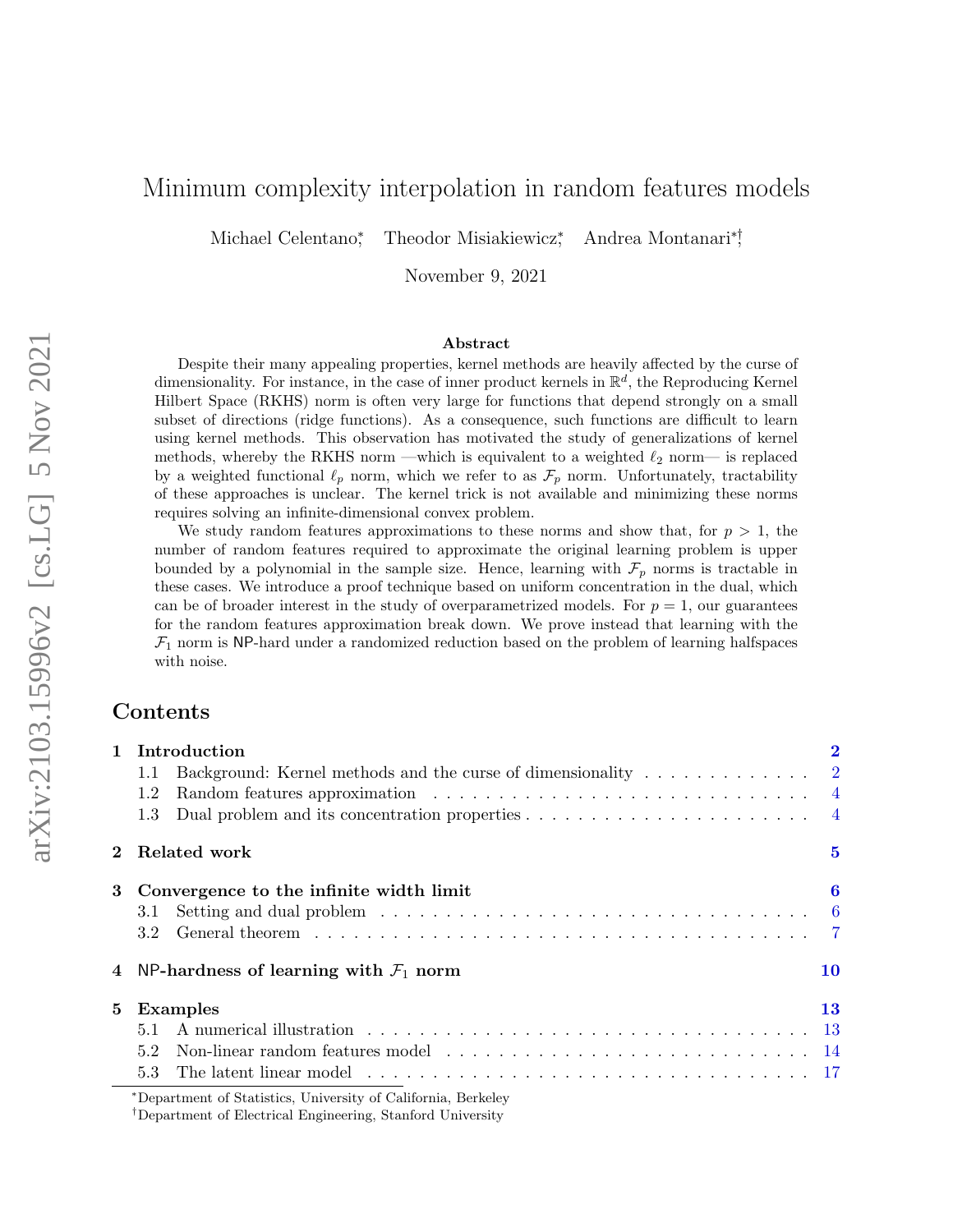| 6 Proof of Theorem 1: Convergence to the population predictor                                       | 18 |
|-----------------------------------------------------------------------------------------------------|----|
| A Verifying the continuity and concentration conditions                                             | 25 |
|                                                                                                     |    |
|                                                                                                     |    |
| A.3 Point-wise concentration of dual gradient: Proof of Lemma 4 29                                  |    |
|                                                                                                     |    |
| B The latent linear model: Proof of Proposition 5                                                   | 32 |
| C Small ball property under fast decay of Hermite coefficients                                      | 34 |
| D Proof of Theorem 2: NP-hardness of learning with $\mathcal{F}_1$ norm                             | 36 |
| E Additional properties of the minimum interpolation problem                                        | 39 |
| The infinite-width primal problem for randomized features 39<br>E.1                                 |    |
| Representer theorem for strictly convex and differentiable penalty $\dots \dots \dots \dots$<br>E.2 |    |
| F Useful technical facts                                                                            | 41 |

### <span id="page-1-0"></span>1 Introduction

### <span id="page-1-1"></span>1.1 Background: Kernel methods and the curse of dimensionality

Kernel methods are among the most fundamental tools in machine learning. Over the last two years they attracted renewed interest because of their connection with neural networks in the linear regime (a.k.a. neural tangent kernel or lazy regime) [\[JGH18,](#page-22-0) [LR20,](#page-22-1) [LRZ19,](#page-22-2) [GMMM19\]](#page-21-0).

Consider a general covariates space, namely a probability space  $(\mathcal{X}, \mathbb{P})$  (our results will concern the case  $\mathcal{X} = \mathbb{R}^d$ , but it is useful to start from a more general viewpoint). A reproducing kernel Hilbert space (RKHS) is usually constructed starting from a positive semidefinite kernel  $K : \mathcal{X} \times$  $\mathcal{X} \to \mathbb{R}$ . Here it will be more convenient to start from a weight space, i.e. a probability space  $(\mathcal{V}, \mu)$ , and a featurization map  $\phi(\cdot; \mathbf{w}) : \mathcal{X} \to \mathbb{R}$  parametrized by the weight vector<sup>[1](#page-1-2)</sup>  $\mathbf{w} \in \mathcal{V}$ . The RKHS is then defined as the space of functions of the form

<span id="page-1-3"></span>
$$
\hat{f}(\boldsymbol{x};a) = \int_{\mathcal{V}} \phi(\boldsymbol{x};\boldsymbol{w}) a(\boldsymbol{w}) \mu(\mathrm{d}\boldsymbol{w}), \qquad (1)
$$

with  $a \in L^2(\mathcal{V};\mu)$ . To give a concrete example, we might consider  $\mathcal{V} = \mathbb{R}^d$ , and  $\phi(\mathbf{x};\mathbf{w}) = \sigma(\langle \mathbf{w}, \mathbf{x} \rangle)$ : this is the featurization map arising from two-layers neural networks with random first layer weights.

The radius- $R$  ball in this space is defined as

<span id="page-1-4"></span>
$$
\mathcal{F}_2(R) = \left\{ \hat{f}(\boldsymbol{x}; a) = \int_{\mathcal{V}} \phi(\boldsymbol{x}; \boldsymbol{w}) \, a(\boldsymbol{w}) \, \mu(\mathrm{d}\boldsymbol{w}) : \int_{\mathcal{V}} |a(\boldsymbol{w})|^2 \mu(\mathrm{d}\boldsymbol{w}) \leq R^2 \right\}.
$$
 (2)

This construction is equivalent to the more standard one, with associated kernel  $K(\mathbf{x}_1, \mathbf{x}_2) :=$  $\int_{\mathcal{V}} \phi(\bm{x}_1;\bm{w}) \phi(\bm{x}_2;\bm{w}) \,\mu(\mathrm{d}\bm{w})$ . Vice versa, for any positive semidefinite kernel K, we can construct a corresponding featurization map  $\phi$ , and proceed as above.

It is a basic fact that, although  $\mathcal{F}_2(R)$  is infinite-dimensional, learning in  $\mathcal{F}_2(R)$  can be performed efficiently [\[SSBD14\]](#page-23-0): it is useful to recall the reason here. Consider a supervised learning setting

<span id="page-1-2"></span><sup>&</sup>lt;sup>1</sup>A sufficient condition for this construction to be well defined is  $\phi \in L^2(\mathbb{P} \otimes \mu)$ .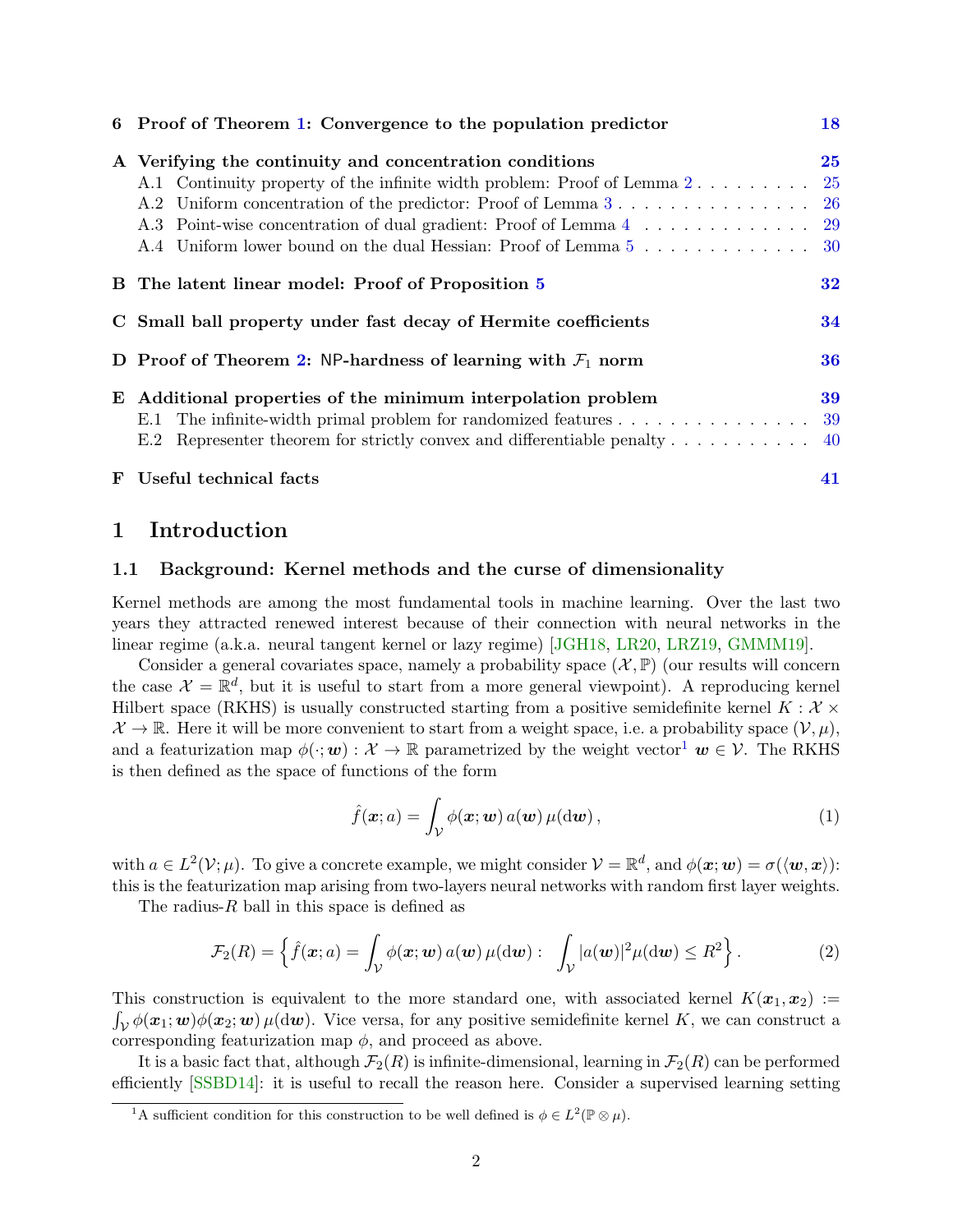in which we are given n samples  $(y_i, x_i)$ ,  $i \leq n$ , with  $y_i \in \mathbb{R}$  and  $x_i \in \mathcal{X}$ . Given a convex loss  $\ell : \mathbb{R} \times \mathbb{R} \to \mathbb{R}$ , the RKHS-norm regularized empirical risk minimization problem reads:

minimize 
$$
\sum_{i=1}^{n} \ell(y_i, \hat{f}(\boldsymbol{x}_i; a)) + \lambda \int_{\mathcal{V}} |a(\boldsymbol{w})|^2 \mu(\mathrm{d}\boldsymbol{w}). \tag{3}
$$

Conceptually, this problem can be solved in two steps: (1) find the minimum RKHS norm subject to interpolation constraints  $\hat{f}(\bm{x}_i; a) = \hat{y}_i$ , and (2) minimize the sum of this quantity and the empirical loss  $\sum_{i=1}^{n} \ell(y_i, \hat{y}_i)$ . Since step (2) is convex and finite-dimensional, the critical problem is the interpolation problem:

<span id="page-2-0"></span>minimize 
$$
\int_{\mathcal{V}} |a(\boldsymbol{w})|^2 \mu(\mathrm{d}\boldsymbol{w})
$$
,  
subj. to  $\hat{f}(\boldsymbol{x}_i; a) = \hat{y}_i$ ,  $\forall i \leq n$ .

While this is an infinite-dimensional problem, convex duality (the 'representer theorem') guarantees that the solution belongs to a fixed *n*-dimensional subspace,  $a_*(w) = \sum_{i=1}^n c_i \phi(x_i; w)$ .

Unfortunately, kernel methods suffer from the curse of dimensionality. To give a simple example, consider  $\mathbf{x} \sim \text{Unif}(\mathbb{S}^{d-1}(\sqrt{d})), \mathbf{w} \sim \text{Unif}(\mathbb{S}^{d-1}(1)), \text{ and } \phi(\mathbf{x}; \mathbf{w}) = \sigma(\langle \mathbf{w}, \mathbf{x} \rangle) \text{ with } \sigma : \mathbb{R} \to \mathbb{R} \text{ a non$ polynomial activation function. Consider noiseless data  $y_i = f_*(x_i)$ , with  $f_*(x) = \sigma(\langle \mathbf{w}_*, x \rangle)$  for a fixed  $w_* \in \mathbb{S}^{d-1}(1)$ . Then,  $||f_*||_K = \infty$  (with  $|| \cdot ||_K$  denoting the RKHS norm). Correspondingly, [\[YS19,](#page-23-1) [GMMM19\]](#page-21-0) show that for any fixed k, if  $n \leq d^k$ , then any kernel method of the form [\(3\)](#page-2-0) returns  $\hat{f}$  with  $\|\hat{f} - f_*\|_{L^2(\mathbb{P})}$  bounded away from zero.

The curse of dimensionality suggests to seek functions of the form  $(1)$  where a is sparse, in a suitable sense  $[Bac17]$ . In this paper we consider a generalization in which the RKHS ball of Eq. [\(2\)](#page-1-4) is replaced by

<span id="page-2-2"></span>
$$
\mathcal{F}_p(R) = \left\{ \hat{f}(\boldsymbol{x}; a) = \int_{\mathcal{V}} \phi(\boldsymbol{x}; \boldsymbol{w}) \, a(\boldsymbol{w}) \, \mu(\mathrm{d}\boldsymbol{w}) : \; \left( \int_{\mathcal{V}} |a(\boldsymbol{w})|^p \mu(\mathrm{d}\boldsymbol{w}) \right)^{1/p} \leq R \right\}.
$$
 (4)

For  $p \in [1, 2)$  this comprises a richer function class than the original  $\mathcal{F}_2(R)$ , since  $\mathcal{F}_2(R) \subset \mathcal{F}_p(R)$  $\mathcal{F}_1(R)$ , and it is easy to see that the inclusion is strict. The case  $\rho(x) = |x|$  is also known as 'convex neural network' [\[Bac17\]](#page-20-0).

Although the penalty  $\int_{\mathcal{V}} |a(\boldsymbol{w})|^p \mu(\mathrm{d}\boldsymbol{w})$  is convex, it is far from clear that the learning problem is tractable. Indeed for  $p \neq 2$ , the classical representer theorem does not hold anymore and we cannot reduce the infinite dimensional problem to solving a finite dimensional quadratic program (see Appendix [E.2](#page-39-0) for a representer-type theorem for  $p > 1$ ).

By the same reduction discussed above, it is sufficient to consider the following minimumcomplexity interpolation problem:

<span id="page-2-1"></span>minimize 
$$
\int_{\mathcal{V}} \rho(a(\boldsymbol{w})) \mu(\mathrm{d}\boldsymbol{w})
$$
,  
subj. to  $\hat{f}(\boldsymbol{x}_i; a) = y_i$ ,  $\forall i \leq n$ . (5)

(We denote the values to be interpolated by  $y_i$  instead of  $\hat{y}_i$  because we will focus on the interpolation problem hereafter.) We will take  $\rho(x)$  to be a convex function minimized at  $x = 0$ . We establish two main results. First, we establish tractability for a subset of strictly convex penalties  $\rho$  which include, as special cases,  $\rho(x) = |x|^p / p$ ,  $p > 1$ . Our approach is based on a random features approximation which we discuss next. Second, we establish NP-hardness under randomized reduction for the case  $\rho(x) = |x|.$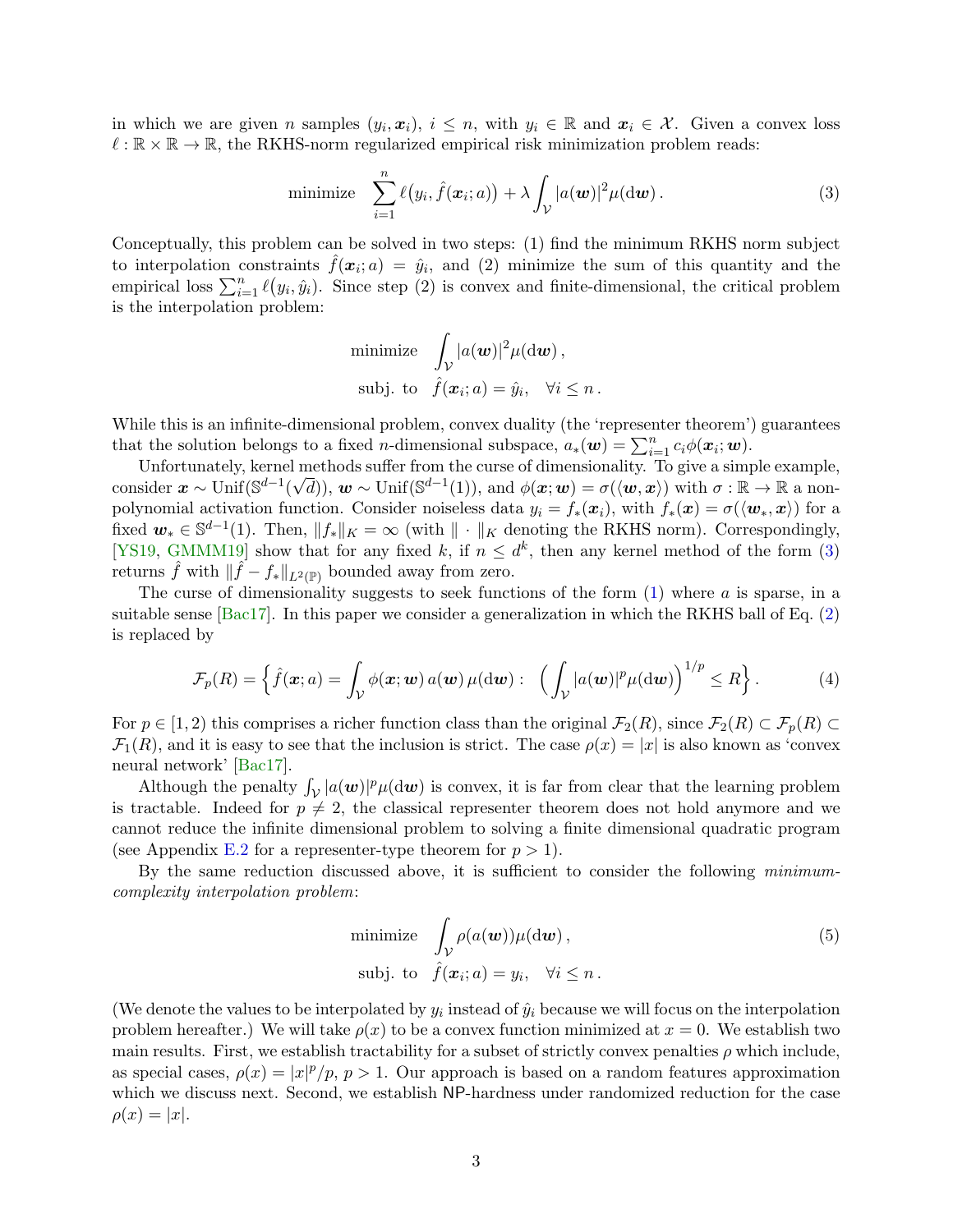### <span id="page-3-0"></span>1.2 Random features approximation

We sample independently  $w_j \sim \mu$ ,  $j \leq N$ , and fit a model

<span id="page-3-4"></span><span id="page-3-2"></span>
$$
\hat{f}_N(\boldsymbol{x};\boldsymbol{a}) = \frac{1}{N} \sum_{j=1}^N a_j \phi(\boldsymbol{x};\boldsymbol{w}_j).
$$
\n(6)

We determine the coefficients  $\mathbf{a} = (a_i)_{i \leq N}$  by solving the interpolation problem

minimize 
$$
\sum_{j=1}^{N} \rho(a_j)
$$
,  
subj. to  $\hat{f}_N(\boldsymbol{x}_i; \boldsymbol{a}) = y_i$ ,  $\forall i \leq n$ . (7)

Notice that this is equivalent to replacing the measure  $\mu$  in Eq. [\(5\)](#page-2-1) by its empirical version  $\hat{\mu}_N =$  $N^{-1}\sum_{i=1}^{N}\delta_{\mathbf{w}_i}$ . Borrowing the terminology from neural network theory, we will refer to [\(7\)](#page-3-2) as the "finite width" problem, and to the original problem [\(5\)](#page-2-1) as the "infinite width" problem. We will denote by  $\hat{a}_N$  the solution of the finite width problem [\(7\)](#page-3-2) and by  $\hat{a}$  the solution of the infinite width problem [\(5\)](#page-2-1).

Our main result establishes that, under suitable assumptions on the penalty  $\rho$  and the featurization map  $\phi$ , the random features approach provides a good approximation of the minimum complexity interpolation problem [\(5\)](#page-2-1). Crucially, this is achieved with a number of features that is polynomial in the sample size n. In particular we show that for  $\rho(x) = |x|^p/p$ ,  $1 < p \le 2$ , setting  $Q = p/(p-1)$  (and assuming  $||\mathbf{y}||_2 \leq C\sqrt{n}$ )

<span id="page-3-3"></span>
$$
\|\hat{f}_N(\cdot; \hat{a}_N) - \hat{f}(\cdot; \hat{a})\|_{L^2} \le C \Big(\sqrt{\frac{n^2 \log(N)}{N}} \vee \frac{(n \log N)^{(Q+1)/2)}}{N}\Big) . \tag{8}
$$

Hence, for  $N \gg (n \log n)^2 \vee (n \log n)^{(Q+1)/2}$ , the random features approach yields a function that is a good approximation of the original problem [\(5\)](#page-2-1).

Let us emphasize that the scaling of the number of random features  $N$  in our bound is not optimal. In particular, for the RKHS case  $p = 2$ , the above result requires  $N \gg n^2$ , while we know from [\[MMM21\]](#page-22-3) that  $N \gg n \log n$  features are often sufficient. We also note that the exponent Q in the polynomial diverges as  $p \to 1$ . Hence, our results do not guarantee tractability for the case  $p = 1$ . Indeed this is a fundamental limitation: as discussed in Section [4,](#page-9-0) a bound such as Eq. [\(8\)](#page-3-3) with finite Q cannot hold for  $p = 1$ , under some standard hardness assumptions. We show instead that no polynomial time algorithm is guaranteed to achieve accuracy  $n^{-C}$  for some absolute constant  $C$  in Eq.  $(8)$ . This hardness result is based on a randomized reduction from the problem of learning halfspaces with noise, which was proved to be NP-hard in [\[FGKP06,](#page-21-1) [GR09\]](#page-21-2).

#### <span id="page-3-1"></span>1.3 Dual problem and its concentration properties

Our proof that the random features model  $\hat{f}_N(\cdot; \hat{a}_N)$  is a good approximation of the infinite width model  $f(\cdot; \hat{a})$  (cf. Eq. [\(8\)](#page-3-3)) is based on a simple approach which is potentially of independent interest. We notice that, while the optimization problems  $(5)$  and  $(7)$  are overparametrized and hence difficult to control, their duals are underparametrized and can be studied using uniform convergence arguments.

Let  $\rho^*$  be the convex conjugate of  $\rho$ :

$$
\rho^*(x) = \sup_{y \in \mathbb{R}} \{ xy - \rho(y) \}.
$$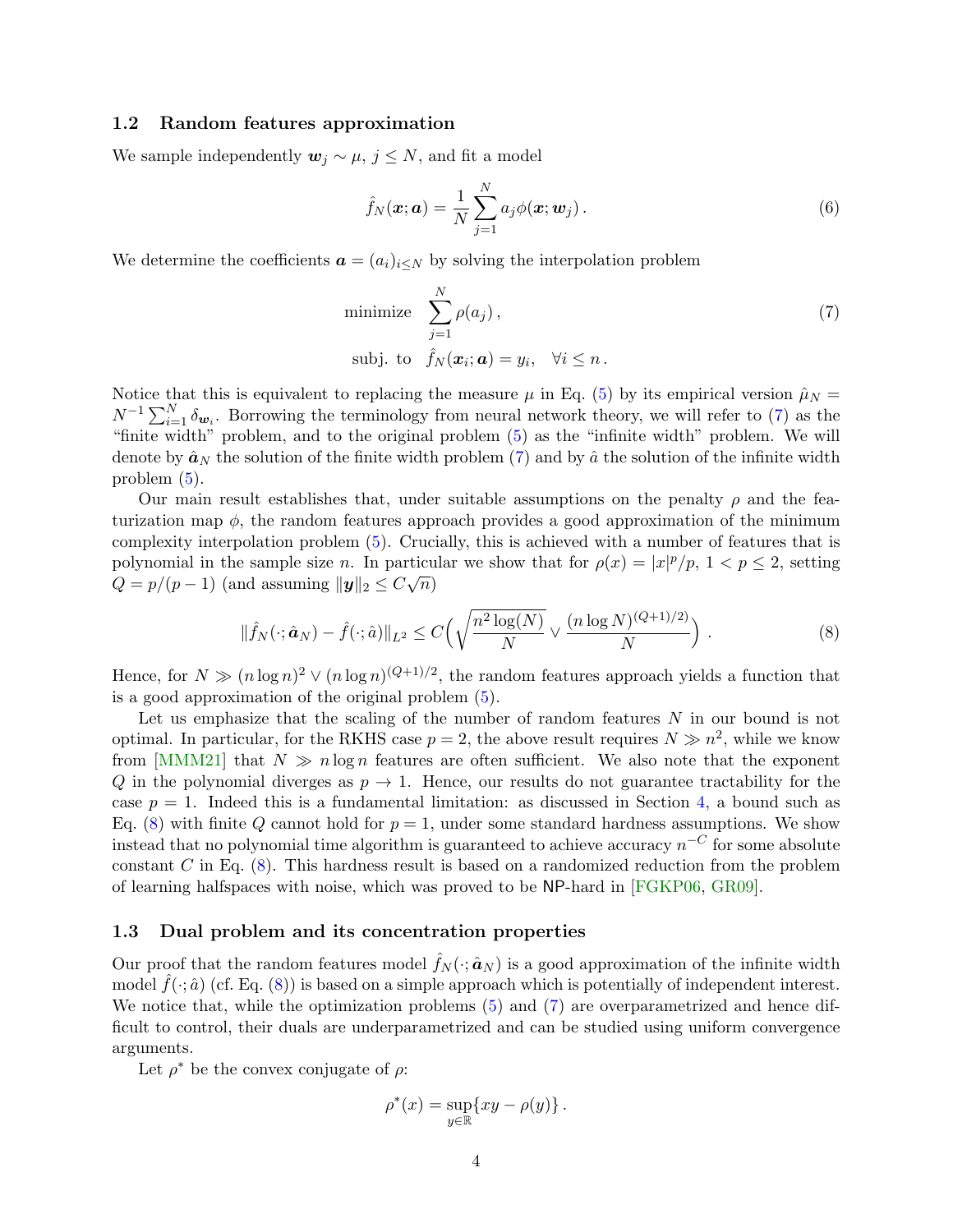Then, the dual problems of [\(5\)](#page-2-1) and [\(7\)](#page-3-2) are given —respectively— by the following optimization problems over  $\lambda \in \mathbb{R}^n$ :

<span id="page-4-2"></span><span id="page-4-1"></span>maximize 
$$
\langle \lambda, y \rangle - \int_{\mathcal{V}} \rho^* (\langle \phi_n(\boldsymbol{w}), \boldsymbol{\lambda} \rangle) \mu(\mathrm{d}\boldsymbol{w}),
$$
 (9)

maximize 
$$
\langle \lambda, y \rangle - \frac{1}{N} \sum_{j=1}^{N} \rho^* (\langle \phi_n(w_j), \lambda \rangle)
$$
. (10)

Here we denoted  $\mathbf{y} = (y_1, \dots, y_n) \in \mathbb{R}^n$  the vector of responses and by  $\phi_n : \mathcal{V} \to \mathbb{R}^n$  the evaluation of the feature map at the *n* data points  $\boldsymbol{\phi}_n(\boldsymbol{w}) = (\phi(\boldsymbol{x}_1; \boldsymbol{w}), \dots, \phi(\boldsymbol{x}_n; \boldsymbol{w})) \in \mathbb{R}^n$ .

We will prove that, under suitable assumptions on the penalty  $\rho$ , the optimizer of the finite-width dual [\(10\)](#page-4-1) concentrates around the optimizer of the infinite-width dual [\(9\)](#page-4-2). Our results hold conditionally on the realization of the data  $\{(x_i, y_i)\}_{i \leq n}$  and instead exploit the randomness of the weights  $\{w_i\}_{i\leq N}$ .

The rest of the paper is organized as follows. After briefly discussing related work in Section [2,](#page-4-0) we state our assumptions and results for strictly convex penalties in Section [3.](#page-5-0) In Section [4,](#page-9-0) we show that the problem with  $\mathcal{F}_1$  norm is NP-hard under randomized reduction. In Section [5,](#page-12-0) we describe a few examples in which we can apply our general results. The proof of our main result is outlined in Section [6,](#page-17-0) with most technical work deferred to the appendices.

### <span id="page-4-0"></span>2 Related work

Random features methods were first introduced as a randomized approximation to RKHS methods [\[RR08,](#page-22-4) [BBV06\]](#page-20-1). Given a kernel  $K : \mathcal{X} \times \mathcal{X} \to \mathbb{R}$ , the idea of [\[RR08\]](#page-22-4) was to replace it by a low rank approximation

$$
K^{(N)}(\boldsymbol{x}_1, \boldsymbol{x}_2) := \frac{1}{N} \sum_{i=1}^N \phi(\boldsymbol{x}_1; \boldsymbol{w}_i) \phi(\boldsymbol{x}_2; \boldsymbol{w}_i) ,
$$
 (11)

where the random features are such that  $\mathbb{E}\{\phi(\mathbf{x}_1;\mathbf{w})\phi(\mathbf{x}_2;\mathbf{w})\} = K(\mathbf{x}_1,\mathbf{x}_2)$ . Several papers prove bounds on the test error of random features methods and compare them with the corresponding kernel approach [\[RR09,](#page-23-2) [RR17,](#page-23-3) [MWW20,](#page-22-5) [GMMM19,](#page-21-0) [MM19,](#page-22-6) [GMMM20,](#page-21-3) [MMM21\]](#page-22-3). In particular, [\[MMM21\]](#page-22-3) proves that —under certain concentration assumptions on the random features— if  $N \geq n^{1+\epsilon}$  for some  $\epsilon > 0$ , then the random features approach has nearly the same test error as the corresponding RKHS method.

Notice that the idea of approximating the kernel via random features implicitly selects a specific regularization, in our notation  $\rho(x) = x^2$ . Indeed, for any other regularization, the predictor  $\hat{f}(\bm{x}; \hat{a})$ does not depend uniquely on the kernel. An alternative viewpoint regards the random features model [\(6\)](#page-3-4) as a two-layer neural network with random first layer weights. It was shown in [\[Bar98\]](#page-20-2) that the generalization properties of a two-layer neural network can be controlled in terms of the sum of the norms of the second-layer weights. This opens the way to considering infinitely wide two-layer networks as per Eq. [\(1\)](#page-1-3), with  $\int |a(\boldsymbol{w})| \mu(\mathrm{d}\boldsymbol{w}) < \infty$ . These networks represent functions in the class  $\mathcal{F}_1$ .

The infinite-width limit  $\mathcal{F}_1$  was considered in  $\text{BRV}^+06$ , which propose an incremental algorithm to fit functions with an increasing number of units. Their approach however has no global optimality guarantees. Generalization error bounds within  $\mathcal{F}_1$  were proved in [\[Bac17\]](#page-20-0), which demonstrates the superiority of this approach over RKHS methods, in particular to fit ridge functions or other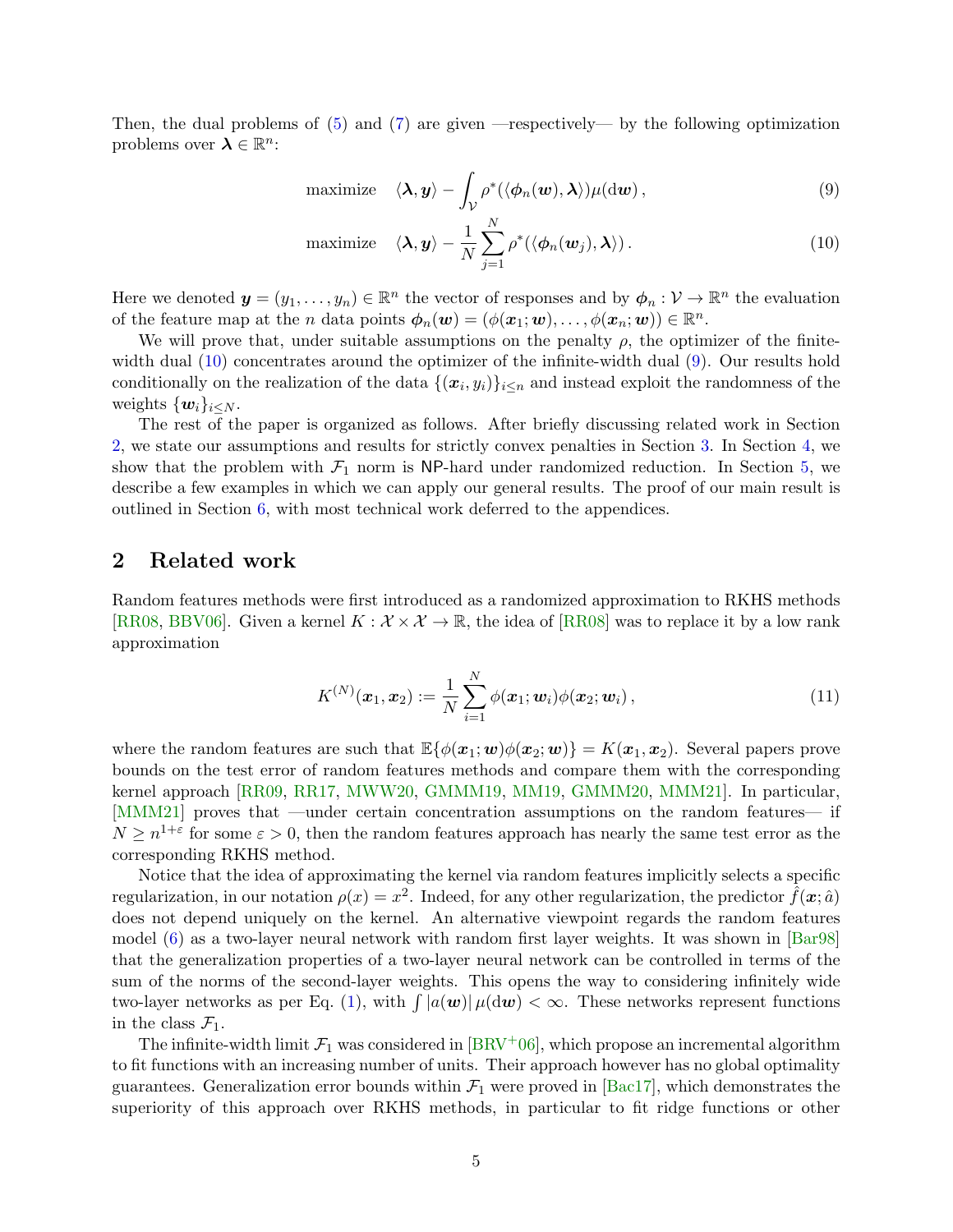classes of functions that depend strongly on a low-dimensional subspace of  $\mathbb{R}^d$ . The same paper also develops an optimization algorithm based on a conditional-gradient approach. However, in high dimension each iteration of this algorithm requires solving a potentially hard problem.

A line of recent work shows that —in certain overparametrized training regimes— neural networks are indeed well approximated by random features models obtained by linearizing the network around its (random) initialization. A subset of references include [\[JGH18,](#page-22-0) [LL18,](#page-22-7) [DZPS18,](#page-21-5) [OS19,](#page-22-8) [COB19\]](#page-21-6). The implicit bias induced by gradient descent on these models is a ridge (or RKHS) regularization. However, the bias can change if either the algorithm or the model parametrization is changed [\[NTSS17,](#page-22-9) [GLSS18\]](#page-21-7).

We finally notice that several recent works study the impact of changing regularization in high-dimensional linear regression, focusing on the interpolation limit [\[LS20,](#page-22-10) [MKL](#page-22-11)<sup>+</sup>20, [CLvdG20\]](#page-21-8). None of these works addresses the main problem studied here, that is approximating the fully nonparametric model [\(1\)](#page-1-3).

Our work is a first step towards understanding the effect of regularization in random features models. It implies that, for certain penalties  $\rho$ , as soon as N is polynomially large in n, studying the random features model reduces to studying the corresponding infinite width model.

### <span id="page-5-0"></span>3 Convergence to the infinite width limit

### <span id="page-5-1"></span>3.1 Setting and dual problem

We consider a slightly more general setting than the one discussed in the introduction, whereby we allow the featurization map functions to be randomized. More precisely, conditional on the data  $(x_i)_{i\leq n}$  and weight vectors  $(w_j)_{j\leq N}$ , the feature values  $\{\phi(x_i; w_j)\}_{i\leq n, j\leq N}$  are independent random variables. Explicitly, such randomized features can be constructed by letting  $\phi(\mathbf{x}; \mathbf{w}, z)$  depend on an additional variable  $z \in \mathcal{Z}$ , and setting (with an abuse of notation)  $\phi(\mathbf{x}_i; \mathbf{w}_j) = \phi(\mathbf{x}_i; \mathbf{w}_j, z_{ij})$ for  $\{z_{ij}\}_{i\leq n,j\leq N}$  a collection of independent random variables with common law  $z_{ij} \sim \nu$  (with  $\nu$  a probability distribution over  $\mathcal{Z}$ ). Without loss of generality<sup>[2](#page-5-2)</sup> we can assume  $z_{ij} \sim \text{Unif}([0, 1]).$ 

We denote by  $\overline{\phi}(\mathbf{x};\mathbf{w}) = \mathbb{E}_{\phi}[\phi(\mathbf{x};\mathbf{w})] = \mathbb{E}_{z}[\phi(\mathbf{x};\mathbf{w},z)]$  the expectation of the features with respect to this additional randomness. In what follows, we will omit to write the dependency on z explicitly, unless required for clarity. The additional freedom afforded by randomized features is useful in multiple scenarios:

- We only have access to noisy measurements  $\phi(\mathbf{x}_i; \mathbf{w}_j)$  of the true features  $\phi(\mathbf{x}_i; \mathbf{w}_j)$ .
- We deliberately introduce noise in the featurization mechanism. This is known to have a regularizing effect [\[Bis95\]](#page-21-9).
- We do not explicitly introduce noise in the featurization mechanism. However, the noiseless featurization mechanism is asymptotically equivalent to one in which noise has been added. Examples of this type are given in  $[MM19, GLK^+20, HL20]$  $[MM19, GLK^+20, HL20]$  $[MM19, GLK^+20, HL20]$  $[MM19, GLK^+20, HL20]$

At prediction time we use the average features<sup>[3](#page-5-3)</sup>

$$
\hat{f}(\boldsymbol{x};a) = \int_{\mathcal{V}} \overline{\phi}(\boldsymbol{x};\boldsymbol{w}) a(\boldsymbol{w}) \mu(\mathrm{d}\boldsymbol{w}) , \qquad \hat{f}_N(\boldsymbol{x};\boldsymbol{a}) = \frac{1}{N} \sum_{j=1}^N a_j \overline{\phi}(\boldsymbol{x};\boldsymbol{w}_j) . \tag{12}
$$

<span id="page-5-2"></span><sup>&</sup>lt;sup>2</sup>For instance, this is the case as long as the weights take values in a Polish space, by which the conditional probabilities  $\mathbb{P}(\phi(\mathbf{x}; \mathbf{w}) \in S | \mathbf{w}) = P(S; \mathbf{w})$  exist.

<span id="page-5-3"></span><sup>&</sup>lt;sup>3</sup>Our results do not change significantly if we use randomized features also at prediction time.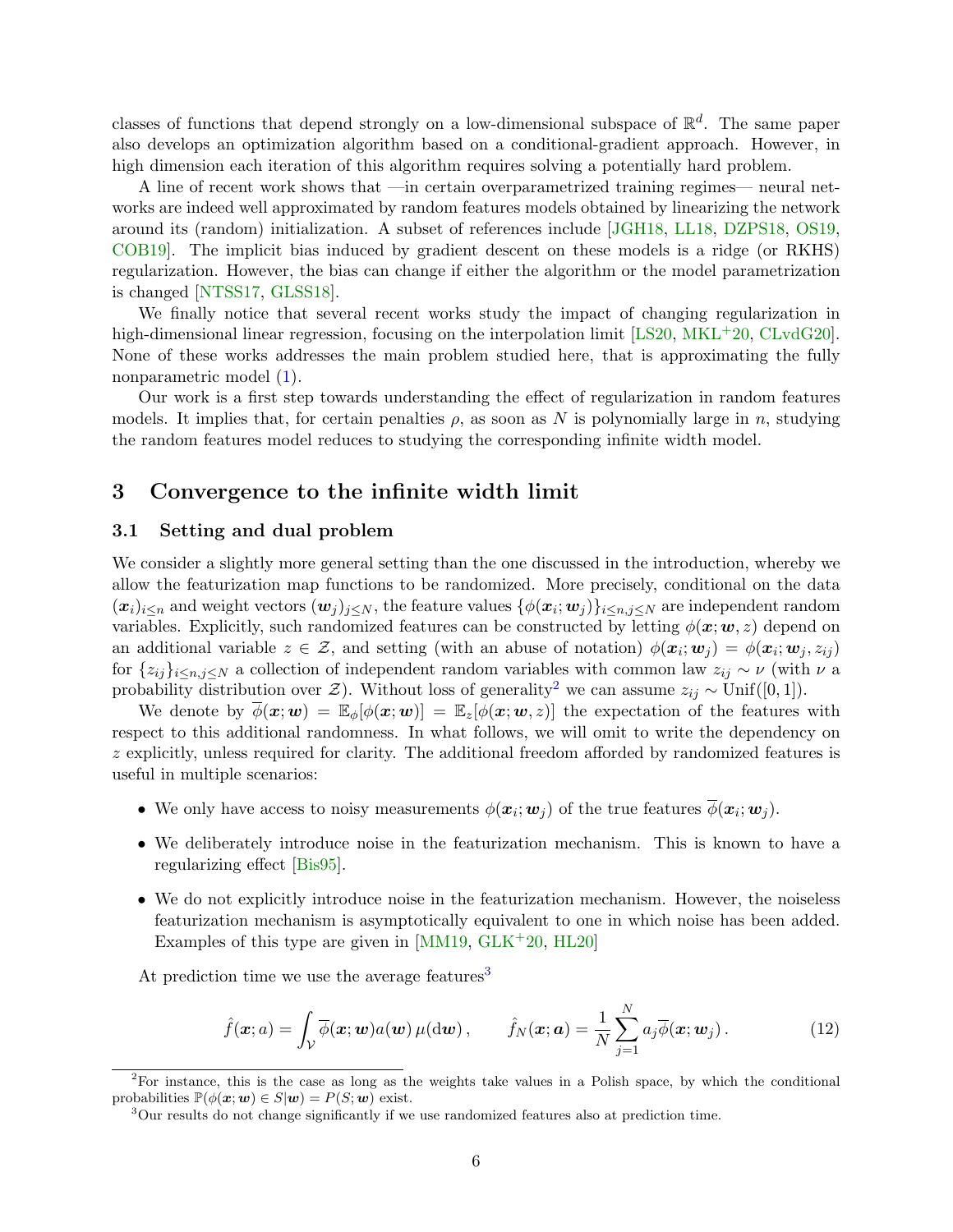The dual of the finite-width problem [\(7\)](#page-3-2) is given by the problem [\(10\)](#page-4-1), for which we introduce the following notations:

<span id="page-6-1"></span>
$$
F_N(\boldsymbol{\lambda}) := \langle \boldsymbol{\lambda}, \boldsymbol{y} \rangle - \frac{1}{N} \sum_{j=1}^N \rho^* (\langle \boldsymbol{\phi}_{n,j}, \boldsymbol{\lambda} \rangle),
$$
  

$$
\hat{\boldsymbol{\lambda}}_N = \arg \max_{\boldsymbol{\lambda} \in \mathbb{R}^n} F_N(\boldsymbol{\lambda}).
$$
 (13)

Notice that  $\phi_{n,j} = \phi_n(\mathbf{w}_j) = (\phi(\mathbf{x}_1; \mathbf{w}_j), \dots, \phi(\mathbf{w}_n; \mathbf{w}_j))^T$  is now a random vector. In the case of random features, the dual of the infinite width problem [\(5\)](#page-2-1) has to be modified with respect to [\(9\)](#page-4-2), and takes instead the form

<span id="page-6-2"></span>
$$
F(\boldsymbol{\lambda}) := \langle \boldsymbol{\lambda}, \boldsymbol{y} \rangle - \int_{\mathcal{V}} \mathbb{E}_{\phi} [\rho^* (\langle \phi_n(\boldsymbol{w}), \boldsymbol{\lambda} \rangle)] \mu(\mathrm{d}\boldsymbol{w}),
$$
  

$$
\hat{\boldsymbol{\lambda}} = \arg \max_{\boldsymbol{\lambda} \in \mathbb{R}^n} F(\boldsymbol{\lambda}).
$$
 (14)

Note the expectation  $\mathbb{E}_{\phi}$  with respect to the randomness in the features (equivalently, this is the expectation with respect to the independent randomness  $z$ , which is not noted explicitly). The most direct way to see that this is the correct infinite width dual is to notice that this is obtained from Eq. [\(13\)](#page-6-1) by taking expectation with respect to the weights  $\{w_j\}_{j\leq N}$  and the features randomness. We will further discuss the connection between  $(14)$  and the infinite width primal problem in Section [E.1](#page-38-1) below.

In order to discuss the dual optimality conditions, let  $s : \mathbb{R} \to \mathbb{R}$  be the derivative of the convex conjugate of  $\rho$ , i.e.,  $s(x) = (\rho^*)'(x) = (\rho')^{-1}(x)$ . Since  $\rho$  is assumed to be strictly convex,  $s(x)$ exists and is continuous and non-decreasing. With these definitions, the dual optimality condition reads

<span id="page-6-3"></span>
$$
\boldsymbol{y} = \frac{1}{N} \sum_{j=1}^{N} \boldsymbol{\phi}_{n,j} \, s(\langle \boldsymbol{\phi}_{n,j}, \hat{\boldsymbol{\lambda}}_N \rangle) \,. \tag{15}
$$

The primal solution is then given by  $(\hat{\boldsymbol{a}}_N)_j = s(\langle \boldsymbol{\phi}_{n,j}, \hat{\boldsymbol{\lambda}}_N \rangle)$  and the resulting predictor is

$$
\hat{f}_N(\boldsymbol{x}; \hat{\boldsymbol{a}}_N) = \frac{1}{N} \sum_{j=1}^N \overline{\phi}(\boldsymbol{x}; \boldsymbol{w}_j) \, s(\langle \boldsymbol{\phi}_{n,j}, \hat{\boldsymbol{\lambda}}_N \rangle) \, .
$$

In the following, with an abuse of notation, we will write  $\hat{f}_N(\bm{x}; \bm{\lambda}) = N^{-1} \sum_{j=1}^N \overline{\phi}(\bm{x}; \bm{w}_j) s(\langle \bm{\phi}_{n,j}, \bm{\lambda} \rangle)$ for the model at dual parameter  $\lambda$ . The corresponding infinite width predictor reads

$$
\hat{f}(\boldsymbol{x}; \boldsymbol{\lambda}) := \int_{\mathcal{V}} \overline{\phi}(\boldsymbol{x}; \boldsymbol{w}) \mathbb{E}_{\phi}[s(\langle \phi_n(\boldsymbol{w}), \boldsymbol{\lambda} \rangle)] \mu(\mathrm{d}\boldsymbol{w}). \tag{16}
$$

### <span id="page-6-0"></span>3.2 General theorem

We will show that conditional on the realization of  $y, X$ , the distance between the infinite width interpolating model  $f(\cdot; \lambda)$  and the finite width one  $f_N(\cdot; \lambda_N)$  is small with high probability as soon as N is large enough. Throughout this section,  $y, X$  are viewed as fixed, and we assume certain conditions to hold on the distribution of the features  $\phi_n(\mathbf{w})$ . In Section [5](#page-12-0) we will check that these conditions hold for a few models of interest, for typical realizations of  $y, X$ .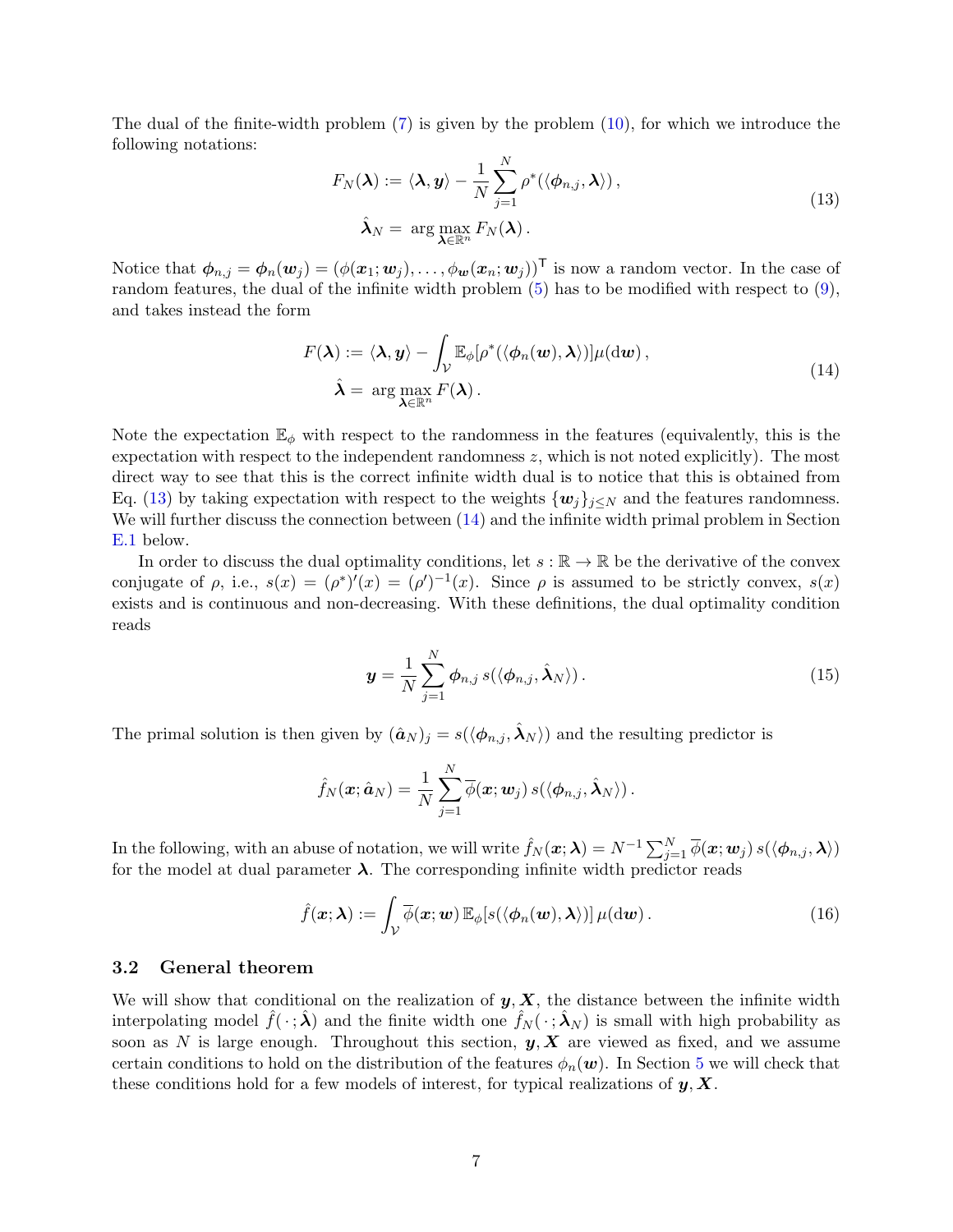We first state our assumptions on the feature distribution. We define the whitened features

$$
\boldsymbol{\psi}_{n,j} := \boldsymbol{K}_n^{-1/2} \boldsymbol{\phi}_{n,j}, \qquad \boldsymbol{K}_n := \int \mathbb{E}_{\phi} [\boldsymbol{\phi}_n(\boldsymbol{w}) \boldsymbol{\phi}_n(\boldsymbol{w})^\top] \mu(\mathrm{d}\boldsymbol{w}). \tag{17}
$$

Here expectation is over the randomization in the features, and  $\mathbf{K}_n \in \mathbb{R}^{n \times n}$  is the empirical kernel matrix. By construction,  $\psi_{n,j}$  are isotropic:  $\mathbb{E}_{w,\phi}[\psi_{n,j}\psi_{n,j}^{\top}] = \mathbf{I}_n$ .

We will assume the following conditions to hold for the featurization map  $(x, w) \mapsto \phi(x; w)$ and the penalty  $x \mapsto \rho(x)$ . Throughout we will follow the convention of denoting by Greek letters constants that we track of in our calculations, and by  $C, c, r_0$  constants that we do not track (and therefore our statements depend on an unspecified way on the latter). We also recall that a random vector **Z** is  $\gamma^2$ -subgaussian if  $\mathbb{E}[\exp(\langle v, \mathbf{Z} \rangle)] \leq \exp(\gamma^2 ||v||^2 / 2)$  for all vectors **v**.

- **FEAT1** (Sub-gaussianity) For some  $0 < \tau \leq n^C$  and any fixed  $||x||_2 \leq r_0 \sqrt{n}$  $\overline{d}, \, \overline{\phi}(\boldsymbol{x};\boldsymbol{w})$  is  $\tau^2\text{-sub-}$ Gaussian when  $w \sim \mu$ . Further, the feature vector  $\psi_n := \mathbf{K}_n^{-1/2} [\phi(x_1; w, z_1), \dots, \phi(x_n; w, z_n)]^{\mathsf{T}}$ is  $\tau^2$ -sub-Gaussian when  $w \sim \mu$ ,  $(z_i)_{i \leq n} \sim_{iid} \nu$ . Without loss of generality we assume  $\tau \geq 1$ .
- **FEAT2** (Lipschitz continuity) For any  $w \in V$ , assume that  $\overline{\phi}(x; w)$  is  $L(w)$ -Lipschitz with respect to x and  $\bar{\phi}(0; w) \le L(w)$ , where  $\mathbb{P}(L(w) \ge t) \le Ce^{-t^2/(2\tau^2)}$ ,  $\tau \ge 1$ .
- **FEAT3** *(Small ball)* There exists  $\eta \geq n^{-C}$  such that

$$
\inf_{\|\boldsymbol{u}\|_2=1,\|\boldsymbol{v}\|_2=1}\mathbb{P}\big(\left|\langle\boldsymbol{u},\boldsymbol{\psi}_n\rangle\right|\geq\eta,\,\left|\langle\boldsymbol{v},\boldsymbol{\psi}_n\rangle\right|\geq\eta\big)\geq c\,,\tag{18}
$$

for some strictly positive constants  $C, c$ . By union bound, this is implied by the stronger condition

<span id="page-7-0"></span>
$$
\sup_{\|\boldsymbol{v}\|_2=1}\mathbb{P}(|\langle \boldsymbol{v}, \boldsymbol{\psi}_n\rangle|\leq \eta)\leq \frac{1}{2}(1-c)\,.
$$

Without loss of generality, we will assume  $\eta \leq 1$ .

**PEN** (Polynomial growth) We assume that  $\rho$  is strictly convex and minimized at 0, so that  $s(x)$ is continuous and  $s(0) = 0$ . Because s is non-decreasing, we have that  $s(x)$  has a derivative almost everywhere. We assume there exists  $Q_1, Q_2, q_1, q_2 > 1$  and  $C, c > 0$  such that for  $|x_1|, |x_2| > 0,$ 

$$
c|s(x_2)/x_2| (|x_1/x_2|^{q_1-2} \wedge |x_1/x_2|^{q_2-2}) \le s'(x_1) \le C|s(x_2)/x_2| (|x_1/x_2|^{Q_1-2} \vee |x_1/x_2|^{Q_2-2}),
$$

and

$$
c|s(x_2)|(|x_1/x_2|^{q_1-1} \wedge |x_1/x_2|^{q_2-1}) \le |s(x_1)| \le C|s(x_2)|(|x_1/x_2|^{Q_1-1} \vee |x_1/x_2|^{Q_2-1}). \tag{19}
$$

If  $s'(x) = (\rho^*)''(x)$  is unbounded as  $x \to 0$ , we will require a stronger assumption FEAT3' which will ensure that  $\nabla^2 F(\lambda)$  exists and is finite.

**FEAT3'** (Small ball) For every  $r \in (-1,0)$  and every  $\|\mathbf{v}\|_2 = 1$ ,  $\mathbb{E}[|\langle \psi_n, \mathbf{v} \rangle|^r] \leq C_r \eta^r < \infty$ ,  $\eta \leq 1$ .

**Remark 1.** Assumption PEN implies that  $s(x)$  is locally Lipschitz away from 0. It further implies that  $s(x)$  and its derivatives are upper and lower bounded by polynomials in x. The most important example is provided by *p*-norms with  $1 < p < \infty$ , in which case we set  $\rho(x) = \frac{1}{p}|x|^p$  for  $1 < p < \infty$ . It is easy to check that PEN is satisfied with  $Q_1 = Q_2 = q_1 = q_2 = p/(p-1)$  and appropriate choices of  $C, c$ .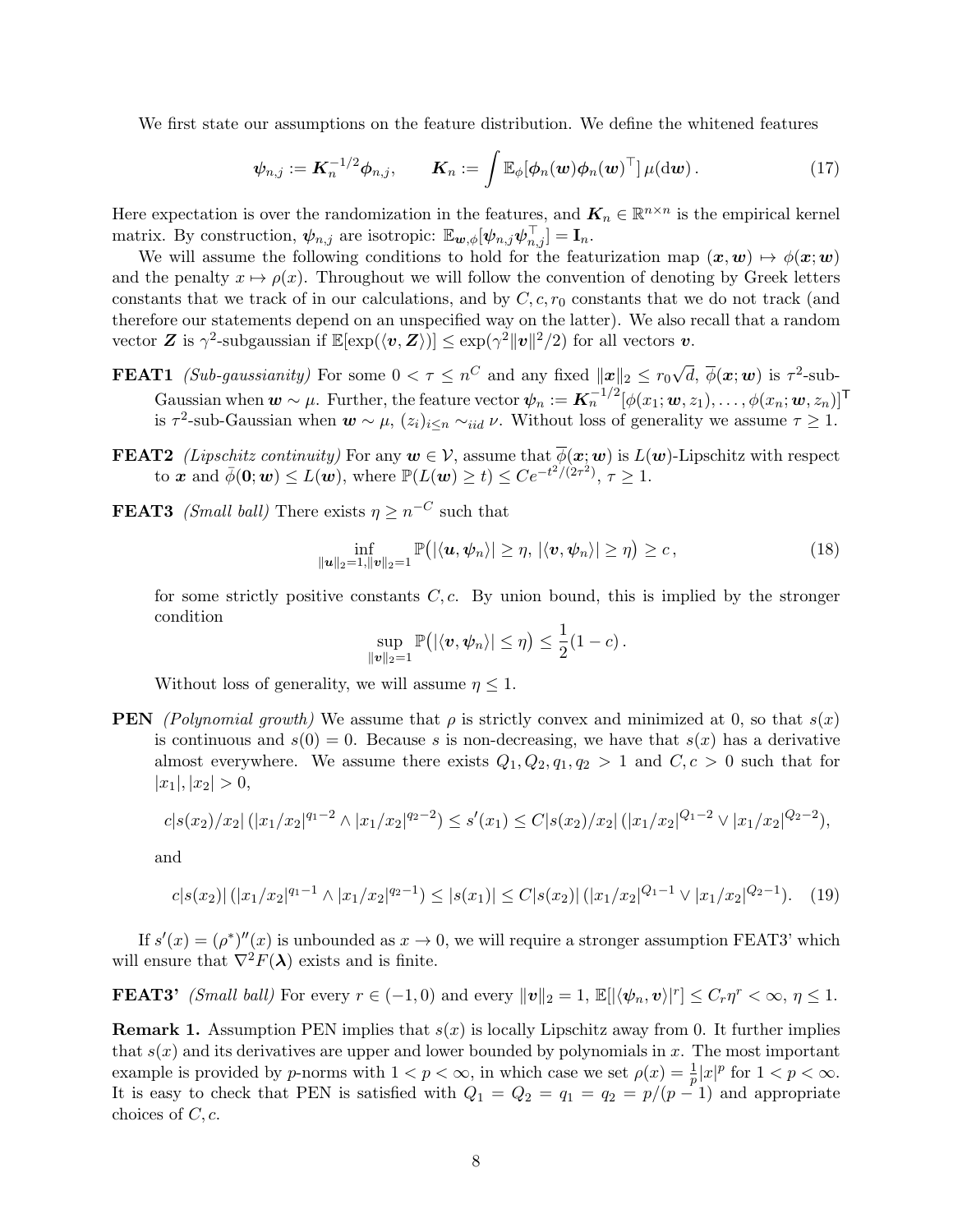Our main theorem establishes that the infinite-dimensional problem of Eq. [\(5\)](#page-2-1) (and its generalization to randomized featurization maps) is well-approximated by its finite random features counterpart. For this approximation to be good, it is sufficient that the number of random features scales polynomially with the sample size n.

<span id="page-8-0"></span>Theorem 1.  $Assume \, \| \boldsymbol{x}_i \|_2 \leq r_0$ **n** 1. Assume  $\|\boldsymbol{x}_i\|_2 \leq r_0\sqrt{d}$  for all  $i \leq n$ , and let  $\mathbb P$  be a probability distribution supported on  $\mathbb{B}_2^d(r_0\sqrt{d}) := \{x \in \mathbb{R}^d : ||x||_2 \leq r_0\sqrt{d}\}$ . Assume that conditions FEAT1, FEAT2, FEAT3, and PEN are satisfied. If  $Q_1 \wedge Q_2 < 2$ , further assume that FEAT3' holds. Then for any  $\delta > 0$ , there exist constants C', c' depending on the constants  $C, c, r_0$  in those assumptions, but not on  $\tau$  and  $\eta$ , and  $C''(\delta)$  additionally dependent on  $\delta > 0$  such that the following holds. If  $N \ge N_1 \vee N_2$ ,  $N_1 := C'(\tau^{Q\vee 2}/\eta^{q\vee 3})^2 n \log n, N_2 := C'(\tau^{Q\vee 2}/\eta^{q\vee 3})(n \log n)^{Q/2\vee 1}$  and  $n \ge c'd$ , then with probability at least  $1 - C'N^{-c'n},$ 

<span id="page-8-2"></span>
$$
\|\hat{f}_N(\cdot;\hat{\boldsymbol{\lambda}}_N) - \hat{f}(\cdot;\hat{\boldsymbol{\lambda}})\|_{L_2(\mathbb{P})} \le M(\delta,\tau,\eta) \Big(\sqrt{\frac{n\log N}{N}} \vee \frac{(n\log N)^{Q/2}}{N}\Big) \|\mathbf{K}_n^{-1/2}\mathbf{y}\|_2\,,\tag{20}
$$

where

$$
M(\delta, \tau, \eta) = C''(\delta) \frac{\tau^{Q+2+(2-q'+\delta)_+}}{\eta^{q \vee 3}} (\tau^{Q-2} \vee \eta^{Q'-2}),
$$

with  $Q = Q_1 \vee Q_2$ ,  $Q' = Q_1 \wedge Q_2$ ,  $q = q_1 \vee q_2$ ,  $q' = q_1 \wedge q_2$ . Further, the bound holds with  $\delta = 0$ ,  $C''(0) < \infty$  when  $q_1 = q_2 \ge 2$ .

In order to interpret Theorem [1,](#page-8-0) we remark that we expect typically  $\|\boldsymbol{K}_n^{-1/2}\boldsymbol{y}\|_2$  to be of order In order to interpret Theorem 1, we remark that we expect typically  $\|\mathbf{A}_n\|$   $\mathbf{y}\|_2$  to be  $\sqrt{n}$ . In this case  $\hat{f}_N(\cdot;\hat{\boldsymbol{\lambda}}_N)$  differs negligibly from  $\hat{f}(\cdot;\hat{\boldsymbol{\lambda}})$  when  $N \gg (n \log(n))^{2\vee (Q+1)/2}$ .

<span id="page-8-3"></span>Remark 2. The most restrictive among our assumptions are FEAT3 and FEAT3'. Both conditions imply that the infinite-width dual problem of Eq. [\(14\)](#page-6-2) is well behaved.

In particular, condition FEAT3 ensures that the minimum eigenvalue of the rescaled Hessian  $H_n(\lambda) := K_n^{-1/2} \nabla^2 F(\lambda) K_n^{-1/2}$  is bounded away from 0, as long as  $\lambda$  is bounded away from 0 and ∞. Notice indeed that the Hessian is given by

<span id="page-8-1"></span>
$$
\nabla^2 F(\lambda) = -\mathbb{E}_{\mathbf{w},\phi}[s'(\langle \lambda,\phi_n \rangle) \phi_n \phi_n^{\mathsf{T}}]. \tag{21}
$$

For any  $\bm{v}$ , with  $\|\bm{v}\|_2 = 1$ , we have  $\mathbb{E}\{\langle \bm{v}, \bm{\psi}_n \rangle^2\} = 1$ , whence, using assumption FEAT3 and Markov's inequality and union bound, for any two unit vectors  $u, v, \mathbb{P}(|\langle u, \psi_n \rangle| \in [\eta, C], |\langle v, \psi_n \rangle| \in [\eta, C]) \ge$  $c/2$  for some constant C. We then have,

$$
\inf_{\|\bm{v}\|_2=1} \lambda_{\min}(-\bm{H}_n(\bm{K}_n^{-1/2}\bm{v})) = \inf_{\|\bm{u}\|_2=1, \|\bm{v}\|_2=1} \mathbb{E}_{\bm{w},\phi}[\langle \bm{u}, \bm{\psi}_n \rangle^2 s'(\langle \bm{v}, \bm{\psi}_n \rangle)] \geq c''\eta^2 \inf_{x \in [\eta,4]} s'(x).
$$

Condition FEAT3' ensures that the largest eigenvalue of the Hessian  $\nabla^2 F(\lambda)$  is bounded for  $\|\lambda\|_2$  bounded below and above. Notice that, from Eq. [\(21\)](#page-8-1), no such assumption is required when  $s'(x)$  is bounded as  $x \to 0$ .

Remark 3. As mentioned in the introduction, the bound in Eq. [\(20\)](#page-8-2) is not optimal. For instance, for the case of a penalty  $\rho$  that is strongly convex and smooth (covered in Theorem [1](#page-8-0) by taking  $Q = 2$ ) this bound implies that  $N \gg (n \log n)^2$  random features are sufficient to approximate the infinite width problem. However, a more careful analysis yields that —in this case—  $N \gg n \log n$ random features are sufficient. This is also what is established in [\[MMM21\]](#page-22-3) for the case of kernel ridge regression (corresponding to  $\rho(x) = x^2$ ).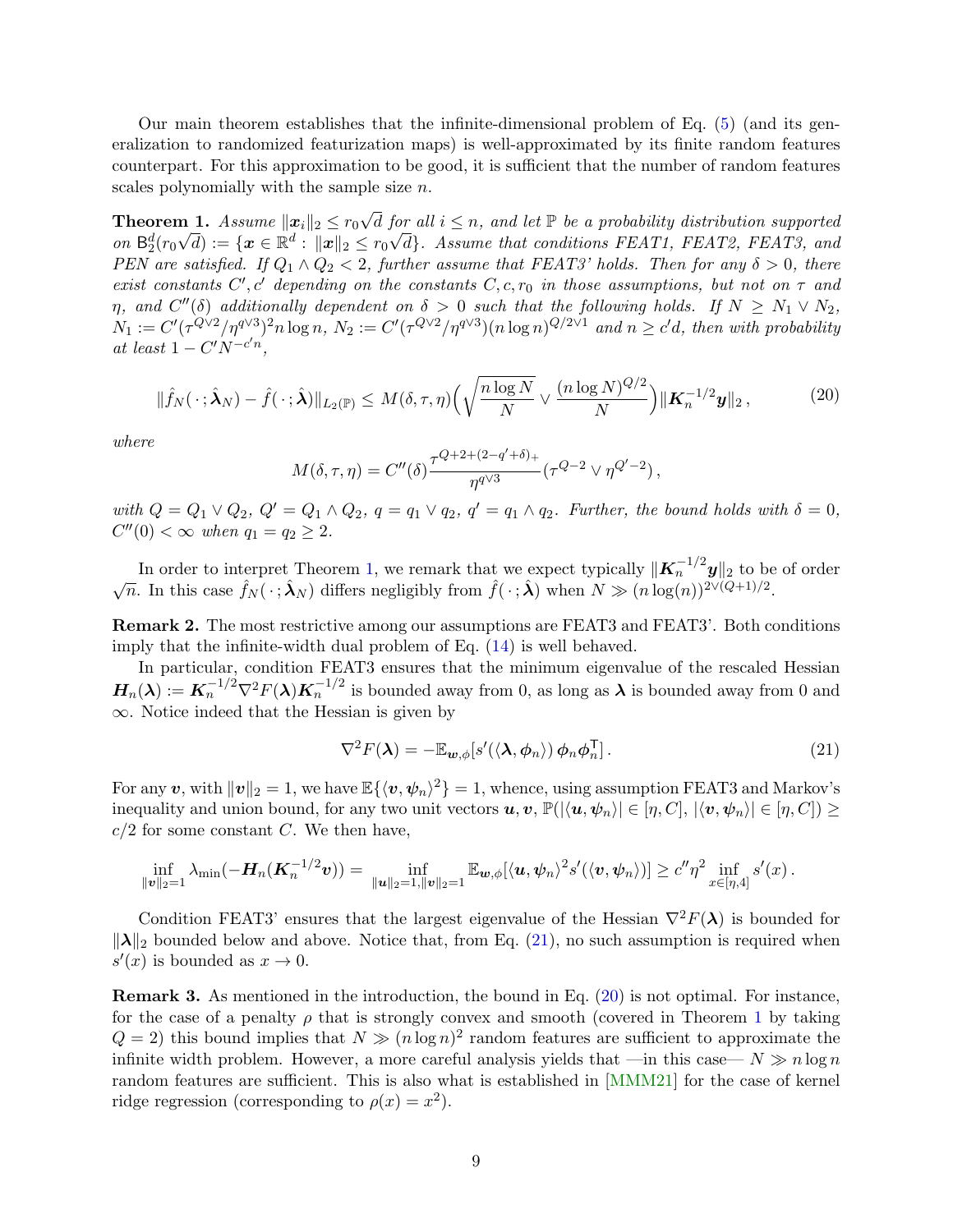It is instructive to specialize Theorem [1](#page-8-0) to the case of p-norms, which is covered by taking  $\rho(x) = |x|^p / p, p \in (1, 2].$  In this case  $q_1 = q_2 = Q_1 = Q_2 = Q$ , with  $Q = p/(p-1) \ge 2$  and hence the formulas are simpler.

<span id="page-9-3"></span>Corollary 1. Assume  $\|\boldsymbol{x}_i\|_2 \leq r_0$  $A_{\text{ssume}} \|x_i\|_2 \leq r_0 \sqrt{d}$  for all  $i \leq n$ , and let  $\mathbb P$  be a probability distribution supported on  $\mathsf{B}_2^d(r_0\sqrt{d}) \ := \ \{\bm{x}\ \in \ \mathbb{R}^d \ : \ \|\bm{x}\|_2 \ \leq \ r_0\sqrt{d}\}.$  Assume that conditions FEAT1, FEAT2, FEAT3 are satisfied, and penalty  $\rho(x) = |x|^p/p$ ,  $p \in (1,2]$ . Then there exist constants C', c' depending on the constants  $C, c, r_0$  in those assumptions, such that the following holds. If  $N \geq$  $C'[(\tau^Q/\eta^{Q\vee 3})^2(n\log n) \vee (\tau^Q/\eta^{Q\vee 3})(n\log n)^{Q/2}]$  and  $n \geq c'd$ , then with probability at least 1 –  $C'N^{-c'n},$ 

<span id="page-9-1"></span>
$$
\|\hat{f}_N(\,\cdot\,;\hat{\boldsymbol{\lambda}}_N) - \hat{f}(\,\cdot\,;\hat{\boldsymbol{\lambda}})\|_{L_2(\mathbb{P})} \le C' \frac{\tau^{2Q}}{\eta^{Q\vee 3}} \Big(\sqrt{\frac{n\log N}{N}} \vee \frac{(n\log N)^{Q/2}}{N}\Big) \|\mathbf{K}_n^{-1/2}\mathbf{y}\|_2. \tag{22}
$$

where  $Q = p/(p-1)$ .

Note that the exponent Q on the right hand side of Eq. [\(22\)](#page-9-1) diverges as  $p \to 1$ . Instead of being a feature of our proof technique, we show in the next section (Section [4\)](#page-9-0), that this is unavoidable under standard hardness assumptions.

Remark 4. In the case of randomized features, we wrote the infinite-width dual problem (Eq. [\(9\)](#page-4-2)), but we did not write the infinite-width primal problem to which it corresponds. Indeed the dual problem entirely defines the predictor via Eq. [\(16\)](#page-6-3). For the sake of completeness, we present the infinite-width primal problem in Appendix [E.1.](#page-38-1)

## <span id="page-9-0"></span>4 NP-hardness of learning with  $\mathcal{F}_1$  norm

The fact that, when  $\rho(x) = |x|$ , we are unable to solve efficiently the infinite width problem [\(5\)](#page-2-1) via the random features approach is not surprising. Indeed, consider the featurization map  $\phi(\mathbf{x}; \mathbf{w}) = (\langle \mathbf{w}, \mathbf{x} \rangle + c)_+$  (ReLu activation), and random weights  $(\mathbf{w}_i)_{i \leq n} \sim_{iid} \mu = \text{Unif}(\mathbb{S}^{d-1}(1)).$ Consider solving either the infinite-dimensional problem  $(5)$  or its random features approximation [\(7\)](#page-3-2) with data  $(x_i)_{i\leq n} \sim \text{Unif}(\mathbb{S}^{d-1}(\sqrt{d})), y_i = f_*(x_i) = (\langle \boldsymbol{w}_\star, \boldsymbol{x}_i \rangle + c)_+$  (where  $\boldsymbol{w}_\star \in \mathbb{S}^{d-1}(1)$  and  $c \neq 0$  are fixed).

In [\[GMMM19\]](#page-21-0), it was shown that for any  $k \in \mathbb{N}$ , if  $N \leq d^k$ , then  $\hat{f}_N$  has test error bounded away from zero, namely  $\|\hat{f}_N - f_*\|_{L^2} \ge c(k) - o_N(1)$  for any sample size n. Indeed this lower bound holds for any function that can be written as in Eq. [\(6\)](#page-3-4), for some coefficients  $(a_i)_{i\leq N}$ . On the other hand, [\[Bac17\]](#page-20-0) proves that minimizing the empirical risk subject to  $\hat{f} \in \mathcal{F}_1(R)$ , cf. Eq. [\(4\)](#page-2-2), for a suitable choice of R, achieves test error  $\|\hat{f} - f_*\|_{L^2} \leq d^{\mathcal{O}(1)}/\sqrt{n}$ . The last result does not apply directly to min  $\mathcal{F}_1$ -norm interpolator. However, if an analogous result was established for interpolators, it would imply that  $\|\hat{f}_N - \hat{f}\|_{L^2}$  remains bounded away from zero in this case as long as  $N = d^{O(1)}$ .

In order to provide stronger evidence towards hardness, we consider the computational complexity of the interpolation problem

<span id="page-9-2"></span>minimize 
$$
\int_{\mathcal{V}} |a(\boldsymbol{w})| \mu(\mathrm{d}\boldsymbol{w}),
$$
  
subj. to  $\hat{f}(\boldsymbol{x}_i; a) = y_i, \quad \forall i \leq n.$  (23)

We show that it is NP-hard under a randomized reduction to solve  $(23)$  within an accuracy  $n^{-C}$ with C a fixed absolute constant. On the contrary, for  $p > 1$  $p > 1$ , Corollary 1 and its proof shows that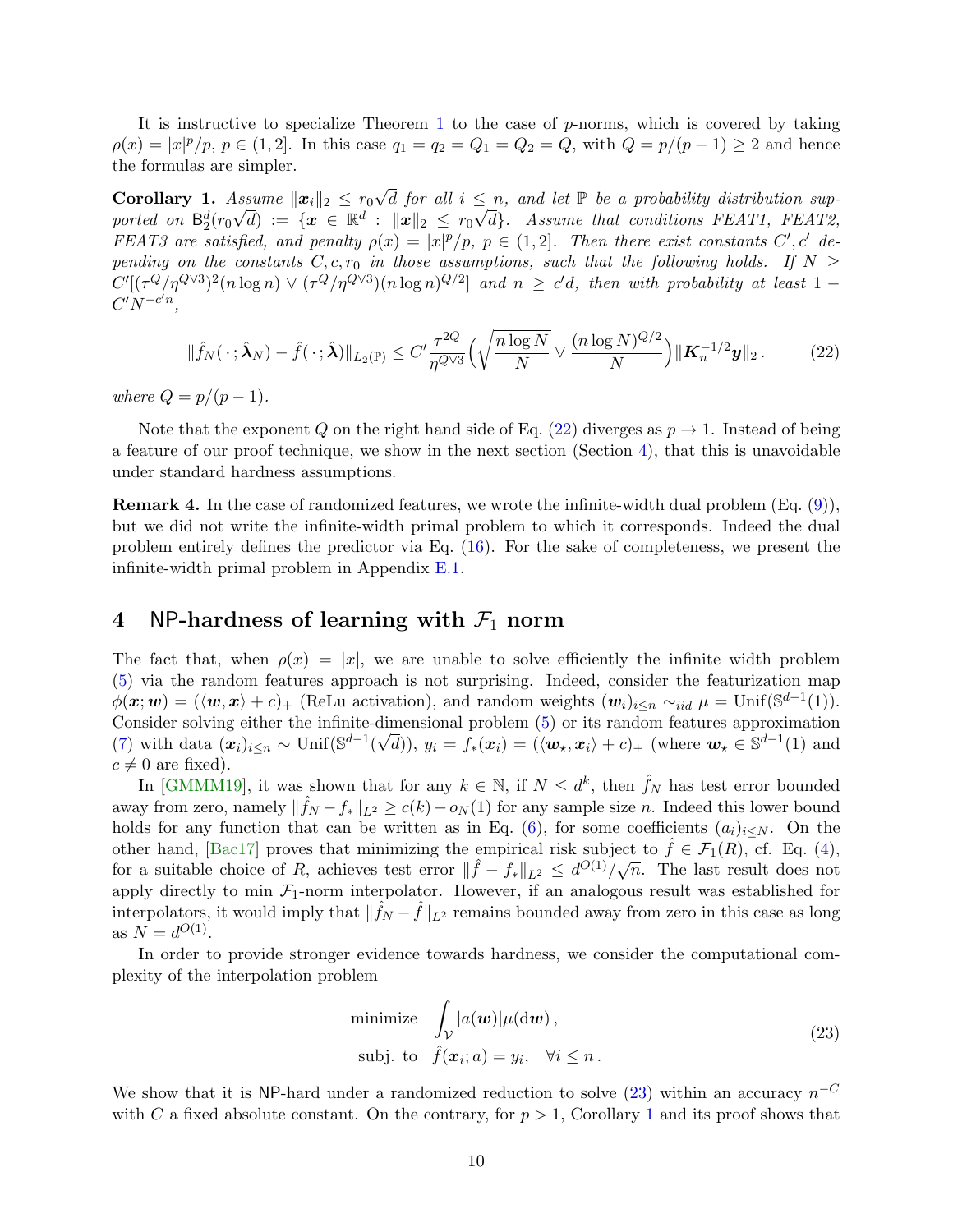one can obtain accuracy  $n^{-K}$  for K fixed arbitrary in polynomial time using a random features approximation.

It will be convenient to consider a relaxation of problem [\(23\)](#page-9-2) by minimizing over the set of signed measures on V, which we will denote  $\mathcal{M}(\mathcal{V})$ . For any  $\tau \in \mathcal{M}(\mathcal{V})$ , let  $\hat{f}(\boldsymbol{x}; \tau) = \int_{\mathcal{V}} \phi(\boldsymbol{x}; \boldsymbol{w}) \tau(\mathrm{d}\boldsymbol{w})$ . We have

<span id="page-10-1"></span>minimize 
$$
|\tau|(\mathcal{V}),
$$
  
subj. to  $\hat{f}(\mathbf{x}_i; \tau) = y_i, \quad \forall i \leq n,$  (24)

where the minimization is now over all  $\tau \in \mathcal{M}(\mathcal{V})$  and  $|\tau|(\mathcal{V})$  denotes the total variation of  $\tau^4$  $\tau^4$ . If we assume that the signed measure  $\tau$  has a density with respect to the fixed probability measure  $\mu$ , i.e.,  $\tau(\mathrm{d}\mathbf{w}) = a(\mathbf{w})\mu(\mathrm{d}\mathbf{w})$ , then the total variation is equal to  $|\tau|(\mathcal{V}) = \int_{\mathcal{V}} |a(\mathbf{w})| \mu(\mathrm{d}\mathbf{w})$  and we recover the original problem [\(23\)](#page-9-2). Note that if  $\mu$  has full support on  $\mathcal{V}$ , then the infinum in the two problems are the same (all measures can be written as limits of measures with densities). However the infinum in problem [\(23\)](#page-9-2) is not attained in general, while the infimum in [\(24\)](#page-10-1) is always achieved for  $V$  compact (barring degenerate cases in which it is not feasible). Technically this happens because the space of integrable functions  $a(\bm{w})$  with  $\int |a(\bm{w})| \mu(\mathrm{d}\bm{w}) \leq C$  is not compact in the weak-\* topology, while the set of signed measure with  $|\tau|(\mathcal{V}) \leq C$  is. (The optimum  $\tau$  can be singular with respect to  $\mu$ , e.g. a sum of Dirac delta functions.)

**Remark 5.** For any  $\tau \in \mathcal{M}(\mathcal{V})$  that verifies the equality constraint of problem [\(24\)](#page-10-1), we have  $y/|\tau|(\mathcal{V})$  is in the convex hull of  $\{\phi_n(\boldsymbol{w}), -\phi_n(\boldsymbol{w}) : \boldsymbol{w} \in \mathcal{V}\}\)$ . Hence, by Caratheodory theorem, there exists at most  $(n+1)$  weights  $\{w_j\}_{j\in[n+1]}$  such that  $y = \sum_{j\in[n+1]} a_j \phi_n(w_j)$  and  $\sum_{j\in[n+1]} |a_j|$  $|\tau|(\mathcal{V})$ . In particular, if V is compact, the minimizer in problem [\(24\)](#page-10-1) is always attained by a measure that is supported on at most  $n+1$  points, i.e., there exists  $\{(a_j^*, \mathbf{w}_j^*)\}_{j\in[n+1]}$  such that  $\tau^* = \sum_{j \in [n+1]} a_j^* \delta_{\mathbf{w}_j^*}$  minimizes [\(24\)](#page-10-1).

Let us call the problem  $(24)$  the  $\mathcal{F}_1$ -problem. In order to study the computational complexity of solving this problem, we introduce a *weak version* of the  $\mathcal{F}_1$ -problem, where we allow an error  $\varepsilon > 0$  on the equality constraint:

<span id="page-10-2"></span>minimize 
$$
|\tau|(\mathcal{V}),
$$
  
\nsubj. to  $\hat{f}(\mathbf{x}_i; \tau) = \hat{y}_i, \quad \forall i \leq n,$   
\n
$$
\|\mathbf{y} - \hat{\mathbf{y}}\|_2 \leq \varepsilon,
$$
\n(25)

where the minimization is now over  $\hat{y} \in \mathbb{R}^n$  and  $\tau \in \mathcal{M}(V)$ . For concreteness we will consider  $\phi(x; w) = \min(\max(\langle w, x \rangle, 0), 1)$  (truncated ReLu), but we believe it is possible to generalize our proofs to other activations at the cost of additional technical work. We further restrict  $V$  to be a rectangle in  $\mathbb{R}^d$  possibly with some infinite sides.

Denote  $\mathbb Q$  the set of rational numbers. We consider the following problem W-F1-PB which depends on a rational number  $\varepsilon > 0$ :

 $\mathsf{W}\text{-}\mathsf{F1}\text{-}\mathsf{PB}(\varepsilon)$  : Given  $\mathbf{y}\in\mathbb{Q}^n$  and  $\gamma\in\mathbb{Q}$ . Denote  $L^*$  the value of the weak  $\mathcal{F}_1$ -problem  $(25)$  with  $\varepsilon$ error on the constraints. Either

- (1) Assert that  $L^* \leq \gamma + \varepsilon$ ; or,
- (2) Assert that  $L^* \geq \gamma \varepsilon$ .

<span id="page-10-0"></span><sup>&</sup>lt;sup>4</sup>Recall that by Hahn decomposition, there exists two non-negative measures  $\tau_+$  and  $\tau_-$  such that  $\tau = \tau_+ - \tau_-$ . The total variation is equal to  $|\tau|(\mathcal{V}) = \tau_+(\mathcal{V}) + \tau_-(\mathcal{V})$ .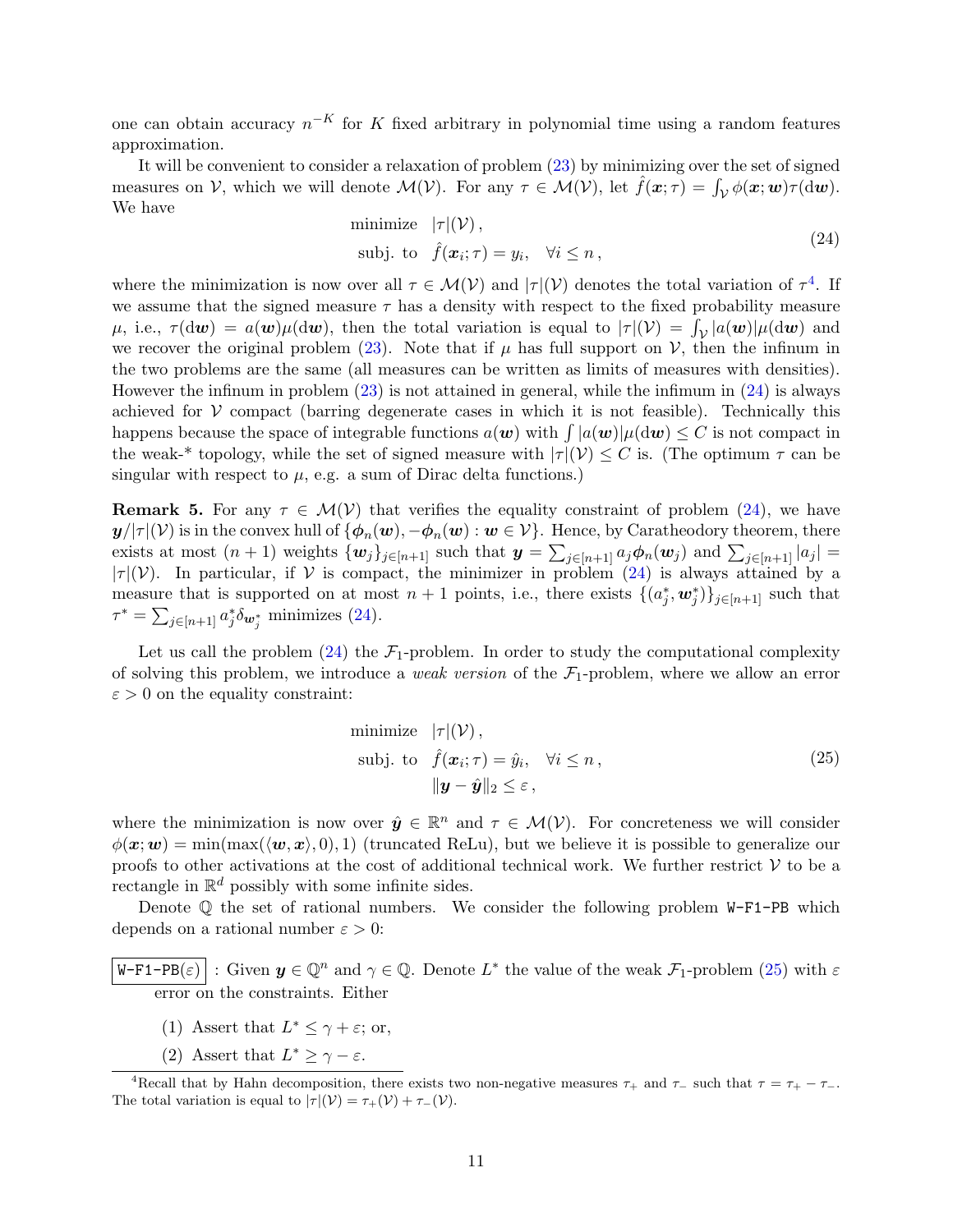We can think about W-F1-PB as the *weak validity problem* associated to the  $\mathcal{F}_1$ -problem [\(24\)](#page-10-1). In particular, if we are able to solve the  $\mathcal{F}_1$ -problem within an additive error  $\varepsilon$  of the optimum and with at most  $\varepsilon \ell_2$ -error on the equality constraints, we can solve W-F1-PB.

We show in the following theorem that  $W-F1-PB$  is hard to solve under the standard assumption that BPP (bounded-error probabilistic polynomial time class) does not contain NP:

<span id="page-11-0"></span>**Theorem 2.** Let the activation function be the truncated  $ReLu \phi(\mathbf{x}; \mathbf{w}) = min(max(\langle \mathbf{w}, \mathbf{x} \rangle, 0), 1),$ and V be a rectangle in  $\mathbb{R}^d$  (possibly with some infinite sides). Assuming NP  $\not\subset$  BPP, there exists an absolute constant  $C > 0$  such that the problem W-F1-PB( $n^{-C}$ ) is NP-hard.

By equality of the infimum of problems [\(23\)](#page-9-2) and [\(24\)](#page-10-1), Theorem [2](#page-11-0) also implies the hardness of the original problem. The proof of Theorem [2](#page-11-0) relies on a polynomial time randomized reduction from an NP-hard problem, the *Maximum Agreement for Halfspaces* problem. If we only assume  $NP \neq P$ , our reductions can be made deterministic using results from [\[GLS12\]](#page-21-11). However this deterministic reduction only rules out precision  $\varepsilon$  that are exponential in the number of bits, in particular it does not rule out precision  $\varepsilon = e^{-n}$ .

We denote below the Maximum Agreement for Halfspaces problem  $HS-MA$ . It was shown to be NP-hard in [\[FGKP06\]](#page-21-1) and [\[GR09\]](#page-21-2). We will follow the notations of [GR09]. Consider  $(n_+, n_-, d) \in$  $\mathbb{N}^3$  and  $\{x_1, \ldots, x_{n_+}, z_1, \ldots, z_{n_-}\}$  ⊂  $\{-1, 1\}^d$ . Denote

<span id="page-11-3"></span>
$$
M(\boldsymbol{w},a)=\sum_{i=1}^{n_+} \mathbb{1}[\langle \boldsymbol{w}, \boldsymbol{x}_i \rangle > a] + \sum_{i=1}^{n_-} \mathbb{1}[\langle \boldsymbol{w}, \boldsymbol{z}_i \rangle < a]. \qquad (26)
$$

The HS-MA problem depends on a rational numbers  $\varepsilon > 0$  (where we slightly simplified the statement in [\[GR09\]](#page-21-2)):

 $\texttt{HS-MA}(\varepsilon)$ : Distinguish the following two cases

- (1) There exists a half space  $(\mathbf{w}, a)$  such that  $M(\mathbf{w}, a) \ge (n_+ + n_-)(1 \varepsilon)$ ; or,
- (2) For any half space  $(\mathbf{w}, a)$ , we have  $M(\mathbf{w}, a) \leq (n_{+} + n_{-})(1/2 + \varepsilon)$ .

[\[GR09\]](#page-21-2) showed that for all  $0 < \varepsilon < 1/4$ , the problem HS-MA( $\varepsilon$ ) is NP-hard.

Below we briefly describe the main ideas of the proof of Theorem [2](#page-11-0) and we defer the detailed to Appendix [D.](#page-35-0) In order to reduce HS-MA to W-F1-PB, we use the following intermediate problem:

<span id="page-11-1"></span>maximize 
$$
\langle \mathbf{y}, \hat{\mathbf{y}} \rangle
$$
,  
\nsubj. to  $\hat{f}(\mathbf{x}_i; \tau) = \hat{y}_i$ ,  $\forall i \leq n$ ,  
\n $|\tau|(\mathcal{V}) \leq 1$ . (27)

We denote  $W-VAL(c)$  the weak validity problem associated to problem [\(27\)](#page-11-1). First notice that we can rewrite equivalently the constraint set as  $\hat{y} \in K$  where  $K := \{ z \in \mathbb{R}^n : \exists \tau \in \mathcal{M}(\mathcal{V}), \hat{f}(\boldsymbol{x}_i; \tau) = \tau \}$  $z_i, i \leq n$   $\subseteq \mathbb{R}^n$ . It is easy to see that W-F1-PB can be used as a weak membership oracle for K. [\[LSV18\]](#page-22-13) shows that there exists a polynomial-time randomized algorithm that solves  $W-VAL(c)$  from a weak membership oracle  $W-F1-PB((\varepsilon/n)^C)$  for some constant  $C > 0$ . Hence there is a randomized reduction between W-VAL and W-F1-PB. Secondly, the problem [\(27\)](#page-11-1) for  $y = 1$  (vector of ones) has the same value at optimum as the problem

<span id="page-11-2"></span>maximize 
$$
\langle \mathbf{1}, \boldsymbol{\phi}_n(\boldsymbol{w}) \rangle
$$
,  
subj. to  $\boldsymbol{w} \in \mathcal{V}$ . (28)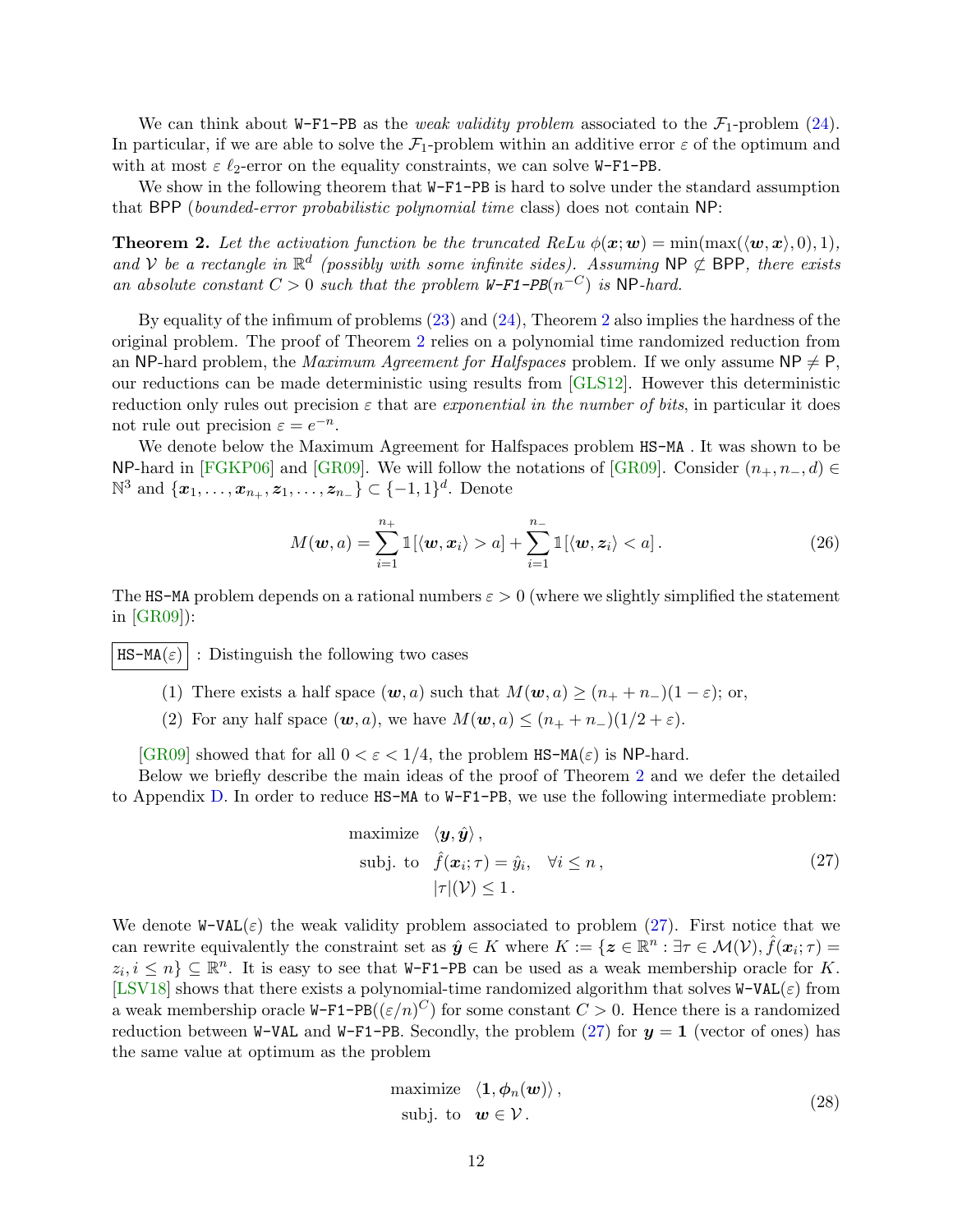

<span id="page-12-2"></span>Figure 1: Minimum complexity random features interpolation for penalty  $\rho(x) = |x|^p/p$  and synthetic data generated according to the model  $y = \sigma({\langle \boldsymbol{w}_*, \boldsymbol{x} \rangle}), \boldsymbol{x} \in \mathbb{R}^d$  (see text). We report the average test error over 20 realizations of this experiment and the 95% confidence intervals. Left frame: behavior as a function of the number of features  $N$  for fixed sample size  $n$ . Right frame: behavior as a function of sample size n.

It is easy to see that we can construct data points and weights such that the problem [\(28\)](#page-11-2) coincide with  $M(\mathbf{w}, a)$  defined in Eq. [\(26\)](#page-11-3) at the optimum. Hence, there is an easy deterministic reduction from  $\texttt{HS-MA}(\varepsilon)$  to  $\texttt{W-VAL}(\varepsilon').$ 

In summary, we used the following two reductions

$$
\overline{\text{W-F1-PB}} \quad \xrightarrow{\text{R}} \quad \overline{\text{W-VAL}} \quad \xrightarrow{\text{D}} \quad \overline{\text{HS-MA}} \tag{29}
$$

where  $\boxed{A} \stackrel{\text{R}}{\Longrightarrow} \boxed{B}$  (resp.  $\boxed{A} \stackrel{\text{D}}{\Longrightarrow} \boxed{B}$ ) means that there exists a polynomial time randomized (resp. deterministic) reduction from B to A.

### <span id="page-12-0"></span>5 Examples

### <span id="page-12-1"></span>5.1 A numerical illustration

In our first example  $w \in \mathcal{V} = \mathbb{R}^d$  and  $\phi(x; w) = \sigma(\langle w, x \rangle)$  where  $\sigma : \mathbb{R} \to \mathbb{R}$  is an activation function with  $\sigma(0) = 0$  (this assumption is only to simplify some of the formulas below and can be removed). In this case the featurization map is deterministic, i.e.,  $\phi(\mathbf{x}; \mathbf{w}) = \overline{\phi(\mathbf{x}; \mathbf{w})}$ .

Before checking the assumptions of our main theorem in this context, we present a numerical illustration in Figure [1.](#page-12-2) We generate synthetic data with  $(x_i)_{i\leq n} \sim_{iid} \text{Unif}(\mathbb{S}^{d-1}(\sqrt{d}))$ , and  $y_i =$  $\sigma(\langle \boldsymbol{w}_*, \boldsymbol{x}_i \rangle)$  where  $\boldsymbol{w}_*$  is a fixed unit vector,  $\|\boldsymbol{w}_*\|_2 = 1$ , and  $\sigma(t) = \max(t, 0)$  is the ReLU activation. As mentioned above, we use the featurization map  $\phi(x; w) = \sigma(\langle w, x \rangle)$  with weigths  $(w_j)_{j \leq N}$  $\mathsf{N}(0,\mathbf{I}_d/d).$ 

We fix  $d = 30$  and solve the minimum complexity interpolation problem [\(5\)](#page-2-1), using  $\rho(x) = |x|^p/p$ . We first fix the sample size  $n = 150$  and report the average test error as a function of the number of features N (left plot) for several values of p. Notice that in the case  $p = 2$ , the  $N = \infty$  limit corresponds to kernel ridge regression, and hence is directly accessible. We then consider for each  $p$  a value of N that is large enough to obtain a rough approximation of the infinite width limit, and plot the test error as a function of the sample size  $n$  (right plot).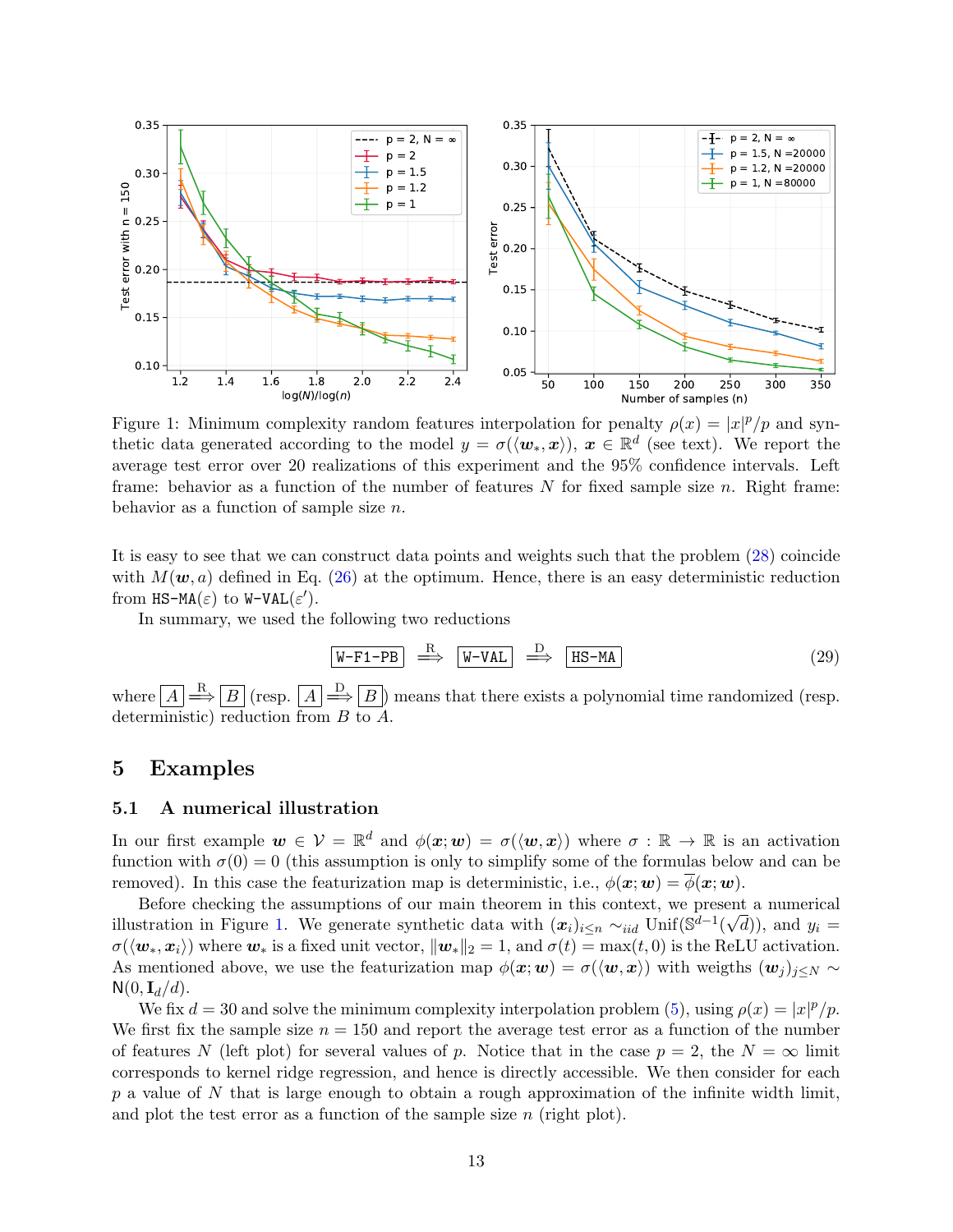A few remarks are in order:

- (i) For  $p > 1$ , the test error appears to settle on a limiting value after N becomes large enough  $N \gtrsim N_*(n; p).$
- (ii) The required number of random features  $N_*(n; p)$  appears to increase as p decreases. For  $p = 1$ , we are not able to reach the  $N = \infty$  limit with practical values of N.
- (*iii*) As p decreases, the test error achieved by minimum complexity interpolation decreases.

Notice that points (i) and (ii) are consistent with our main result Theorem [1.](#page-8-0) Point (iii) is consistent with the notion that the class  $\mathcal{F}_p$  captures better functions that are highly dependent on low dimensional projections of the covariates vectors.

#### <span id="page-13-0"></span>5.2 Non-linear random features model

We next check the assumptions of Theorem [1](#page-8-0) for the case of non-linear random features model  $\phi(\mathbf{x}; \mathbf{w}) = \sigma(\langle \mathbf{w}, \mathbf{x} \rangle).$ 

<span id="page-13-1"></span>**Proposition 1.** Assume that  $\sigma$  is L-Lipschitz and  $\sigma(0) = 0$ ,  $||\boldsymbol{x}_i||_2 \le r_0$ √ d for all  $i \leq n$ , and that the random weights  $(\mathbf{w}_i)_{i\leq n} \sim \mu$  are mean 0 and satisfy the transportation cost inequality

<span id="page-13-2"></span>
$$
W_1(\nu,\mu) \le \sqrt{2(\kappa^2/d)D(\nu||\mu)} \quad \text{for all probability measures } \nu \text{ on } \mathbb{R}^d,
$$
 (30)

where  $W_1$  is the Wassertein distance and D is the relative entropy (Kullback-Leibler divergence). Then, FEAT1 and FEAT2 are satisfied with constants  $L(\mathbf{w}) = L\|\mathbf{w}\|_2$  and  $\tau = \tau_1 \vee \tau_2$ , where

$$
\tau_1 = C\kappa L r_0, \qquad \tau_2 = C\kappa L \|\mathbf{K}_n^{-1/2}\|_{\text{op}} \frac{\|\mathbf{X}\|_{\text{op}}}{\sqrt{d}}.
$$
\n(31)

*Proof of Proposition [1.](#page-13-1)* Let us begin with condition FEAT1. Notice that for any  $||x||_2 \le r_0$ √  $d,$ 

$$
|\sigma(\langle \boldsymbol{w}_1, \boldsymbol{x} \rangle) - \sigma(\langle \boldsymbol{w}_2, \boldsymbol{x} \rangle)| \leq L \|\boldsymbol{x}\|_2 \|\boldsymbol{w}_1 - \boldsymbol{w}_2\|_2 \leq L r_0 \sqrt{d} \|\boldsymbol{w}_1 - \boldsymbol{w}_2\|_2.
$$

Hence  $\sigma(\langle \boldsymbol{w}, \boldsymbol{x}\rangle)$  is  $Lr_0$ d-Lipschitz. By assumption  $(30)$  and Bobkov-Götze theorem [\[BG99\]](#page-21-12),  $\sigma(\langle \boldsymbol{w}, \boldsymbol{x} \rangle) - \mathbb{E}_{\boldsymbol{w}}[\sigma(\langle \boldsymbol{w}, \boldsymbol{x} \rangle)]$  is  $(\kappa Lr_0)^2$ -sub-Gaussian with respect to  $\boldsymbol{w}$ , for any fixed  $\boldsymbol{x}$ . Further  $|\mathbb{E}_{w}[\sigma(\langle \boldsymbol{w}, \boldsymbol{x}\rangle)|] \leq L \mathbb{E}_{\boldsymbol{w}}[|\langle \boldsymbol{w}, \boldsymbol{x}\rangle|] \leq C \kappa L r_0.$ 

Similarly, for any  $v \in \mathbb{R}^n$ ,  $||v||_2 = 1$ ,

$$
|\langle v, \psi_n(w_1) \rangle - \langle v, \psi_n(w_2) \rangle| \leq L \|K_n^{-1/2}\|_2 \|X(w_1 - w_2)\|_2 \leq L \|K_n^{-1/2}\|_{\text{op}} \|X\|_{\text{op}} \|w_1 - w_2\|_2.
$$

We deduce that  $\psi_n(\boldsymbol{w}) - \mathbb{E}[\psi_n(\boldsymbol{w})]$  is  $(\kappa L \|\boldsymbol{K}_n^{-1/2}\|_{\text{op}} \|\boldsymbol{X}\|_{\text{op}})$  $\sum_{n=1}^{\infty} \frac{1}{2} \log \|\mathbf{X}\|_{\text{op}} / \sqrt{d}$  2-sub-Gaussian with respect to  $\boldsymbol{w}$ , and  $\|\mathbb{E}_{\boldsymbol{w}}[\psi_n(\boldsymbol{w})]\|_2 \leq C \kappa L \| \boldsymbol{K}_n^{-1/2}\|_{{\rm op}} \| \boldsymbol{X}\|_{{\rm op}} / \sqrt{d}.$ 

Next consider condition FEAT2. We have  $\sigma(\langle x, w \rangle)$  that is Lipschitz with respect to x with Lipschitz constant  $L(\mathbf{w}) := L\|\mathbf{w}\|_2$ . Using that  $L(\mathbf{w})$  is L-Lipschitz with respect to  $\mathbf{w}$ , we have

$$
\mathbb{P}(L(\boldsymbol{w}) \ge 4L\kappa + t) \le \exp\{-dt^2/(2L^2\kappa^2)\},\,
$$

and therefore there exists an absolute constant  $C > 0$  that only depend on L and  $\kappa$  such that

$$
\mathbb{P}(L(\boldsymbol{w}) \ge t) \le C \exp(-t^2/(2L^2\kappa^2)).
$$

<span id="page-13-3"></span> $\Box$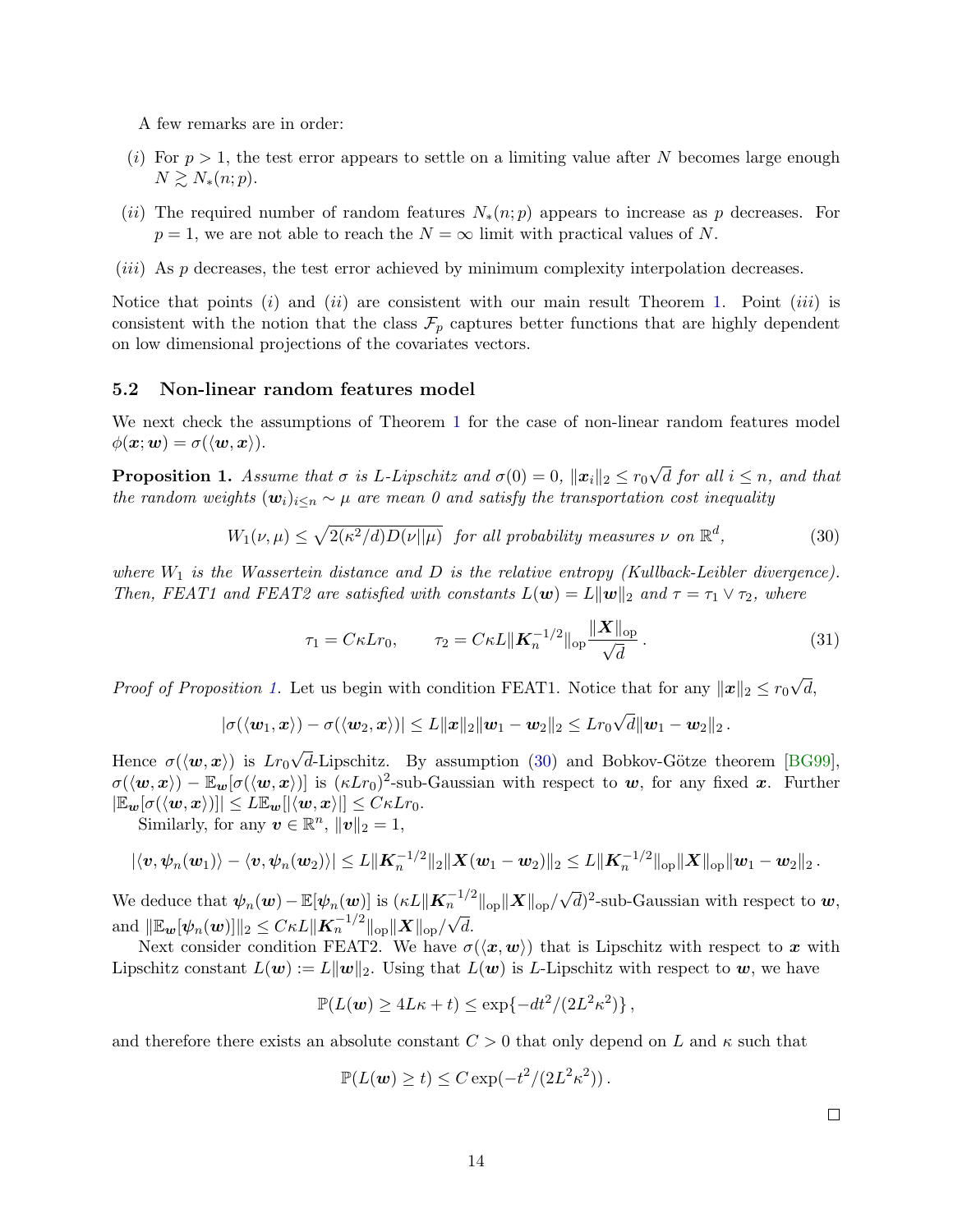To make Proposition [1](#page-13-1) more concrete, let us make the following remarks:

- (a) The transportation cost inequality  $(30)$  is a necessary and sufficient condition for any L-Lipschitz function of w to be  $(L^2\kappa^2/d)$ -sub-Gaussian. For example,  $w \sim N(0, (\kappa^2/d) \cdot I_d)$ verifies this inequality [\[vH14,](#page-23-4) Chapter 4].
- (b) If x is a  $\kappa^2$ -sub-Gaussian random vector, then by Lemma [9,](#page-40-1) there exists constants  $C, c > 0$ depending only on  $\kappa$ , such that  $\|\boldsymbol{X}\|_{\text{op}} \leq C\sqrt{n}$  with probability at least  $1 - \exp(-cn)$ .

Proposition [1](#page-13-1) only focused on FEAT1 and FEAT2. The last two assumptions FEAT3 and FEAT3' are more difficult to check. The next proposition provides a class of activation functions for which FEAT3 is satisfied.

**Proposition 2.** Assume  $\phi(x; w) = \sigma(\langle w, x \rangle)$  with  $w \sim N(0, I_d/d)$ . Let  $\mu_k(\sigma) := \mathbb{E}\{\sigma(G)He_k(G)\}$ be the k-th Hermite coefficient of the activation function (where  $G \sim N(0, 1)$ , and the normalization  $\mathbb{E}\{\mathrm{He}_k(G)\mathrm{He}_j(G)\} = k!\delta_{jk}$  is assumed).

Consider  $(x_i)_{i\leq n} \sim_{iid} \text{Unif}(\mathbb{S}^{d-1}(\sqrt{d}))$  and  $d^{\ell+\delta} \leq n \leq d^{\ell+1-\delta}$  for some constant  $\delta > 0$ . If  $\mu_\ell(\sigma)$ is bounded away from zero and  $|\mu_k(\sigma)| \le C/k^{k+1/2}$  for all k large enough, then FEAT 3 is satisfied with high probability with  $c = 1/4$  and nonrandom  $\eta$  independent of d, n.

A more general version of this result is proved in Appendix [C](#page-33-0) for FEAT3. While we expect FEAT3 and FEAT3' to hold more generally, we do not have a more general proof at the moment. We can bypass this difficulty below by considering noisy features.

<span id="page-14-0"></span>**Proposition 3.** Consider the same setting as in Proposition [1.](#page-13-1) Define  $\phi(\mathbf{x}; \mathbf{w}) = \sigma(\langle \mathbf{x}, \mathbf{w} \rangle)$  and  $\phi(\mathbf{x};\mathbf{w}) := \phi(\mathbf{x};\mathbf{w},z) = \sigma(\langle \mathbf{x}, \mathbf{w} \rangle) + z$  where  $z \sim \mathsf{N}(0,\gamma^2)$ . Then FEAT1, FEAT2, FEAT3 and FEAT3' are satisfied with constants  $L(\mathbf{w}) = L\|\mathbf{w}\|_2$ ,  $C_r = \Gamma((r+1)/2)$  and

$$
\eta = \frac{\gamma}{10\lambda_{\text{max}}(\mathbf{K}_n)^{1/2}},\tag{32}
$$

$$
\tau = \tau_1 \vee \tau_2, \quad \tau_1 = \kappa L r_0, \qquad \tau_2 = \kappa^2 L^2 \frac{\|\mathbf{X}\|_{op}^2}{\gamma^2 d} + 1. \tag{33}
$$

Proof of Proposition [3.](#page-14-0) First notice that  $\mathbf{K}_n = \overline{\mathbf{K}}_n + \gamma^2 \mathbf{I}_n$ , where we denoted the matrix  $(\overline{\mathbf{K}}_n)_{i,j} =$  $\mathbb{E}_{w}[\sigma(\langle x_i,w\rangle)\sigma(\langle x_j,w\rangle)].$  FEAT[1](#page-13-1) and FEAT2 are verified in Proposition 1 with the difference that for  $\boldsymbol{v} \in \mathbb{R}^n$ ,  $\|\boldsymbol{v}\|_2 = 1$ ,

$$
\langle {\boldsymbol v}, {\boldsymbol \psi}_n({\boldsymbol w})\rangle = \langle {\boldsymbol v}, {\boldsymbol K}_n^{-1/2}\overline{\boldsymbol \phi}_n({\boldsymbol w})\rangle + \tilde z\,,
$$

where  $\tilde{z} \sim \mathsf{N}(0, \gamma^2 \langle v, \mathbf{K}_n^{-1} v \rangle)$ , and therefore  $\psi_n(w)$  is a  $\tau_2^2$ -sub-Gaussian random vector with

<span id="page-14-2"></span><span id="page-14-1"></span>
$$
\tau_2^2=\kappa^2L^2\frac{\|\boldsymbol{X}\|_{\mathrm{op}}^2}{\gamma^2d}+1.
$$

Let us now check FEAT3. Define  $\Delta = \gamma^2 \langle v, K_n^{-1} v \rangle$ . Recalling that we have  $\langle v, \psi_n(w) \rangle =$  $\langle v, \mathbf{K}_n^{-1/2} \overline{\phi}_n(\boldsymbol{w}) \rangle + \tilde{z}$  with  $\tilde{z} \sim \mathsf{N}(0, \Delta)$  independent of  $\overline{\phi}_n(\boldsymbol{w})$ , we have

$$
\mathbb{P}(|\langle \boldsymbol{v}, \boldsymbol{\psi}_n(\boldsymbol{w}) \rangle| \leq \eta) \leq \sup_{x \in \mathbb{R}} \mathbb{P}(x - \eta \leq \tilde{z} \leq x + \eta) \n\leq \frac{2\eta}{\sqrt{2\pi\Delta}} = (50\pi\lambda_{\max}(\boldsymbol{K}_n)\langle \boldsymbol{v}, \boldsymbol{K}_n^{-1}\boldsymbol{v} \rangle)^{-1/2} \leq \frac{1}{10}.
$$

This shows that FEAT3 is satisfied with the stated value of  $\eta$ .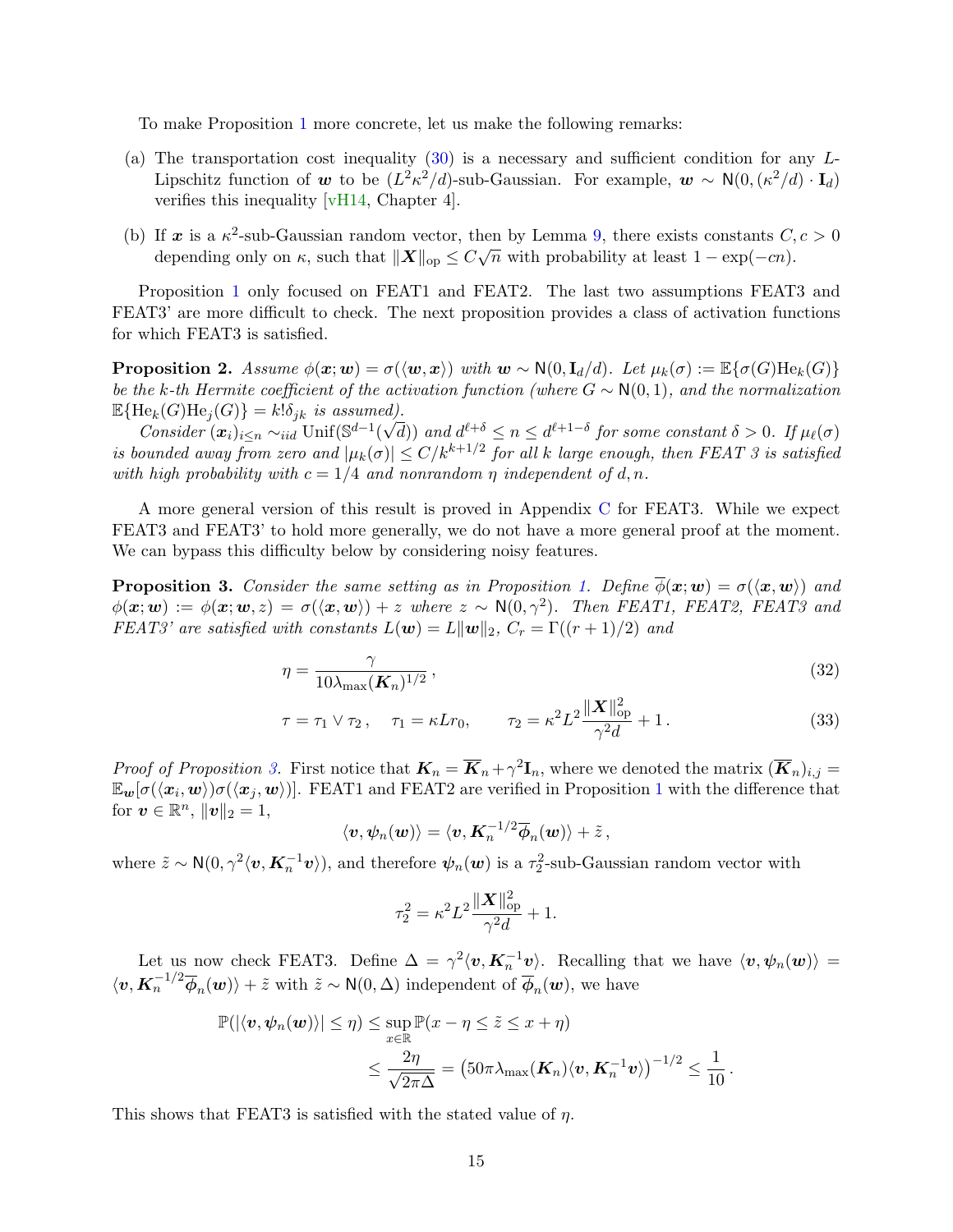Finally, let us check FEAT3'. Consider  $r \in (-1,0)$ . Letting  $G \sim N(0,1)$ , we have

$$
\mathbb{E}[|\langle v, \psi_n(\boldsymbol{w})\rangle|^r] \leq \sup_{x \in \mathbb{R}} \mathbb{E}_{\tilde{z}}[|\tilde{z} + x|^r] \leq \mathbb{E}_{\tilde{z}}[|\tilde{z}|^r]
$$
  
=  $\Delta^{r/2} \mathbb{E}[|G|^r] \leq \eta^r \mathbb{E}[|G|^r],$ .

where in the last inequality we used the fact that  $\Delta = \gamma^2 \langle v, K_n^{-1} v \rangle \geq \gamma^2 \lambda_{\max} (K_n)^{-1} \geq \eta$ . FEAT3' is satisfied with  $C_r = \mathbb{E}[|G|^r] \le \Gamma((r+1)/2) < \infty$ .  $\Box$ 

<span id="page-15-0"></span>**Corollary 2.** Consider the same setting as in Proposition [1,](#page-13-1) and Proposition [3,](#page-14-0) namely  $\phi(x; w) =$  $\sigma(\langle x, w \rangle)$  and  $\phi(x; w) := \phi(x; w, z) = \sigma(\langle x, w \rangle) + z$  where  $z \sim N(0, \gamma^2), \gamma \leq 1$ . √

Further assume  $(\boldsymbol{x}_i)_{i\leq n}$  to be independent centered isotropic, with  $\|\boldsymbol{x}_i\|_2 \leq r_0$ d almost surely. Then there exist constants C, c depending uniquely on L,  $r_0$ ,  $\kappa$  (but not on n, d,  $\sigma$  or the distribution of the data  $x_i$ ), such that conditions FEAT1, FEAT2, FEAT3 and FEAT3' are satisfied with probability at least  $1 - Ce^{-cn}$  for the constants

$$
\eta = \frac{c\gamma}{\sqrt{n}}, \qquad \tau = \frac{C}{\gamma} \left( \sqrt{\frac{n}{d}} \vee \sqrt{\log d} \right). \tag{34}
$$

In particular, consider the case  $\rho(x) = |x|^p/p$ ,  $p \in (1, 2]$ . If  $(y_i)_{i \leq n}$  are independent  $\mathbb{E}\{y_i^4\} \leq C$ , then with probability at least  $1 - Cn^{-1}$ , we have for  $N \ge C' \gamma^{-2Q-2(Q\vee 3)} \left( \frac{n}{d} \right)$  $\frac{n}{d} \vee \log d$ ) $\mathcal{Q}n^{Q\vee 3+Q/2}(\log n)^{Q/2},$ 

<span id="page-15-1"></span>
$$
\|\hat{f}_N(\cdot;\hat{\boldsymbol{\lambda}}_N) - \hat{f}(\cdot;\hat{\boldsymbol{\lambda}})\|_{L_2(\mathbb{P})} \le C \frac{n^{(Q\vee 3+1)/2}}{\gamma^{Q\vee 3+2Q+1}} \Big(\frac{n}{d} \vee \log d\Big)^Q \Big(\sqrt{\frac{n\log N}{N}} \vee \frac{(n\log N)^{Q/2}}{N}\Big). \tag{35}
$$

Proof of Corollary [2.](#page-15-0) We have

$$
\lambda_{\max}(\boldsymbol{K}_n) = \sup_{\|\boldsymbol{u}\|_2=1} \mathbb{E}_{\boldsymbol{w},z} [\langle \phi_n(\boldsymbol{w},z),\boldsymbol{u}\rangle^2]
$$
  
\n
$$
\leq \mathbb{E}_{\boldsymbol{w},z} [\|\phi_n(\boldsymbol{w},z)\|^2] \leq n \sup_{\|\boldsymbol{x}\|_2 \leq r_0\sqrt{d}} \mathbb{E}_{\boldsymbol{w},z} [\phi(\boldsymbol{x};\boldsymbol{w},z)^2]
$$
  
\n
$$
\leq n \sup_{\|\boldsymbol{x}\|_2 \leq r_0\sqrt{d}} \left\{ L^2 \mathbb{E} [\langle \boldsymbol{w},\boldsymbol{x}\rangle^2] + \gamma^2 \right\} \leq Cn.
$$

Substituting into Eq.  $(32)$ , we get the desired bound on  $\eta$ .

Stituting into Eq. (32), we get the desired bound on  $\eta$ .<br>Considering the estimate on  $\tau$ , we note that  $||\mathbf{X}||_{op} \leq C(\sqrt{n} +$ √  $\overline{d \log d}$  with the stated prob-ability by [\[Ver18,](#page-23-5) Theorem 5.6.1]. Substituting in Eq.  $(33)$ , we get the desired estimate of  $\tau$ .

Finally, to prove [\(35\)](#page-15-1), recall that  $K_n = \overline{K}_n + \gamma^2 \mathbf{I}_n$ , where  $\overline{K}_n \succeq \mathbf{0}$ , whence  $\|\mathbf{K}_n^{-1/2} \mathbf{y}\|_2 \leq$  $\gamma^{-1} ||\mathbf{y}||_2 \leq C\gamma^{-1}\sqrt{n}$ , where the second step is just Markov inequality. Substituting in Eq. [\(22\)](#page-9-1) yields the desired bound [\(35\)](#page-15-1). П

**Remark 6.** The estimates of  $\tau$  and  $\eta$  in Proposition [3](#page-14-0) and Corollary [2](#page-15-0) are not optimal. First, we expect that the correct order in the second expression in Eq. [\(31\)](#page-13-3) to be often  $\|\mathbf{K}_n^{-1/2}\mathbf{X}\|_{\text{op}}/\sqrt{d}$ instead of  $\|\boldsymbol{K}_{n}^{-1/2}\|_{\text{op}} \|\boldsymbol{X}\|_{\text{op}}/$ √ d. For many cases of interest the former is of order one, while the latter is of order  $\sqrt{n/d}$  as we saw.

Second, we expect the dependence of  $\eta$  on  $\lambda_{\text{max}}(\mathbf{K}_n)$  to be often milder (see Appendix [C\)](#page-33-0). Third, we know that in many interesting cases,  $\lambda_{\max}(\mathbf{K}_n)$  is of order  $n/d$  instead of order n. This is for instance the case if  $w \sim \text{Unif}(\mathbb{S}^{d-1}(1)), x_i \sim \text{Unif}(\mathbb{S}^{d-1}(\sqrt{d}))$  [\[MMM21\]](#page-22-3) (under the assumption  $\mathbb{E}[\phi_n(\boldsymbol{w})]=\boldsymbol{0}.$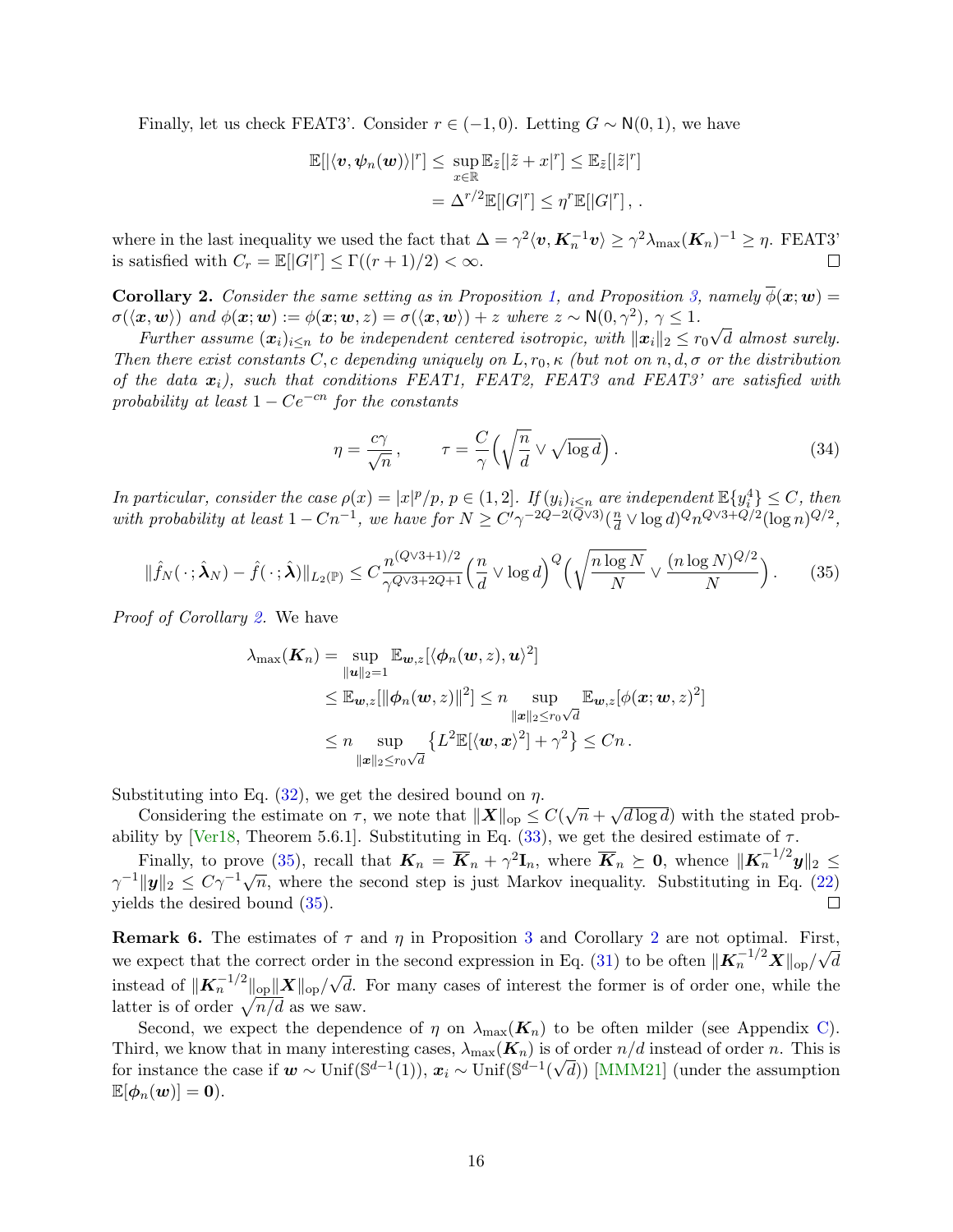### <span id="page-16-0"></span>5.3 The latent linear model

This section provides a simple example in which the estimates derived above can be strengthened. We consider the following model

$$
\phi(\boldsymbol{x};\boldsymbol{w},z)=\langle \boldsymbol{x},\boldsymbol{w}\rangle+z\,,
$$

which we will refer to as the 'latent linear model.'

While the latent linear model is extremely simple, it was shown in some settings to have the same asymptotic behavior as the noiseless nonlinear random features model  $\phi(x; w) = \sigma(\langle w, x \rangle)$ [\[MM19,](#page-22-6) [HL20\]](#page-22-12). For instance, consider the case  $w \sim \text{Unif}(\mathbb{S}^{d-1}(1)), x \sim \text{Unif}(\mathbb{S}^{d-1}(\sqrt{d}))$ . Then  $\langle \boldsymbol{w}, \boldsymbol{x} \rangle$  is approximately N(0, 1). Decompose  $\sigma(t) = \mu_0 + \mu_1 t + \sigma_{\perp}(t)$ , where  $\sigma_{\perp}$  is orthogonal to linear and constant functions in  $L^2(\mathbb{R}; \gamma)$ , with  $\gamma$  the standard normal measure. Then [\[MM19\]](#page-22-6) shows that in the proportional asymptotics  $N \leq n \leq d$ , ridge regression in the nonlinear random features model behaves as ridge regression with the latent linear model  $\phi(\mathbf{x}; \mathbf{w}, z) = \mu_0 + \mu_1 \langle \mathbf{w}, \mathbf{x} \rangle + \mu_* z$ , with  $z \sim N(0, 1)$  independent of w, x. Here we study the latent linear model from a different perspective and in a broader context than [\[MM19,](#page-22-6) [GLK](#page-21-10)+20, [HL20\]](#page-22-12).

We make the following assumptions:

- **A1** (Covariates distribution) The covariates x are  $\kappa^2$ -subgaussian random vectors with zero mean and second moment  $\mathbb{E}[xx^{\mathsf{T}}] = \Sigma_x$  and bounded support  $||x||_2 \le r_0\sqrt{d}$ .
- A2 (Features distribution) The features  $w$  follow a multivariate Gaussian distribution with zero mean and covariance  $\Sigma_w/d$ . Furthermore, assume that  $\lambda_{\max}(\Sigma_w) \leq \kappa$ .
- **A3** (Features noise distribution) We assume that  $z \sim N(0, \gamma^2)$ .

<span id="page-16-2"></span>**Proposition 4.** Assume that conditions A1, A2 and A3 hold. Then there exists  $C > 0$  such that for  $n > Cd$ , the conditions FEAT1, FEAT2, FEAT3 and FEAT3' hold with probability at least  $1-e^{-cn}$  with constants  $\tau, \eta$  depending only on the constants in A1, A2 and A3. In particular,  $\tau, \eta$ can be taken to be independent of  $d, n$ .

*Proof of Proposition [4.](#page-16-2)* We begin by noticing that  $K_n = \mathbb{E}_{w,z}[\phi_n(w,z)\phi_n(w,z)] = X(\Sigma_w/d)X^\top +$  $\gamma^2 \mathbf{I}_n.$ 

Consider condition FEAT1. We have  $\overline{\phi}(\bm{x};\bm{w}) = \langle \bm{x}, \bm{w} \rangle \sim N(0, \bm{x}^{\mathsf{T}} \Sigma_{w} \bm{x}/d)$  is mean 0. By A1 and A2,  $\overline{\phi}(\mathbf{x};\mathbf{w})$  is  $(r_0\kappa)^2$ -subgaussian. Furthermore, for any fixed  $\mathbf{x}_1,\ldots,\mathbf{x}_n\in\mathbb{R}^d$ ,  $\psi_n(\mathbf{w})$  is by construction isotropic, and Gaussian (since  $w$  and  $z$  are). Therefore, it is 1-subgaussian and mean 0.

FEAT2 is easily verified with  $L(\boldsymbol{w}) = ||\boldsymbol{w}||_2$  and  $\mathbb{P}(L(\boldsymbol{w}) \ge t) \le C \exp(-t^2/(2\kappa^2)).$ 

For condition FEAT3, note that  $\langle v, \psi_n(w) \rangle \sim N(0, 1)$  for any unit vector v. Therefore we have  $\mathbb{P}(|\langle v, \psi_n(\boldsymbol{w})\rangle| \leq \eta) \leq (2/\pi)^{1/2}\eta$ , whence we can take  $\eta = 1/10$ .

Finally, for FEAT3',  $\mathbb{E}[|\langle v, \psi_n(\boldsymbol{w})\rangle|^r] = \mathbb{E}[|G|^r] =: C_r$  for  $G \sim N(0, 1)$ .  $\Box$ 

We finally notice that, for the latent linear model, we can improve Theorem [1.](#page-8-0) For the latent linear model, we can use the constraint that the (randomized) predictor interpolates the data, to imear model, we can use the constraint that the (randomized) predictor interpolates the data, to<br>improve the bound [\(20\)](#page-8-2) by a factor  $\sqrt{n}$ . We expect this insight to generalize to the non-linear setting.

<span id="page-16-1"></span>**Proposition 5.** Assume conditions A1, A2 and A3 hold. There exists constants  $C', c'$  depending only on the constants in those assumptions such that if  $N \geq C(n \log(N))^{Q/2}$  and  $n \geq C'd$ , then with probability at least  $1 - C'e^{-c'n} - C'N^{-c'n}$ ,

$$
\|\hat{f}_N(\cdot;\hat{\boldsymbol{\lambda}}_N) - \hat{f}_0(\cdot;\hat{\boldsymbol{\lambda}}_0)\|_{L_2} \le C' \Big(\sqrt{\frac{n \log N}{N}} \vee \frac{(n \log N)^{Q/2}}{N}\Big) \frac{\|\boldsymbol{y}\|_2}{\sqrt{n}},\tag{36}
$$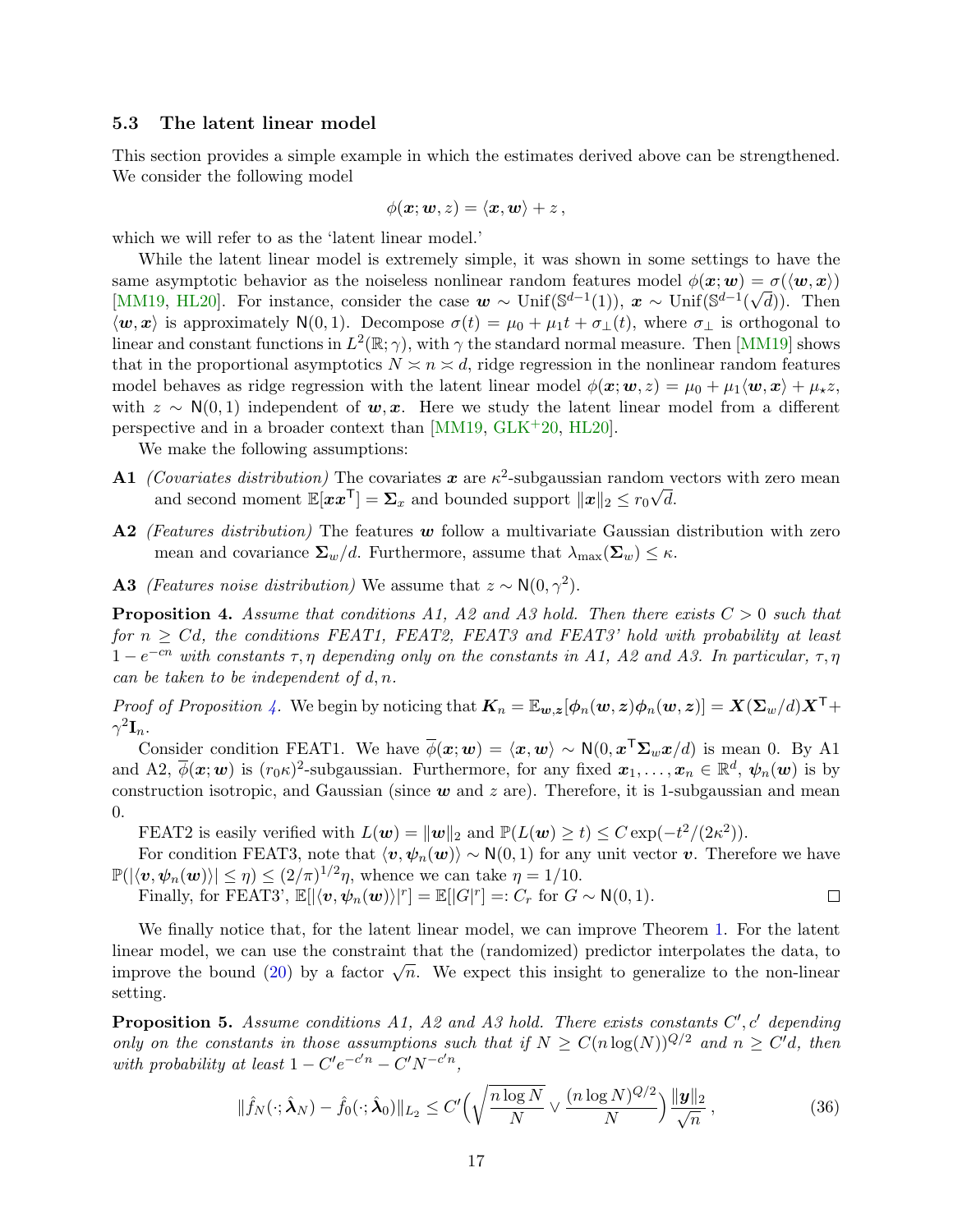where we denoted  $Q = Q_1 \vee Q_2$ .

In other words, the random features predictor  $\hat{f}_N(\cdot; \hat{\lambda}_N)$  differs negligibly from the infinitewidth predictor  $\hat{f}(\cdot;\hat{\boldsymbol{\lambda}})$  when  $N \gg (n \log(n))^{1 \vee (Q/2)}$ . In particular, for  $Q = 2$ , we obtain that  $N \gg$  $n \log(n)$  features are sufficient, which matches the results for kernel methods [\[MM19,](#page-22-6) [MMM21\]](#page-22-3). The proof of Proposition [5](#page-16-1) is deferred to Appendix [B.](#page-31-0)

### <span id="page-17-0"></span>6 Proof of Theorem [1:](#page-8-0) Convergence to the population predictor

The proof of Theorem [1](#page-8-0) is structured as follows. We first define three events on which the finitewidth dual objective  $F_N$  and the random features predictor  $f_N(\cdot; \lambda)$  satisfy certain concentration properties. Lemma [1](#page-18-1) shows that the simultaneous occurrence of these events implies a bound on  $\|\hat{f}_N(\cdot; \hat{\boldsymbol{\lambda}}_N) - \hat{f}(\cdot; \hat{\boldsymbol{\lambda}})\|_{L_2(\mathbb{P})}$ . We then verify that these events occur with high-probability.

Throughout the proofs, we will use the notation  $||u||_A = ||A^{1/2}u||_2$  for  $u \in \mathbb{R}^n$  and  $A \in \mathbb{R}^{n \times n}$ a positive semidefinite matrix. We also use the standard big-Oh and little-o notations whereby the subscript is used to indicate the asymptotic variable. For instance, we write  $f_N = o_N(g_N)$  if  $f_N / g_N \to 0$  as  $N \to \infty$ .

The three events mentioned above are defined as follows:

1. (Uniform concentration of the predictor) Event  $\mathcal{E}_1$  is the event that for all  $||\lambda||_{K_n}/||\lambda||_{K_n} \in$  $[1/2, 2]$ 

$$
\frac{\|\hat{f}_N(\,\cdot\,; \boldsymbol{\lambda})-\hat{f}(\,\cdot\,; \boldsymbol{\lambda})\|_{L_2}}{s(\|\hat{\boldsymbol{\lambda}}\|_{K_n})}=\frac{\left\|\frac{1}{N}\sum_{j=1}^N \overline{\phi}_{\boldsymbol{w}_j}(\,\cdot\,)s(\langle \phi_{n,j}, \boldsymbol{\lambda}\rangle)-\mathbb{E}_{\boldsymbol{w},\phi}\Big[\overline{\phi}_{\boldsymbol{w}}(\,\cdot\,)\,s(\langle \phi_{n}(\boldsymbol{w}), \boldsymbol{\lambda}\rangle)\Big]\right\|_{L_2}}{s(\|\hat{\boldsymbol{\lambda}}\|_{K_n})}\leq \varepsilon_1.
$$

2. (Concentration of dual gradient at  $\hat{\lambda}$ ) Event  $\mathcal{E}_2$  is the event that

$$
\frac{\|\nabla F_N(\hat{\boldsymbol{\lambda}})\|_{\boldsymbol{K}_n^{-1}}}{s(\|\hat{\boldsymbol{\lambda}}\|_{\boldsymbol{K}_n})} = \frac{\left\|\frac{1}{N}\sum_{j=1}^N\psi_{n,j}s(\langle\phi_{n,j},\hat{\boldsymbol{\lambda}}\rangle) - \mathbb{E}_{\boldsymbol{w},\phi}\Big[\psi_n(\boldsymbol{w})s(\langle\phi_n(\boldsymbol{w}),\hat{\boldsymbol{\lambda}}\rangle)\Big]\right\|_2}{s(\|\hat{\boldsymbol{\lambda}}\|_{\boldsymbol{K}_n})} \leq \varepsilon_2.
$$

3. (Uniform lower bound on dual curvature) Event  $\mathcal{E}_3$  is the event that for all  $\|\lambda\|_{\mathbf{K}_n}/\|\tilde{\lambda}\|_{\mathbf{K}_n} \in$  $[1/2, 2]$ 

$$
\frac{\boldsymbol{K}_n^{-1/2}\nabla^2 F_N(\boldsymbol{\lambda})\boldsymbol{K}_n^{-1/2}}{s(\|\hat{\boldsymbol{\lambda}}\|_{\boldsymbol{K}_n})/\|\hat{\boldsymbol{\lambda}}\|_{\boldsymbol{K}_n}} = -\frac{\frac{1}{N}\sum_{j=1}^N\psi_{n,j}\psi_{n,j}^\top s'(\langle\phi_{n,j},\boldsymbol{\lambda}\rangle)}{s(\|\hat{\boldsymbol{\lambda}}\|_{\boldsymbol{K}_n})/\|\hat{\boldsymbol{\lambda}}\|_{\boldsymbol{K}_n}} \preceq -\beta\mathbf{I}_n.
$$

The first event  $\mathcal{E}_1$  corresponds to the random features predictor  $\hat{f}_N(\cdot;\lambda)$  approximating the infinite-width predictor  $\hat{f}(\cdot;\lambda)$  uniformly well over  $\lambda$  in a region around  $\lambda$ . Events  $\mathcal{E}_2$  and  $\mathcal{E}_3$ relate to local properties of the finite-width dual objective  $F_N$  around  $\lambda$ : on  $\mathcal{E}_2$ , the gradient of the dual objective  $\nabla F_N(\lambda)$  concentrates around the gradient of the infinite width dual objective  $\nabla F(\hat{\boldsymbol{\lambda}}) = \mathbf{0}$ ; on  $\mathcal{E}_3$ , the Hessian of the dual objective  $\nabla^2 F_N(\boldsymbol{\lambda})$  has maximum eigenvalue uniformly bounded away from 0 for  $\lambda$  in a region around  $\lambda$ .

Because these three events involve concentration or bounds on empirical means over a sample of N features, it is perhaps not surprising that the preceding bounds can be established with high-probability for  $\varepsilon_1, \varepsilon_2 = o(1)$  and  $\beta = \Theta(1)$  appropriately chosen when N if sufficiently large compared to n.

If the infinite-width predictor  $\hat{f}(\cdot;\lambda)$  satisfies a certain continuity property in  $\lambda$ , then the events  $\mathcal{E}_1, \mathcal{E}_2, \mathcal{E}_3$  imply a bound on  $\|\hat{f}_N(\cdot; \hat{\boldsymbol{\lambda}}_N) - \hat{f}(\cdot; \hat{\boldsymbol{\lambda}})\|_{L_2}$ .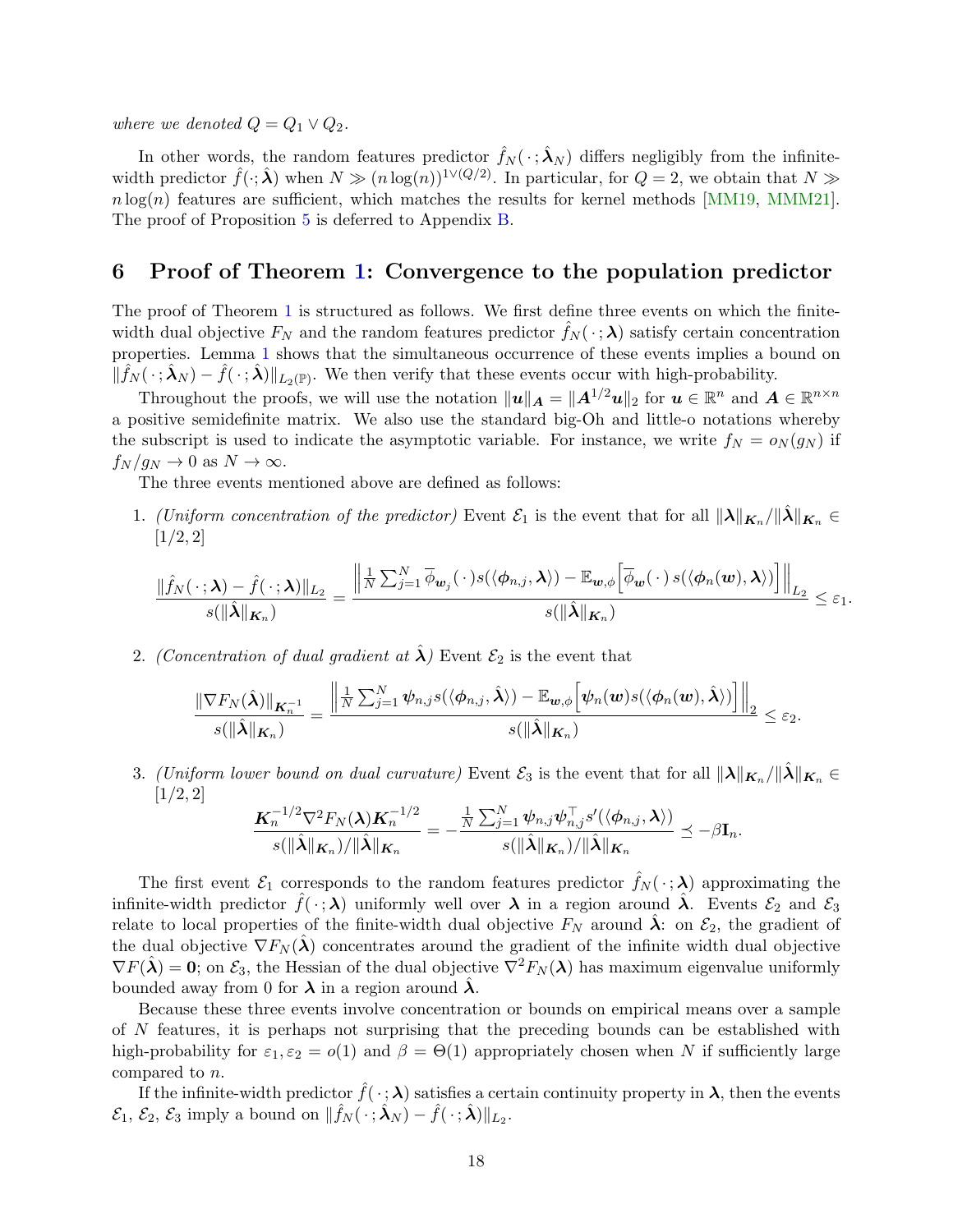<span id="page-18-1"></span>**Lemma 1.** Assume that for all  $\|\boldsymbol{\lambda} - \hat{\boldsymbol{\lambda}}\|_{\boldsymbol{K}_n} \leq \|\hat{\boldsymbol{\lambda}}\|_{\boldsymbol{K}_n}/2$ ,

<span id="page-18-2"></span>
$$
\frac{\|\hat{f}(\cdot;\boldsymbol{\lambda}) - \hat{f}(\cdot;\hat{\boldsymbol{\lambda}})\|_{L_2}}{s(\|\hat{\boldsymbol{\lambda}}\|_{\boldsymbol{K}_n})} \le K \frac{\|\boldsymbol{\lambda} - \hat{\boldsymbol{\lambda}}\|_{\boldsymbol{K}_n}}{\|\hat{\boldsymbol{\lambda}}\|_{\boldsymbol{K}_n}},
$$
\n(37)

for some  $K > 0$ . If  $\varepsilon_2/\beta \leq 1/4$ , then on events  $\mathcal{E}_1, \mathcal{E}_2, \mathcal{E}_3$ , we have

$$
\|\hat{f}_N(\,\cdot\,;\hat{\boldsymbol{\lambda}}_N)-\hat{f}(\,\cdot\,;\hat{\boldsymbol{\lambda}})\|_{L_2}\leq \Big(\varepsilon_1+2\frac{K\varepsilon_2}{\beta}\Big)s(\|\hat{\boldsymbol{\lambda}}\|_{\boldsymbol{K}_n})\,.
$$

The continuity property for  $\hat{f}$  used in Lemma [1](#page-18-1) is much easier to establish than the corresponding continuity property of  $f_N$ . In the setting of Theorem [1,](#page-8-0) we will show that we can choose  $K, \beta =$  $\Theta_N(1)$  and  $\varepsilon_1, \varepsilon_2 = o_N(1)$  such that the above events hold with high probability. Then, we will have  $\varepsilon_2/\beta \leq 1/4$  $\varepsilon_2/\beta \leq 1/4$  $\varepsilon_2/\beta \leq 1/4$  eventually, and Lemma 1 can be applied.

*Proof of Lemma [1.](#page-18-1)* Consider  $\lambda$  with  $\|\lambda-\hat{\lambda}\|_{K_n} = (2\varepsilon_2/\beta)\|\hat{\lambda}\|_{K_n} \leq \|\hat{\lambda}\|_{K_n}/2$ . By Taylor's theorem, there exists  $\lambda_{\star}$  on the line segment between  $\lambda$  and  $\hat{\lambda}$ , such that

$$
F_N(\boldsymbol{\lambda}) = F_N(\hat{\boldsymbol{\lambda}}) + (\boldsymbol{\lambda} - \hat{\boldsymbol{\lambda}})^{\top} \nabla F_N(\hat{\boldsymbol{\lambda}}) + \frac{1}{2} (\boldsymbol{\lambda} - \hat{\boldsymbol{\lambda}})^{\top} \nabla^2 F_N(\boldsymbol{\lambda}_{\star}) (\boldsymbol{\lambda} - \hat{\boldsymbol{\lambda}})
$$
  
\$\leq F\_N(\hat{\boldsymbol{\lambda}}) + ||\boldsymbol{\lambda} - \hat{\boldsymbol{\lambda}}||\_{\mathbf{K}\_n} ||\nabla F\_N(\hat{\boldsymbol{\lambda}})||\_{\mathbf{K}\_n^{-1}} - \frac{1}{2} \lambda\_{\min} \big( -\mathbf{K}\_n^{-1/2} \nabla^2 F\_N(\boldsymbol{\lambda}\_{\star}) \mathbf{K}\_n^{-1/2} \big) ||\boldsymbol{\lambda} - \hat{\boldsymbol{\lambda}}||\_{\mathbf{K}\_n}^2.

When both  $\mathcal{E}_2$  and  $\mathcal{E}_3$  occur and using  $\|\lambda_\star - \hat{\lambda}\|_{K_n} \le \|\lambda - \hat{\lambda}\|_{K_n} \le \|\hat{\lambda}\|_{K_n} / 2$ , we get

$$
F_N(\boldsymbol{\lambda}) \leq F_N(\hat{\boldsymbol{\lambda}}) + \frac{2\varepsilon_2\|\hat{\boldsymbol{\lambda}}\|_{\boldsymbol{K}_n}}{\beta}\varepsilon_2s(\|\hat{\boldsymbol{\lambda}}\|_{\boldsymbol{K}_n}) - \frac{1}{2}\frac{\beta s(\|\hat{\boldsymbol{\lambda}}\|_{\boldsymbol{K}_n})}{\|\hat{\boldsymbol{\lambda}}\|_{\boldsymbol{K}_n}}\frac{4\varepsilon_2^2\|\hat{\boldsymbol{\lambda}}\|_{\boldsymbol{K}_n}^2}{\beta^2} \leq F_N(\hat{\boldsymbol{\lambda}}).
$$

Because  $F_N(\lambda) \le F_N(\hat{\lambda})$  for all  $\lambda$  with  $\|\lambda - \hat{\lambda}\|_{\mathbf{K}_n} = (2\varepsilon_2/\beta)\|\hat{\lambda}\|_{\mathbf{K}_n}$ , and  $F_N$  is strictly convex at  $\lambda$  by  $\mathcal{E}_3$  we conclude

$$
\|\hat{\boldsymbol{\lambda}}_N-\hat{\boldsymbol{\lambda}}\|_{\boldsymbol{K}_n}\leq (2\varepsilon_2/\beta)\|\hat{\boldsymbol{\lambda}}\|_{\boldsymbol{K}_n}.
$$

In this case, by Eq.  $(37)$ ,

$$
\|\hat{f}(\cdot;\hat{\boldsymbol{\lambda}}_N)-\hat{f}(\cdot;\hat{\boldsymbol{\lambda}})\|_{L_2}\leq K\frac{\|\hat{\boldsymbol{\lambda}}_N-\hat{\boldsymbol{\lambda}}\|_{\boldsymbol{K}_n}}{\|\hat{\boldsymbol{\lambda}}\|_{\boldsymbol{K}_n}}s(\|\hat{\boldsymbol{\lambda}}\|_{\boldsymbol{K}_n})\leq \frac{2K\varepsilon_2}{\beta}s(\|\hat{\boldsymbol{\lambda}}\|_{\boldsymbol{K}_n}).
$$

If event  $\mathcal{E}_1$  occurs, then

$$
\|\hat{f}_N(\cdot;\hat{\boldsymbol{\lambda}}_N)-\hat{f}(\cdot;\hat{\boldsymbol{\lambda}}_N)\|_{L_2}\leq \varepsilon_1 s(\|\hat{\boldsymbol{\lambda}}\|_{\boldsymbol{K}_n}).
$$

Combining the previous displays with the triangle inequality completes the proof.

We next state three lemmas implying that events  $\mathcal{E}_1$ ,  $\mathcal{E}_2$ ,  $\mathcal{E}_3$  hold with high probability, as well as the continuity of  $f(\cdot; \lambda)$  in the last lemma. Proofs of these lemmas are deferred to the appendices. We begin with the continuity property of the infinite width predictor.

<span id="page-18-0"></span>**Lemma 2.** If either (i) assumptions FEAT1 and PEN hold with  $Q_1 \wedge Q_2 \geq 2$ , or (ii) assumptions FEAT1, FEAT3' and PEN hold with  $Q_1 \wedge Q_2 < 2$ , then there exists C' depending only on the constants c, C,  $r_0$  in FEAT3' and PEN, but not on  $\tau$ ,  $\eta$ , such that for all  $\|\lambda - \lambda\|_{K_n} \leq \|\lambda\|_{K_n}/2$ ,

<span id="page-18-3"></span>
$$
\frac{\|\hat{f}(\cdot;\boldsymbol{\lambda})-\hat{f}(\cdot;\hat{\boldsymbol{\lambda}})\|_{L_2}}{s(\|\hat{\boldsymbol{\lambda}}\|_{\boldsymbol{K}_n})} \le C'(\tau^Q \vee \tau^2 \eta^{(Q'-2)}) \frac{\|\boldsymbol{\lambda}-\hat{\boldsymbol{\lambda}}\|_{\boldsymbol{K}_n}}{\|\hat{\boldsymbol{\lambda}}\|_{\boldsymbol{K}_n}},
$$
\n(38)

where  $Q = Q_1 \vee Q_2$ ,  $Q' = Q_1 \wedge Q_2$ .

 $\Box$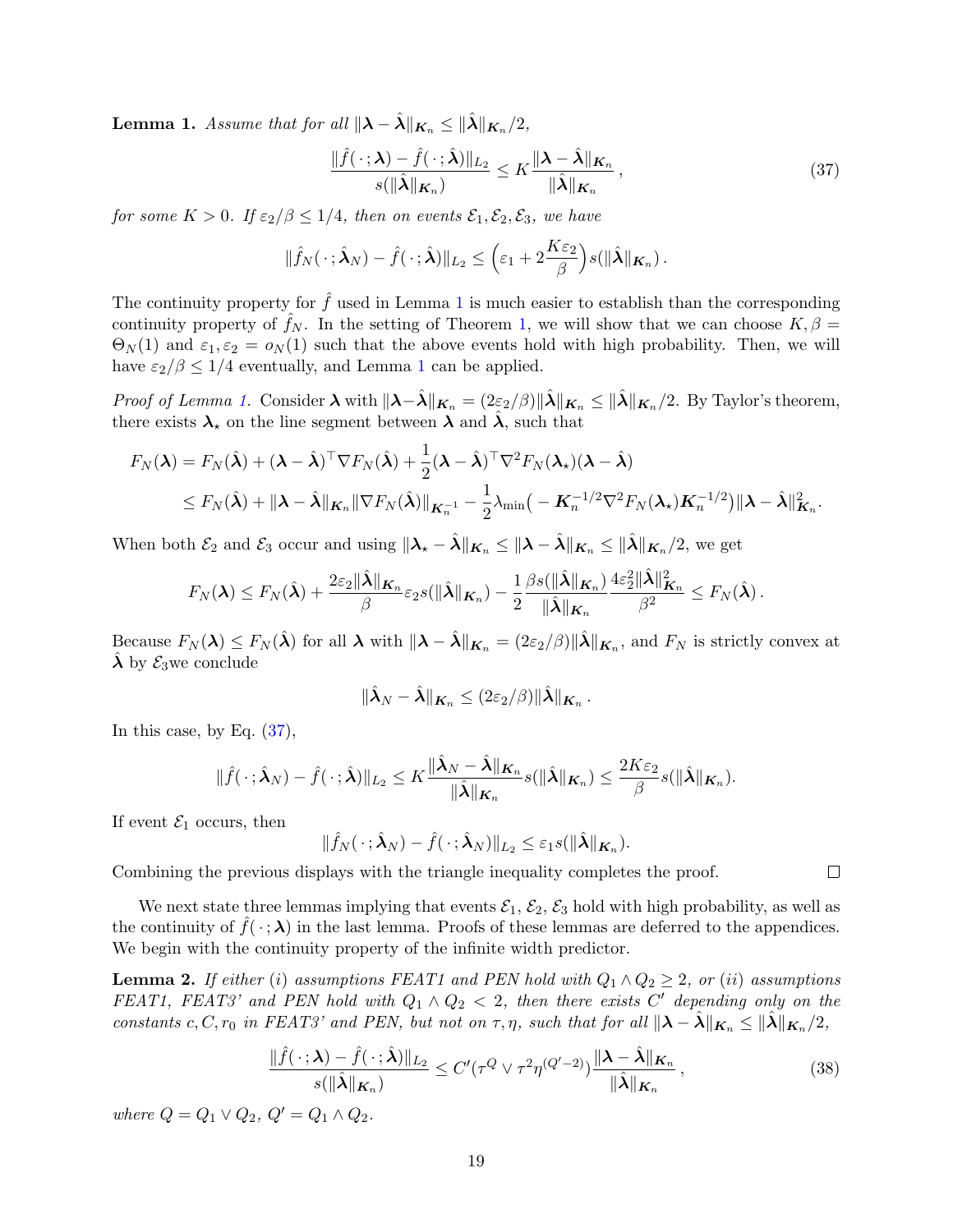Next we state a lemma to check condition  $\mathcal{E}_1$ .

<span id="page-19-0"></span>**Lemma 3.** Assume FEAT1, FEAT2 and PEN hold. Then there exist  $C', c' > 0$  depending only on the constants c, C,  $r_0$  in those assumptions, but not on  $\tau$ ,  $\eta$ , such that for  $N \geq n \geq c'd$ , we have with probability at least  $1 - C'N^{-c'n}$ ,

$$
\bar{S}_1 := \sup_{\|\mathbf{x}\|_2 \le r_0\sqrt{d}} \sup_{\|\mathbf{v}\|_2 \le 2\|\hat{\boldsymbol{\lambda}}\|_{\mathbf{K}_n}} \left| \frac{1}{N} \sum_{j=1}^N \bar{\phi}(\mathbf{x}; \mathbf{w}_j) s(\langle \psi_{n,j}, \mathbf{v} \rangle) - \mathbb{E}_{\mathbf{w}, \phi}[\bar{\phi}(\mathbf{x}; \mathbf{w}) s(\langle \psi_n(\mathbf{w}), \mathbf{v} \rangle)] \right|
$$
\n
$$
\le C' \tau^Q s(\|\hat{\boldsymbol{\lambda}}\|_{\mathbf{K}_n}) \Big(\sqrt{\frac{n \log N}{N}} \vee \frac{(n \log N)^{(Q/2)\vee 1}}{N}\Big),
$$
\n(39)

where  $\psi_n(\boldsymbol{w}) = \boldsymbol{K}_n^{-1/2} \boldsymbol{\phi}_n(\boldsymbol{w})$  and  $Q = Q_1 \vee Q_2$ .

The next lemma allows us to check event  $\mathcal{E}_2$ .

<span id="page-19-1"></span>**Lemma 4.** Assume FEAT1 and PEN hold. There exist  $C', c' > 0$  depending only on the constants c, C,  $r_0$  in those assumptions, but not on  $\tau, \eta$ , such that for  $N \geq n \geq c'd$ , we have with probability at least  $1 - C'N^{-c'n}$ ,

$$
\bar{S}_2 := \left\| \frac{1}{N} \sum_{j=1}^N \psi_{n,j} s(\langle \phi_{n,j}, \hat{\boldsymbol{\lambda}} \rangle) - \mathbb{E}_{\boldsymbol{w}, \phi} [\psi_n(\boldsymbol{w}) s(\langle \phi_n, \hat{\boldsymbol{\lambda}} \rangle)] \right\|_2
$$
\n
$$
\leq C' \tau^Q s(\|\hat{\boldsymbol{\lambda}}\|_{\boldsymbol{K}_n}) \Big(\sqrt{\frac{n \log N}{N}} \vee \frac{(n \log N)^{(Q/2) \vee 1}}{N}\Big), \tag{40}
$$

where  $\psi_n(\boldsymbol{w}) = \boldsymbol{K}_n^{-1/2} \boldsymbol{\phi}_n(\boldsymbol{w})$  and  $Q = Q_1 \vee Q_2$ .

We finally state a lemma to check event  $\mathcal{E}_3$ .

<span id="page-19-2"></span>**Lemma 5.** Assume that FEAT1, FEAT3 and PEN hold, and further assume that  $\tau, \eta^{-1} \leq n^C$  for some absolute constant C. Define  $\delta_0(\eta) := \eta^{3\vee q_1 \vee q_2}$ . There exist  $C', c' > 0$  depending only on the constants in c, C,  $r_0$  in the assumptions, but not on  $\tau$ ,  $\eta$ , such that for  $N \ge C'(\tau^4/\delta_0(\eta)^2)n \log(N)$ , we have with probability at least  $1 - C'N^{-c'n}$ ,

$$
\sup_{1/2 \le ||\boldsymbol{\lambda}||_{\boldsymbol{K}_n}/||\hat{\boldsymbol{\lambda}}||_{\boldsymbol{K}_n} \le 2} \boldsymbol{K}_n^{-1/2} \nabla^2 F_N(\boldsymbol{\lambda}) \boldsymbol{K}_n^{-1/2} \preceq -c' \delta_0(\eta) \frac{s(||\hat{\boldsymbol{\lambda}}||_{\boldsymbol{K}_n})}{||\hat{\boldsymbol{\lambda}}||_{\boldsymbol{K}_n}} \mathbf{I}_n. \tag{41}
$$

Using the above lemmas, we are now in position to prove our main result, Theorem [1.](#page-8-0)

*Proof of Theorem [1.](#page-8-0)* Recall we define  $q = q_1 \vee q_2$ ,  $Q = Q_1 \vee Q_2$ ,  $Q' = Q_1 \wedge Q_2$ . Assume  $N \ge N_1 \vee N_2$ as in the statement. By Lemmas [3,](#page-19-0) [4,](#page-19-1) [5](#page-19-2) events  $\mathcal{E}_1$ ,  $\mathcal{E}_2$ ,  $\mathcal{E}_3$  hold with probability

$$
\mathbb{P}(\mathcal{E}_1 \cap \mathcal{E}_2 \cap \mathcal{E}_2) \ge 1 - C' N^{-c'n} \,,
$$

with constants

$$
\varepsilon_1 = \varepsilon_2 = C' \tau^Q \left( \sqrt{\frac{n \log N}{N}} \vee \frac{(n \log N)^{(Q/2) \vee 1}}{N} \right),
$$

$$
\beta = c' \eta^{3 \vee q}.
$$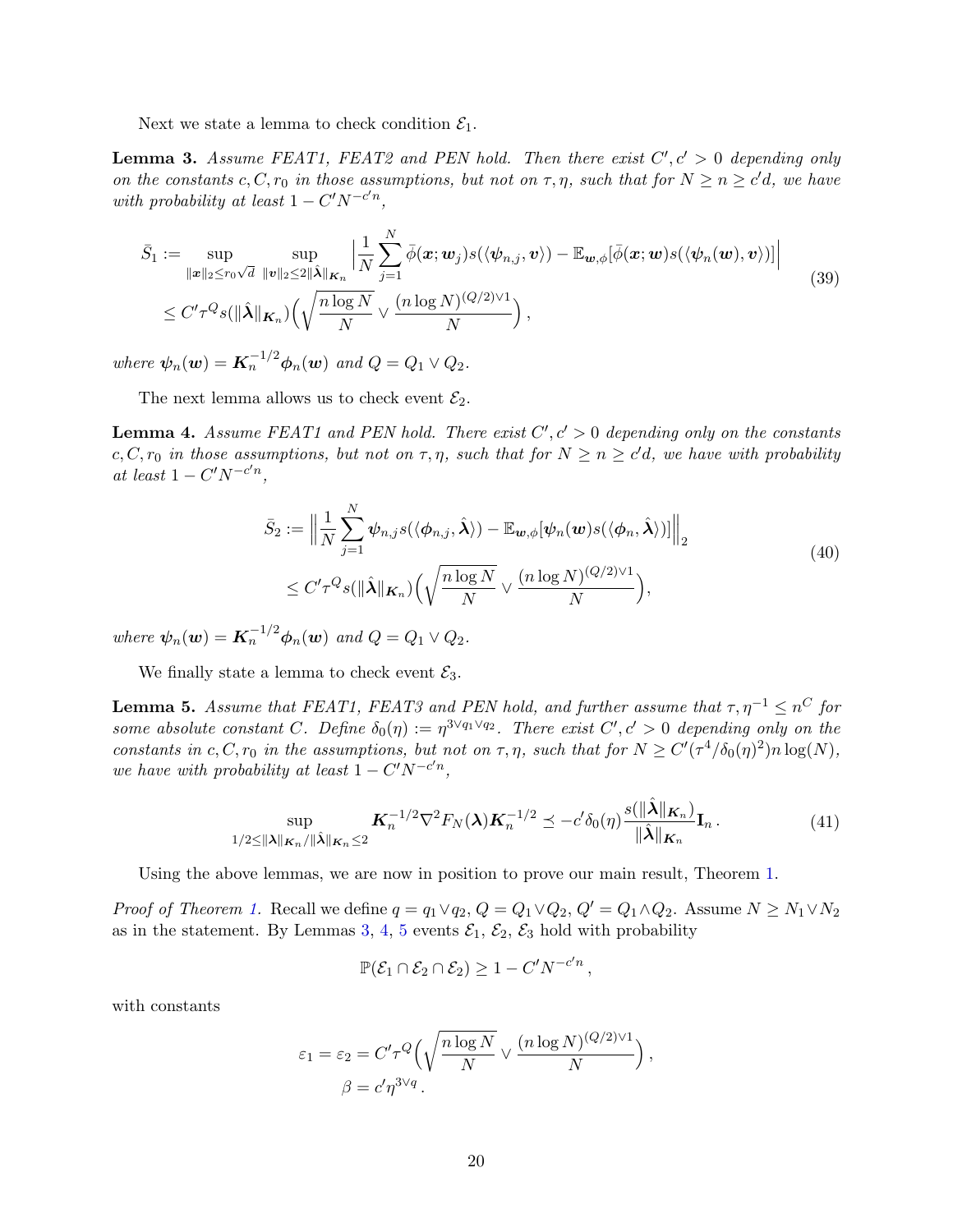Further, by Lemma [2,](#page-18-0) the continuity property of Eq. [\(37\)](#page-18-2) holds with

$$
K = C'(\tau^Q \vee \tau^2 \eta^{(Q'-2)})\,.
$$

We can now apply Lemma [1.](#page-18-1) Since  $\varepsilon_1 = \varepsilon_2$  and, without loss of generality,  $K/\beta \geq 1$ , we obtain that with, probability at least  $1 - C'N^{-c'n}$ ,

$$
\|\hat{f}_N(\cdot;\hat{\boldsymbol{\lambda}}_N) - \hat{f}(\cdot;\hat{\boldsymbol{\lambda}})\|_{L_2} \leq \Delta \cdot s(\|\hat{\boldsymbol{\lambda}}\|_{\boldsymbol{K}_n}),
$$
\n(42)

$$
\Delta = \frac{3K\varepsilon_1}{\beta} = C'\tau^{Q+2} \frac{(\tau^{Q-2} \vee \eta^{Q'-2})}{\eta^{3\vee q}} \left(\sqrt{\frac{n\log N}{N}} \vee \frac{(n\log N)^{(Q/2)\vee 1}}{N}\right)
$$
(43)

where we verify that  $\varepsilon_1/\beta \leq 1/4$  by the assumption that  $N \geq N_1 \vee N_2$ .

Let us bound  $s(\|\hat{\boldsymbol{\lambda}}\|_2)$ . We have by the optimality condition  $\boldsymbol{K}_n^{-1/2}\boldsymbol{y} = \mathbb{E}[\boldsymbol{\psi}_n(\boldsymbol{w})s(\langle \boldsymbol{\psi}_n(\boldsymbol{w}), \boldsymbol{K}_n^{1/2}\hat{\boldsymbol{\lambda}}\rangle)].$ Therefore, denoting  $\boldsymbol{v} = \boldsymbol{K}_n^{1/2} \hat{\boldsymbol{\lambda}} / ||\hat{\boldsymbol{\lambda}}||_{\boldsymbol{K}_n}$  and using PEN,

$$
\begin{aligned} \| \boldsymbol{K}^{-1/2}_{n} \boldsymbol{y} \|_{2} &= \sup_{\|\boldsymbol{u}\|_{2}=1} \mathbb{E} [ \langle \boldsymbol{u}, \boldsymbol{\psi}_{n}(\boldsymbol{w}) \rangle s( \langle \boldsymbol{\psi}_{n}(\boldsymbol{w}), \boldsymbol{K}^{1/2}_{n} \hat{\boldsymbol{\lambda}} \rangle ) ] \\ & \geq \mathbb{E} [ \langle \boldsymbol{v}, \boldsymbol{\psi}_{n}(\boldsymbol{w}) \rangle s( \| \hat{\boldsymbol{\lambda}} \|_{\boldsymbol{K}_{n}} \langle \boldsymbol{\psi}_{n}(\boldsymbol{w}), \boldsymbol{v} \rangle ) ] \\ & \geq c s( \| \hat{\boldsymbol{\lambda}} \|_{\boldsymbol{K}_{n}} ) \mathbb{E} [ \langle \boldsymbol{v}, \boldsymbol{\psi}_{n}(\boldsymbol{w}) \rangle |^{q_{1}} \wedge | \langle \boldsymbol{v}, \boldsymbol{\psi}_{n}(\boldsymbol{w}) \rangle |^{q_{2}} ] \, . \end{aligned}
$$

We next notice that, for any  $\delta > 0$ , and any  $C\tau^2$ - sub-Gaussian random variable X with  $E[X^2] = 1$ ,  $\mathbb{E}[|X|^{q_1} \vee |X|^{q_2}] \geq C(\delta) \tau^{-(2-q_1 \wedge q_2+\delta)_+}.$  This basic fact is proved in Appendix [F.](#page-40-0) We apply this inequality to  $X = \langle v, \psi_n(w) \rangle$  to get

$$
\|\mathbf{K}_n^{-1/2}\mathbf{y}\|_2 \ge c(\delta) s(\|\hat{\boldsymbol{\lambda}}\|_{\mathbf{K}_n}) \tau^{-(2-q_1\wedge q_2+\delta)_+}.
$$

<span id="page-20-4"></span><span id="page-20-3"></span> $\Box$ 

Using this bound together with Eqs.  $(42)$ ,  $(43)$  yields the claim of the theorem.

## Acknowledgements

T.M. thanks Enric Boix-Adsera for helpful discussions about hardness results. This work was supported by NSF through award DMS-2031883 and from the Simons Foundation through Award 814639 for the Collaboration on the Theoretical Foundations of Deep Learning. We also acknowledge NSF grants CCF-2006489, IIS-1741162 and the ONR grant N00014-18-1-2729. M.C. was supported by the National Science Foundation Graduate Research Fellowship under grant DGE-1656518.

## References

- <span id="page-20-0"></span>[Bac17] Francis Bach, Breaking the curse of dimensionality with convex neural networks, The Journal of Machine Learning Research 18 (2017), no. 1, 629–681.
- <span id="page-20-2"></span>[Bar98] Peter L Bartlett, The sample complexity of pattern classification with neural networks: the size of the weights is more important than the size of the network, IEEE transactions on Information Theory 44 (1998), no. 2, 525–536.
- <span id="page-20-1"></span>[BBV06] Maria-Florina Balcan, Avrim Blum, and Santosh Vempala, Kernels as features: On kernels, margins, and low-dimensional mappings, Machine Learning  $65$  (2006), no. 1, 79–94.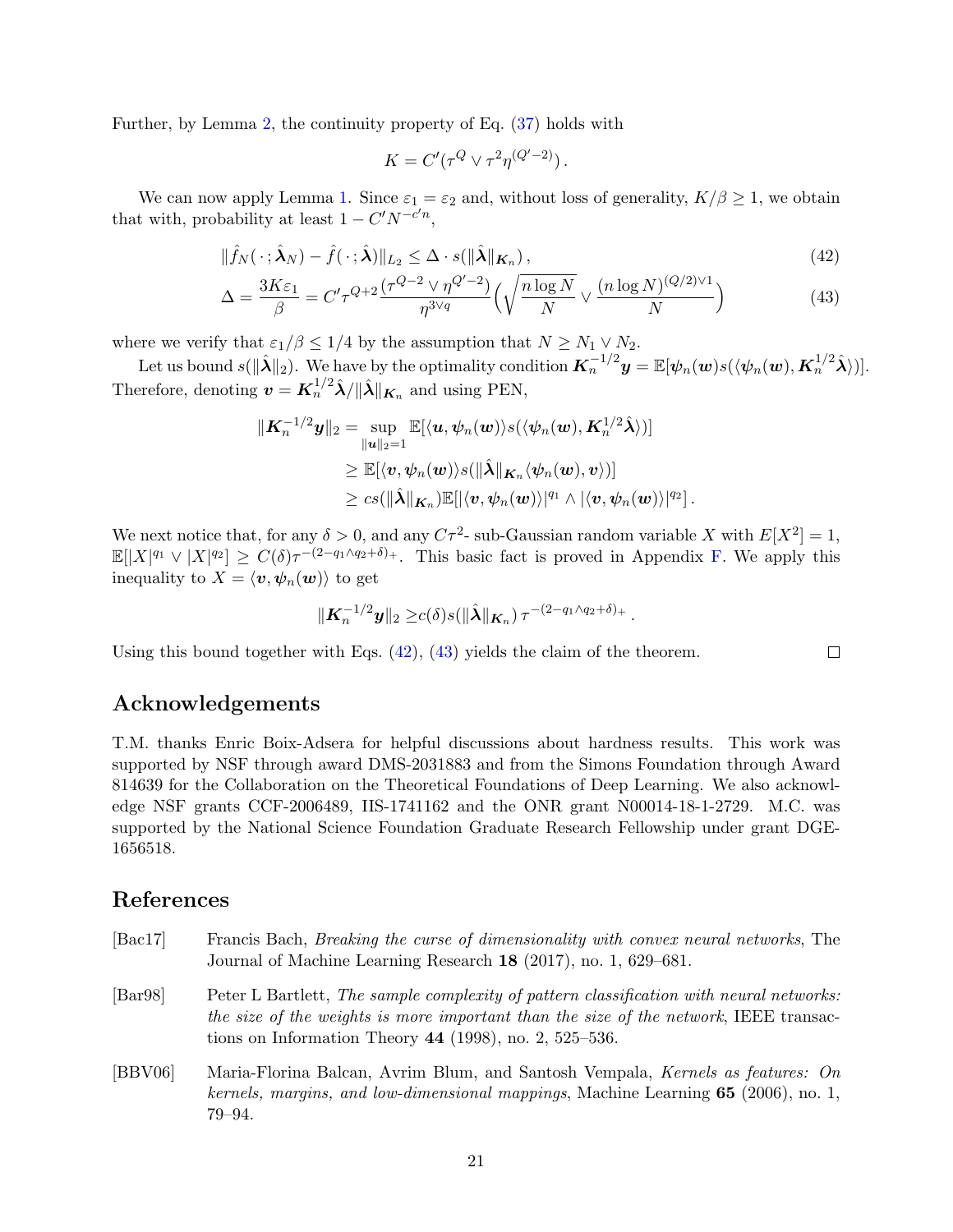- <span id="page-21-12"></span>[BG99] Sergej G Bobkov and Friedrich Götze, *Exponential integrability and transportation cost* related to logarithmic sobolev inequalities, Journal of Functional Analysis 163 (1999), no. 1, 1–28.
- <span id="page-21-9"></span>[Bis95] Chris M Bishop, Training with noise is equivalent to Tikhonov regularization, Neural computation 7 (1995), no. 1, 108–116.
- <span id="page-21-13"></span>[BLM13] S. Boucheron, G. Lugosi, and P. Massart, Concentration inequalities: A nonasymptotic theory of independence, OUP Oxford, 2013.
- <span id="page-21-4"></span>[BRV+06] Yoshua Bengio, Nicolas L Roux, Pascal Vincent, Olivier Delalleau, and Patrice Marcotte, Convex neural networks, Advances in neural information processing systems, 2006, pp. 123–130.
- <span id="page-21-8"></span>[CLvdG20] Geoffrey Chinot, Matthias Löffler, and Sara van de Geer, Minimum  $\ell_1$  norm interpolation via basis pursuit is robust to errors, arXiv:2012.00807 (2020).
- <span id="page-21-6"></span>[COB19] Lenaic Chizat, Edouard Oyallon, and Francis Bach, On lazy training in differentiable programming, Advances in Neural Information Processing Systems, 2019, pp. 2937– 2947.
- <span id="page-21-14"></span>[CW01] Anthony Carbery and James Wright, *Distributional and*  $l<sup>q</sup>$  norm inequalities for polynomials over convex bodies in  $\mathbb{R}^n$ , Mathematical research letters 8 (2001), no. 3, 233–248.
- <span id="page-21-5"></span>[DZPS18] Simon S Du, Xiyu Zhai, Barnabas Poczos, and Aarti Singh, Gradient descent provably optimizes over-parameterized neural networks, arXiv:1810.02054 (2018).
- <span id="page-21-1"></span>[FGKP06] Vitaly Feldman, Parikshit Gopalan, Subhash Khot, and Ashok Kumar Ponnuswami, New results for learning noisy parities and halfspaces, 2006 47th Annual IEEE Symposium on Foundations of Computer Science (FOCS'06), IEEE, 2006, pp. 563–574.
- <span id="page-21-10"></span>[GLK<sup>+</sup>20] Federica Gerace, Bruno Loureiro, Florent Krzakala, Marc Mézard, and Lenka Zdeborová, *Generalisation error in learning with random features and the hidden manifold* model, arXiv:2002.09339 (2020).
- <span id="page-21-11"></span>[GLS12] Martin Grötschel, László Lovász, and Alexander Schrijver, *Geometric algorithms and* combinatorial optimization, vol. 2, Springer Science & Business Media, 2012.
- <span id="page-21-7"></span>[GLSS18] Suriya Gunasekar, Jason Lee, Daniel Soudry, and Nathan Srebro, Characterizing implicit bias in terms of optimization geometry, Proceedings of Machine Learning Research, vol. 80, PMLR, 2018, pp. 1832–1841.
- <span id="page-21-0"></span>[GMMM19] Behrooz Ghorbani, Song Mei, Theodor Misiakiewicz, and Andrea Montanari, Linearized two-layers neural networks in high dimension, Annals of Statistics (2019), arXiv:1904.12191.
- <span id="page-21-3"></span>[GMMM20]  $\ldots$ , When do neural networks outperform kernel methods?, Advances in Neural Information Processing Systems 33 (2020).
- <span id="page-21-2"></span>[GR09] Venkatesan Guruswami and Prasad Raghavendra, Hardness of learning halfspaces with noise, SIAM Journal on Computing **39** (2009), no. 2, 742–765.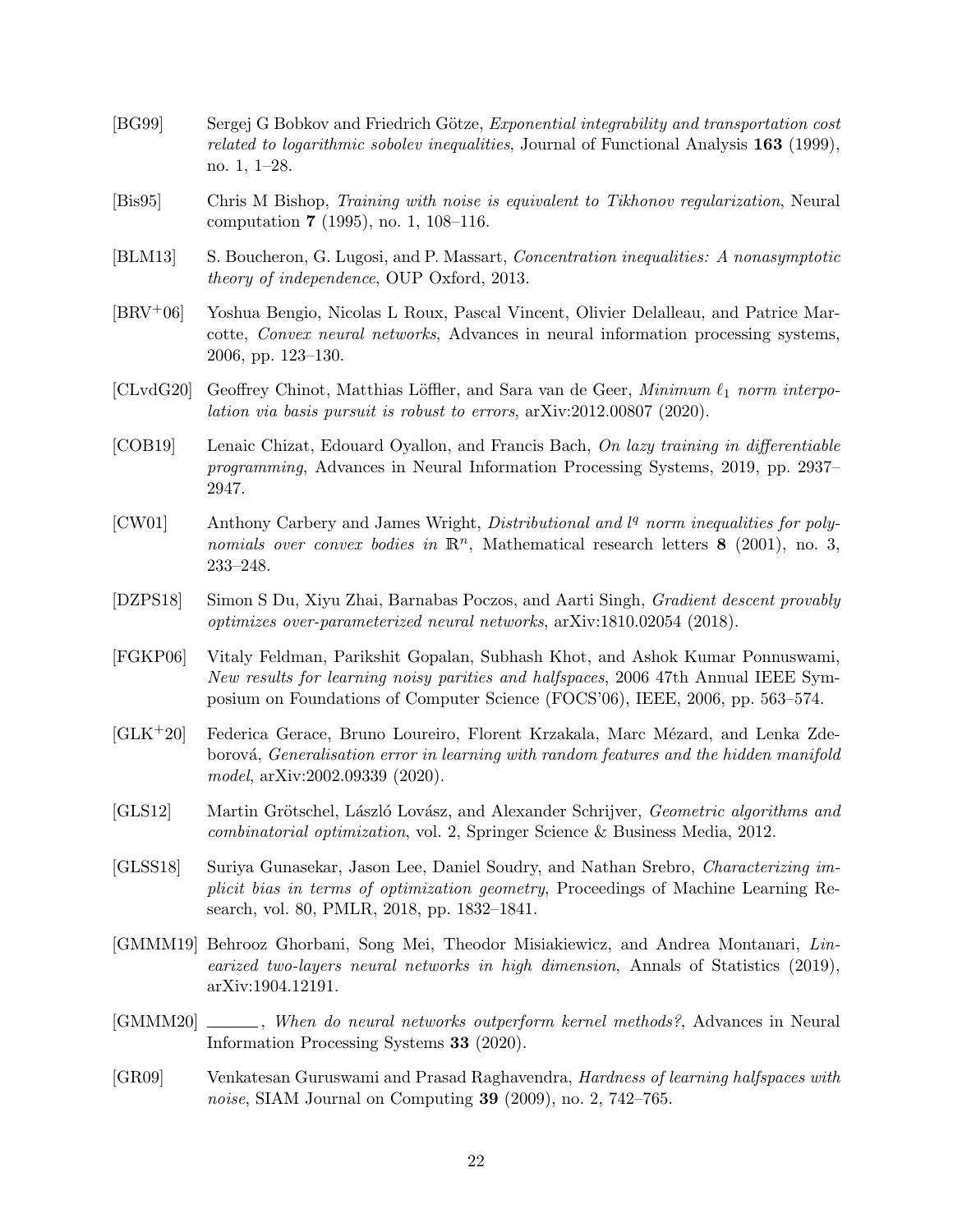- <span id="page-22-14"></span>[HKZ12] Daniel Hsu, Sham Kakade, and Tong Zhang, A tail inequality for quadratic forms of subgaussian random vectors, Electron. Commun. Probab. 17 (2012), 6 pp.
- <span id="page-22-12"></span>[HL20] Hong Hu and Yue M Lu, Universality laws for high-dimensional learning with random features, arXiv:2009.07669 (2020).
- <span id="page-22-0"></span>[JGH18] Arthur Jacot, Franck Gabriel, and Clément Hongler, Neural tangent kernel: Convergence and generalization in neural networks, Advances in neural information processing systems, 2018, pp. 8571–8580.
- <span id="page-22-7"></span>[LL18] Yuanzhi Li and Yingyu Liang, Learning overparameterized neural networks via stochastic gradient descent on structured data, Advances in Neural Information Processing Systems, 2018, pp. 8157–8166.
- <span id="page-22-1"></span>[LR20] Tengyuan Liang and Alexander Rakhlin, Just interpolate: Kernel "ridgeless" regression can generalize, Annals of Statistics 48 (2020), no. 3, 1329–1347.
- <span id="page-22-2"></span>[LRZ19] Tengyuan Liang, Alexander Rakhlin, and Xiyu Zhai, On the risk of minimum-norm interpolants and restricted lower isometry of kernels, arXiv:1908.10292 (2019).
- <span id="page-22-10"></span>[LS20] Tengyuan Liang and Pragya Sur, A precise high-dimensional asymptotic theory for boosting and min-l1-norm interpolated classifiers, arXiv:2002.01586 (2020).
- <span id="page-22-13"></span>[LSV18] Yin Tat Lee, Aaron Sidford, and Santosh S Vempala, Efficient convex optimization with membership oracles, Conference On Learning Theory, PMLR, 2018, pp. 1292– 1294.
- <span id="page-22-11"></span>[MKL+20] Francesca Mignacco, Florent Krzakala, Yue Lu, Pierfrancesco Urbani, and Lenka Zdeborova, The role of regularization in classification of high-dimensional noisy gaussian mixture, International Conference on Machine Learning, PMLR, 2020, pp. 6874–6883.
- <span id="page-22-6"></span>[MM19] Song Mei and Andrea Montanari, The generalization error of random features regression: Precise asymptotics and double descent curve, arXiv:1908.05355 (2019).
- <span id="page-22-3"></span>[MMM21] Song Mei, Theodor Misiakiewicz, and Andrea Montanari, *Generalization error of ran*dom features and kernel methods: hypercontractivity and kernel matrix concentration, arXiv:2101.10588 (2021).
- <span id="page-22-5"></span>[MWW20] Chao Ma, Stephan Wojtowytsch, and Lei Wu, Towards a mathematical understanding of neural network-based machine learning: what we know and what we don't, arXiv:2009.10713 (2020).
- <span id="page-22-9"></span>[NTSS17] Behnam Neyshabur, Ryota Tomioka, Ruslan Salakhutdinov, and Nathan Srebro, Geometry of optimization and implicit regularization in deep learning, arXiv:1705.03071 (2017).
- <span id="page-22-8"></span>[OS19] Samet Oymak and Mahdi Soltanolkotabi, Towards moderate overparameterization: global convergence guarantees for training shallow neural networks, arXiv:1902.04674 (2019).
- <span id="page-22-4"></span>[RR08] Ali Rahimi and Benjamin Recht, Random features for large-scale kernel machines, Advances in neural information processing systems, 2008, pp. 1177–1184.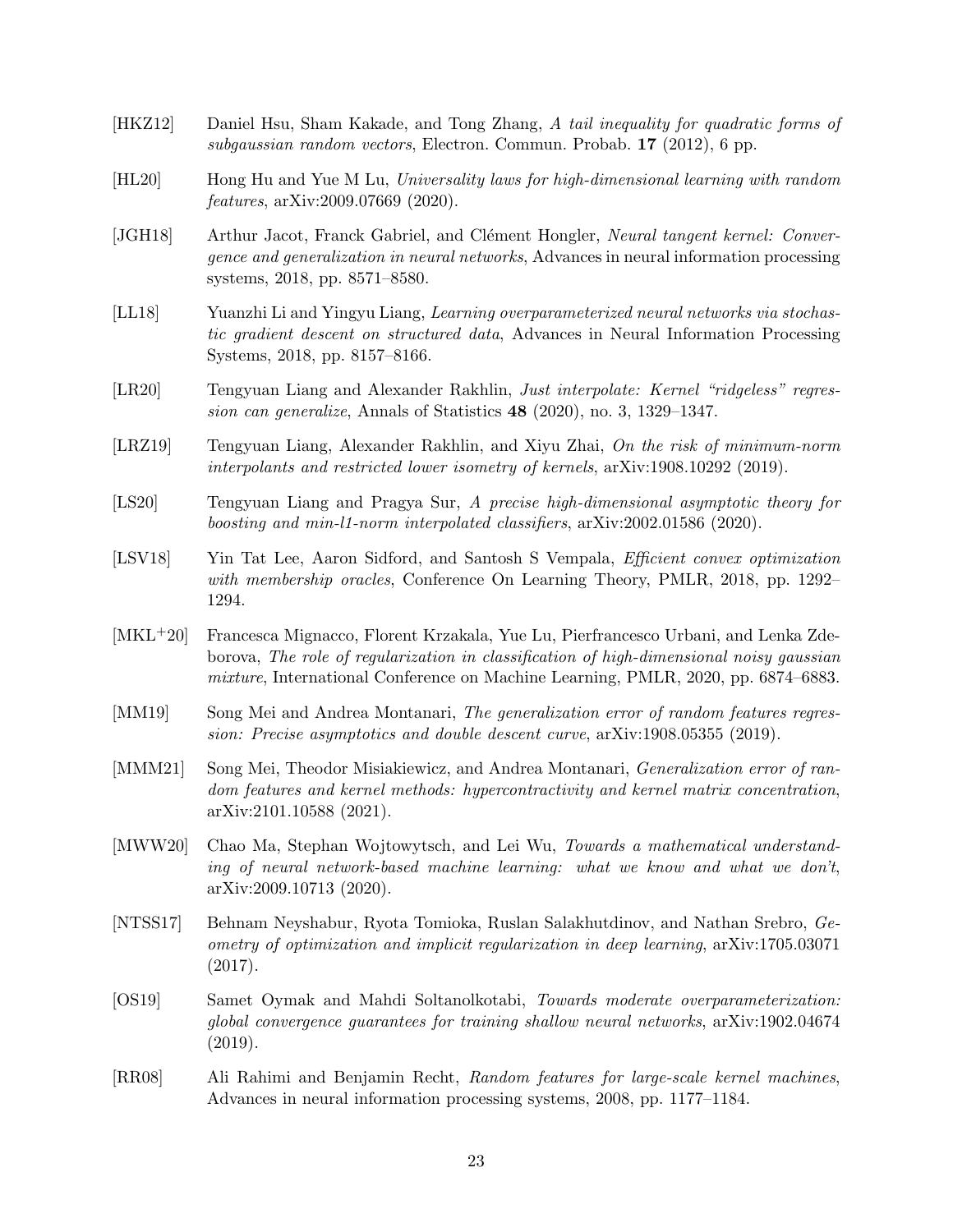<span id="page-23-3"></span><span id="page-23-2"></span>

| [RR09]   | - Replacing minimization with ran-<br><i>domization in learning</i> , Advances in neural information processing systems, 2009,<br>pp. 1313–1320.                                          |
|----------|-------------------------------------------------------------------------------------------------------------------------------------------------------------------------------------------|
| [RR17]   | Alessandro Rudi and Lorenzo Rosasco, <i>Generalization properties of learning with ran</i> -<br>dom features, Advances in Neural Information Processing Systems, 2017, pp. 3215–<br>3225. |
| [SSBD14] | Shai Shalev-Shwartz and Shai Ben-David, Understanding machine learning: From<br><i>theory to algorithms</i> , Cambridge university press, 2014.                                           |

- <span id="page-23-6"></span><span id="page-23-0"></span>[Ver10] Roman Vershynin, Introduction to the non-asymptotic analysis of random matrices, arXiv:1011.3027 (2010).
- <span id="page-23-5"></span>[Ver18]  $\Box \Box$ , High-dimensional probability: An introduction with applications in data science, vol. 47, Cambridge university press, 2018.
- <span id="page-23-4"></span>[vH14] Ramon van Handel, Probability in high dimension, Tech. report, Princetoon University, 2014.
- <span id="page-23-1"></span>[YS19] Gilad Yehudai and Ohad Shamir, On the power and limitations of random features for understanding neural networks, arXiv:1904.00687 (2019).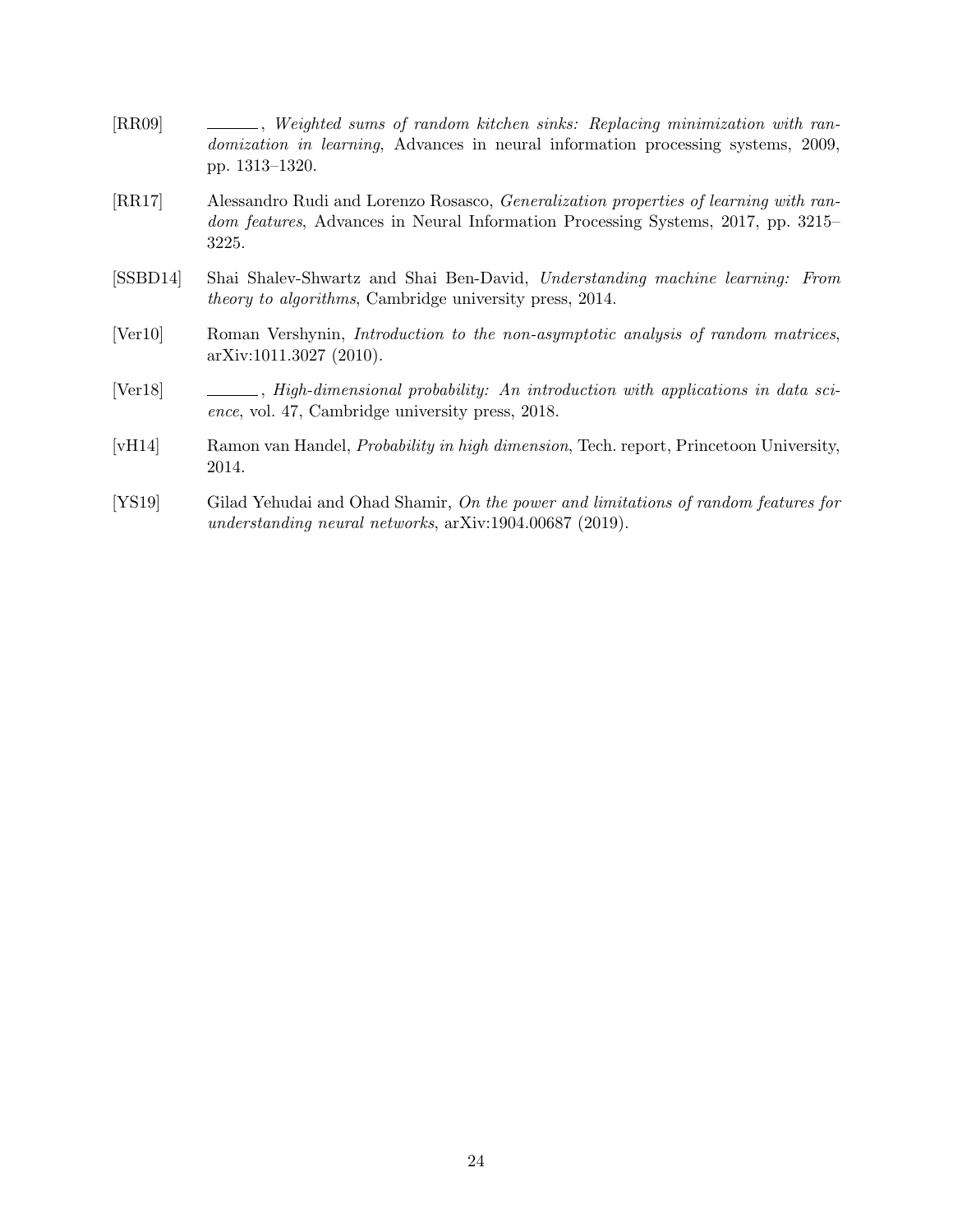## <span id="page-24-0"></span>A Verifying the continuity and concentration conditions

### <span id="page-24-1"></span>A.1 Continuity property of the infinite width problem: Proof of Lemma [2](#page-18-0)

By the fundamental theorem of calculus,

<span id="page-24-4"></span>
$$
\hat{f}(\boldsymbol{x}; \boldsymbol{\lambda}) - \hat{f}(\boldsymbol{x}; \hat{\boldsymbol{\lambda}}) = \int_0^1 \nabla_{\boldsymbol{\lambda}} \hat{f}(\boldsymbol{x}; \boldsymbol{\lambda}_t)^\top (\boldsymbol{\lambda} - \hat{\boldsymbol{\lambda}}) dt,
$$
\n(44)

where  $\lambda_t := t\lambda + (1-t)\hat{\lambda}$ . We will show that

<span id="page-24-2"></span>
$$
\nabla_{\boldsymbol{\lambda}} \hat{f}(\boldsymbol{x}; \boldsymbol{\lambda}_t)^\top (\boldsymbol{\lambda} - \hat{\boldsymbol{\lambda}}) = \mathbb{E}_{\boldsymbol{w}, \boldsymbol{\phi}} \Big[ \overline{\phi}(\boldsymbol{x}; \boldsymbol{w}) s'(\langle \phi_n(\boldsymbol{w}), \boldsymbol{\lambda}_t \rangle) \langle \phi_n(\boldsymbol{w}), \boldsymbol{\lambda} - \boldsymbol{\lambda} \rangle \Big], \tag{45}
$$

(i.e., we may exchange integration and differentiation), and we will bound the right-hand side. In what follows, we will use the shorthand  $\phi_n = \phi_n(\boldsymbol{w}) = (\phi(\boldsymbol{x}_1; \boldsymbol{w}), \dots, \phi(\boldsymbol{x}_n; \boldsymbol{w}))^{\mathsf{T}}$  for the evaluation of the featurization map at the  $\boldsymbol{n}$  datapoints.

For  $e \ge 1$  and  $r_1, r_2, r_3 > 1$  such that  $\frac{1}{r_1} + \frac{1}{r_2}$  $\frac{1}{r_2} + \frac{1}{r_3}$  $\frac{1}{r_3}$  = 1, we have by Hölder's inequality,

<span id="page-24-3"></span>
$$
\mathbb{E}_{\mathbf{w},\phi}\big[\big|\overline{\phi}(\mathbf{x};\mathbf{w})s'(\langle\phi_n,\boldsymbol{\lambda}_t\rangle)\langle\phi_n,\boldsymbol{\lambda}-\hat{\boldsymbol{\lambda}}\rangle\big|^e\big] \leq \mathbb{E}[\big|\overline{\phi}(\mathbf{x};\mathbf{w})|^{r_1e}]^{1/r_1} \mathbb{E}[|s'(\langle\phi_n,\boldsymbol{\lambda}_t\rangle)|^{r_2e}]^{1/r_2} \mathbb{E}[\langle\phi_n,\boldsymbol{\lambda}-\hat{\boldsymbol{\lambda}}\rangle|^{r_3e}]^{1/r_3} .
$$
\n(46)

Denote  $Q' = Q_1 \wedge Q_2$ . If  $Q' < 2$ , we set  $r_1 = r_3 = \frac{2(3-Q')}{Q'-1}$  $\frac{(3-Q')}{Q'-1}$ ,  $r_2 = \frac{(3-Q')}{2(2-Q')}$  $\frac{(3-Q')}{2(2-Q')}$ , and  $u = \frac{5-Q'}{2(3-Q)}$  $\frac{5-Q'}{2(3-Q')}$ . In this case, one can check that  $u > 1$  and  $r_2(Q' - 2)u = -\frac{5-Q'}{4} > -1$ . Otherwise, we set  $r_1 = r_2 = r_3 = 3$ and  $u = 2$ . By FEAT1,

$$
\mathbb{E}[|\overline{\phi}(\boldsymbol{x};\boldsymbol{w})|^{r_1u}]^{1/r_1} \leq C\tau^u,
$$
  

$$
\mathbb{E}[|\langle \phi_n, \boldsymbol{\lambda} - \hat{\boldsymbol{\lambda}} \rangle|^{r_3u}]^{1/r_3} \leq C\tau^u \|\boldsymbol{\lambda} - \hat{\boldsymbol{\lambda}}\|_{\boldsymbol{K}_n}^u,
$$

where C depends only on Q'. Furthermore, by either (i) PEN and FEAT1 in the case  $Q' \geq 2$  or (ii) PEN, FEAT 1, and FEAT3' in the case  $Q' < 2$ , we have

$$
\mathbb{E}[|s'(\langle \phi_n, \lambda_t \rangle)|^{r_2 u}]^{1/r_2} \leq C \frac{s(\|\hat{\lambda}\|_{\boldsymbol{K}_n})^u}{\|\hat{\lambda}\|_{\boldsymbol{K}_n}^u} \mathbb{E}\Big[ \big|\langle \phi_n, \lambda_t \rangle / \|\hat{\lambda}\|_{\boldsymbol{K}_n} \big|^{r_2 u(Q_1-2)} \vee \big|\langle \phi_n, \lambda_t \rangle / \|\hat{\lambda}\|_{\boldsymbol{K}_n} \big|^{r_2 u(Q_2-2)} \Big]^{1/r_2} \leq C[\tau^{u(Q-2)} \vee \eta^{u(Q'-2)}] \frac{s(\|\hat{\lambda}\|_{\boldsymbol{K}_n})^u}{\|\hat{\lambda}\|_{\boldsymbol{K}_n}^u},
$$

where we denoted  $Q = Q_1 \vee Q_2$ , the constant changes in the last line, and we used that  $\|\hat{\lambda}\|_{K_n}/2 \leq$  $\|\lambda_t\|_{K_n} \leq 2\|\hat{\lambda}\|_{K_n}$  and that either (i) FEAT1 and  $r_2u(Q'-2) \geq 0$  in the case that  $Q' \geq 2$ or (ii) FEAT1, FEAT3', and  $r_2u(Q'-2) > -1$  in the case that  $Q' < 2$ . We see that the expectation Ew,φ- <sup>φ</sup>(x; <sup>w</sup>)<sup>s</sup> 0 (hφn,λti)hφn,λ − λˆi   <sup>u</sup> is bounded for some  $u > 1$  and all  $t \in [0,1]$ , whence  $\overline{\phi}(\bm{x};\bm{w})s'(\langle \phi_n(\bm{w}), \bm{\lambda}_t \rangle)\phi_n(\bm{w})$  is uniformly integrable. We conclude that we may exchange differentiation and expectation, justifying Eq. [\(45\)](#page-24-2).

We may now replace u by 1 in Eq.  $(46)$  to get

$$
|\nabla_{\boldsymbol{\lambda}} \hat{f}(\boldsymbol{x}; \boldsymbol{\lambda}_t)^\top (\boldsymbol{\lambda} - \hat{\boldsymbol{\lambda}})| \leq \mathbb{E} [|\overline{\phi}(\boldsymbol{x}; \boldsymbol{w})|^{r_1}]^{1/r_1} \mathbb{E} [|s'(\langle \phi_n, \boldsymbol{\lambda}_t \rangle)|^{r_2}]^{1/r_2} \mathbb{E} [|\langle \phi_n, \boldsymbol{\lambda} - \hat{\boldsymbol{\lambda}} \rangle|^{r_3}]^{1/r_3}
$$
  
\n
$$
\leq C(\tau^Q \vee \tau^2 \eta^{Q'-2}) \frac{s(||\hat{\boldsymbol{\lambda}}||_{\boldsymbol{K}_n})}{||\hat{\boldsymbol{\lambda}}||_{\boldsymbol{K}_n}} ||\boldsymbol{\lambda} - \hat{\boldsymbol{\lambda}}||_{\boldsymbol{K}_n},
$$
\n(47)

which is independent of  $x$  and  $t$ . Combining this bound with Eq.  $(44)$ , we conclude that

$$
\mathbb{E}_{\boldsymbol{x}}[(\hat{f}(\boldsymbol{x};\boldsymbol{\lambda}) - \hat{f}(\boldsymbol{x};\hat{\boldsymbol{\lambda}}))^2] \le C(\tau^{2Q} \vee \tau^4 \eta^{2(Q'-2)}) \frac{s(\|\hat{\boldsymbol{\lambda}}\|_{\boldsymbol{K}_n})^2}{\|\hat{\boldsymbol{\lambda}}\|_{\boldsymbol{K}_n}^2} \|\boldsymbol{\lambda} - \hat{\boldsymbol{\lambda}}\|_{\boldsymbol{K}_n}^2.
$$
 (48)

Thus, we have established Eq. [\(38\)](#page-18-3).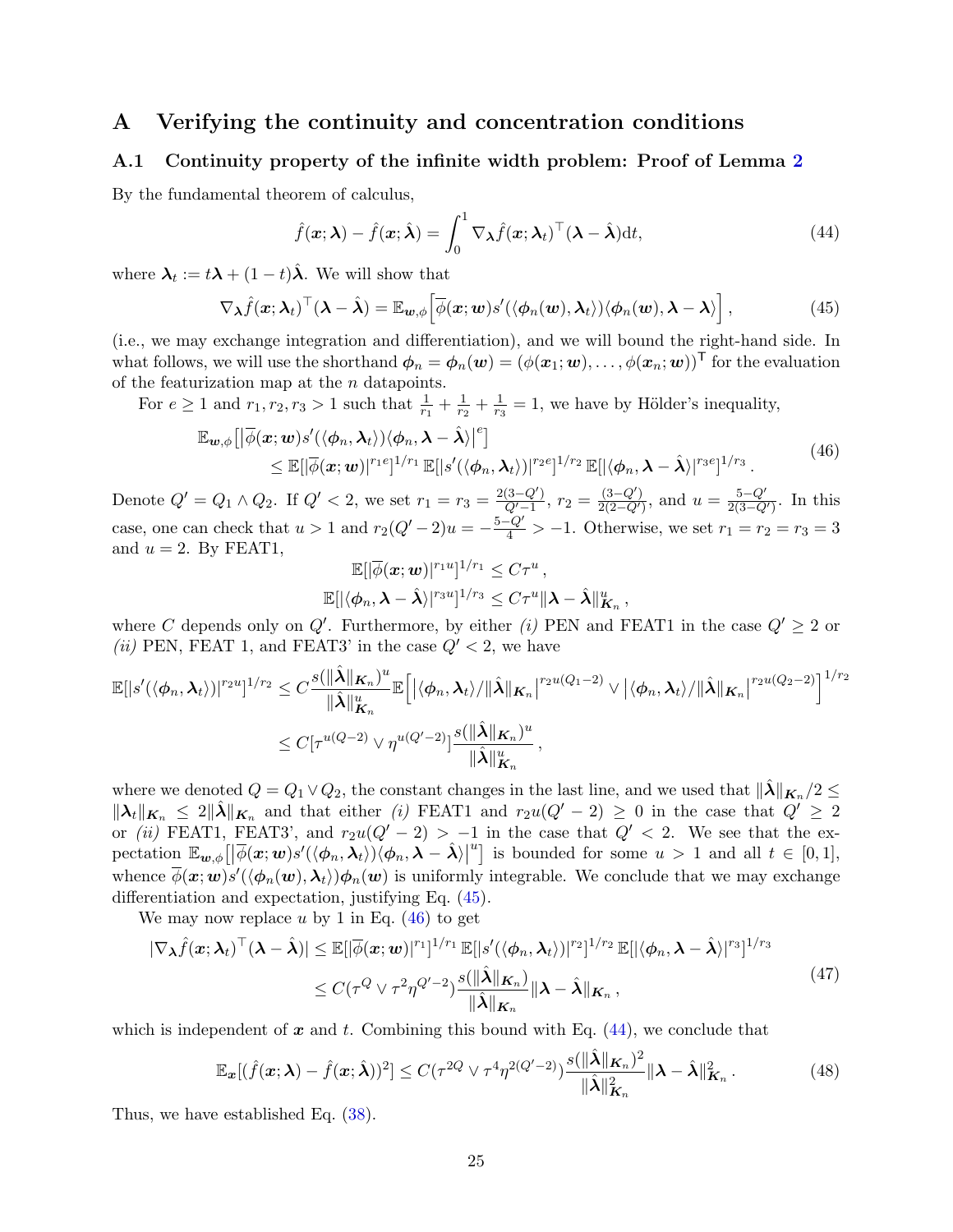### <span id="page-25-0"></span>A.2 Uniform concentration of the predictor: Proof of Lemma [3](#page-19-0)

Throughout the proof, we will denote by  $c, c', C, C'$  constants that depend on the constants in assumptions FEAT1, FEAT2 and PEN, but not on  $d, n, N$  and  $\tau$ . The value of these constants is allowed to change from line to line.

### Step 1. Decoupling.

Let  $G : \mathbb{R} \to \mathbb{R}_{\geq 0}$  be convex with  $G(x) = 0$  for  $x \leq 0$  and satisfy for some  $\alpha_1, \alpha_2 > 0$ ,

<span id="page-25-1"></span>
$$
G(x+y) \le \alpha_1 (G(\alpha_2 x) + G(\alpha_2 y)). \tag{49}
$$

Below denote by E the expectation with respect to the  $w_j$ 's and the randomization in  $\phi_n(w)$  (for notational simplicity, we will omit below the subscripts from the expectations). Further, we will denote  $\phi_{n,j} = \phi_n(\mathbf{w}_j) = (\phi(\mathbf{x}_1; \mathbf{w}_j), \dots, \phi(\mathbf{x}_n; \mathbf{w}_j))^T$  for the evaluation of the feature map at the *n* data points, and  $\psi_{n,j} = \psi_n(\mathbf{w}_j) = \mathbf{K}_n^{-1/2} \phi_n(\mathbf{w}_j)$  for the corresponding isotropic random vector. Then

$$
\mathbb{E}G(\bar{S}_{1}) \stackrel{(1)}{=} \mathbb{E} \sup_{\substack{\|\boldsymbol{x}\|_{2} \leq r_{0}\sqrt{d} \\ \|\boldsymbol{v}\|_{2} \leq 2\|\hat{\boldsymbol{\lambda}}\|_{\mathbf{K}_{n}}}} G\Big(\Big|\frac{1}{N} \sum_{j=1}^{N} \bar{\phi}(\boldsymbol{x}; \boldsymbol{w}_{j}) s(\langle \psi_{n,j}, \boldsymbol{v} \rangle) - \mathbb{E}[\bar{\phi}(\boldsymbol{x}; \boldsymbol{w}) s(\langle \psi_{n}(\boldsymbol{w}), \boldsymbol{v} \rangle)]\Big| \Big)
$$
\n
$$
\stackrel{(2)}{\leq} \mathbb{E} \sup_{\substack{\|\boldsymbol{x}\|_{2} \leq r_{0}\sqrt{d} \\ \|\boldsymbol{v}\|_{2} \leq 2\|\hat{\boldsymbol{\lambda}}\|_{\mathbf{K}_{n}}}} G\Big(\Big|\frac{1}{N} \sum_{j=1}^{N} \Big[\bar{\phi}(\boldsymbol{x}; \boldsymbol{w}_{j}) s(\langle \psi_{n,j}, \boldsymbol{v} \rangle) - \bar{\phi}(\boldsymbol{x}; \boldsymbol{w}'_{j}) s(\langle \psi'_{n,j}, \boldsymbol{v} \rangle)\Big]\Big|\Big)
$$
\n
$$
\stackrel{(3)}{=} 2 \mathbb{E} \sup_{\substack{\|\boldsymbol{x}\|_{2} \leq r_{0}\sqrt{d} \\ \|\boldsymbol{v}\|_{2} \leq 2\|\hat{\boldsymbol{\lambda}}\|_{\mathbf{K}_{n}}}} G\Big(\frac{1}{N} \sum_{j=1}^{N} \sigma_{j} \Big[\bar{\phi}(\boldsymbol{x}; \boldsymbol{w}_{j}) s(\langle \psi_{n,j}, \boldsymbol{v} \rangle) - \bar{\phi}(\boldsymbol{x}; \boldsymbol{w}'_{j}) s(\langle \psi'_{n,j}, \boldsymbol{v} \rangle)\Big]\Big)\Big)
$$
\n
$$
\stackrel{(4)}{\leq} 4 \alpha_{1} \mathbb{E}G\Big(\alpha_{2} \sup_{\|\boldsymbol{v}\|_{2} \leq r_{0}\sqrt{d}} \frac{1}{N} \sum_{j=1}^{N} \sigma_{j} \bar{\phi}(\boldsymbol{x}; \boldsymbol{w}_{j}) s(\langle \psi_{n,j}, \boldsymbol{v} \rangle)\Big),
$$
\n
$$
\stackrel{(4)}{\leq} 4 \alpha_{1} \mathbb{E}G\Big(\alpha_{2} \sup
$$

where (1) uses that G is nondecreasing; (2) uses that  $G(|\cdot|)$  is convex and Jensen's inequality; in (3), we denoted  $\sigma_i$ ,  $j = 1, \ldots, N$  independent Rademacher random variables and used that the distribution is symmetric and  $G(x) = 0$  for  $x \le 0$ ; (4) uses Eq. [\(49\)](#page-25-1) and that  $T(x, v)$  is a symmetric random variable and G is a nondecreasing function.

#### Step 2. Concentration of  $T(x, v)$ .

We bound the tail of T for fixed  $x, v$  with  $||x||_2 \le r_0$ √ d,  $||v||_2 \leq R$ . Denote by  $X_j$  the terms in the sum in  $T(x, v)$ , i.e.,  $X_j = \sigma_j \overline{\phi}(x; w_j) s(\langle \psi_{n,j}, v \rangle)$ . By Eq. [\(19\)](#page-7-0), there exists C such that  $|s(x_1)| \leq C |s(x_2)| (1+|x_1/x_2|)^{Q-1}$ , where  $Q = Q_1 \vee Q_2$  (for simplicity we have loosened the bound for when  $|x_1/x_2|$  < 1). By Hölder inequality, we have for any  $k \ge 1$  (potentially non-integer)

<span id="page-25-2"></span>
$$
\mathbb{E}[|X_i|^k] \leq C \mathbb{E}[|\bar{\phi}(\mathbf{x}; \mathbf{w}_j)|^k \cdot |s(\tau R)|^k \cdot (1 + |\langle \mathbf{v}, \psi_{n,j} \rangle|^{Q-1} / (\tau R)^{Q-1})^k]
$$
  
\n
$$
\leq C \tau^k |s(\tau R)|^k \mathbb{E}\left[|\bar{\phi}(\mathbf{x}; \mathbf{w}_j) / \tau|^{Qk}\right]^{1/Q} \mathbb{E}\left[ (1 + |\langle \mathbf{v}, \psi_{n,j} \rangle|^{Q-1} / (\tau R)^{Q-1})^{Qk/(Q-1)} \right]^{(Q-1)/Q}
$$
  
\n
$$
\leq \tau^k s(\tau R)^k (C'k)^{Qk/2}, \tag{50}
$$

where C' depends only on Q, and we used FEAT1, i.e.,  $\bar{\phi}(\mathbf{x}; \mathbf{w}_j)$  and  $\psi_{n,j}$  are  $\tau^2$ -sub-Gaussian.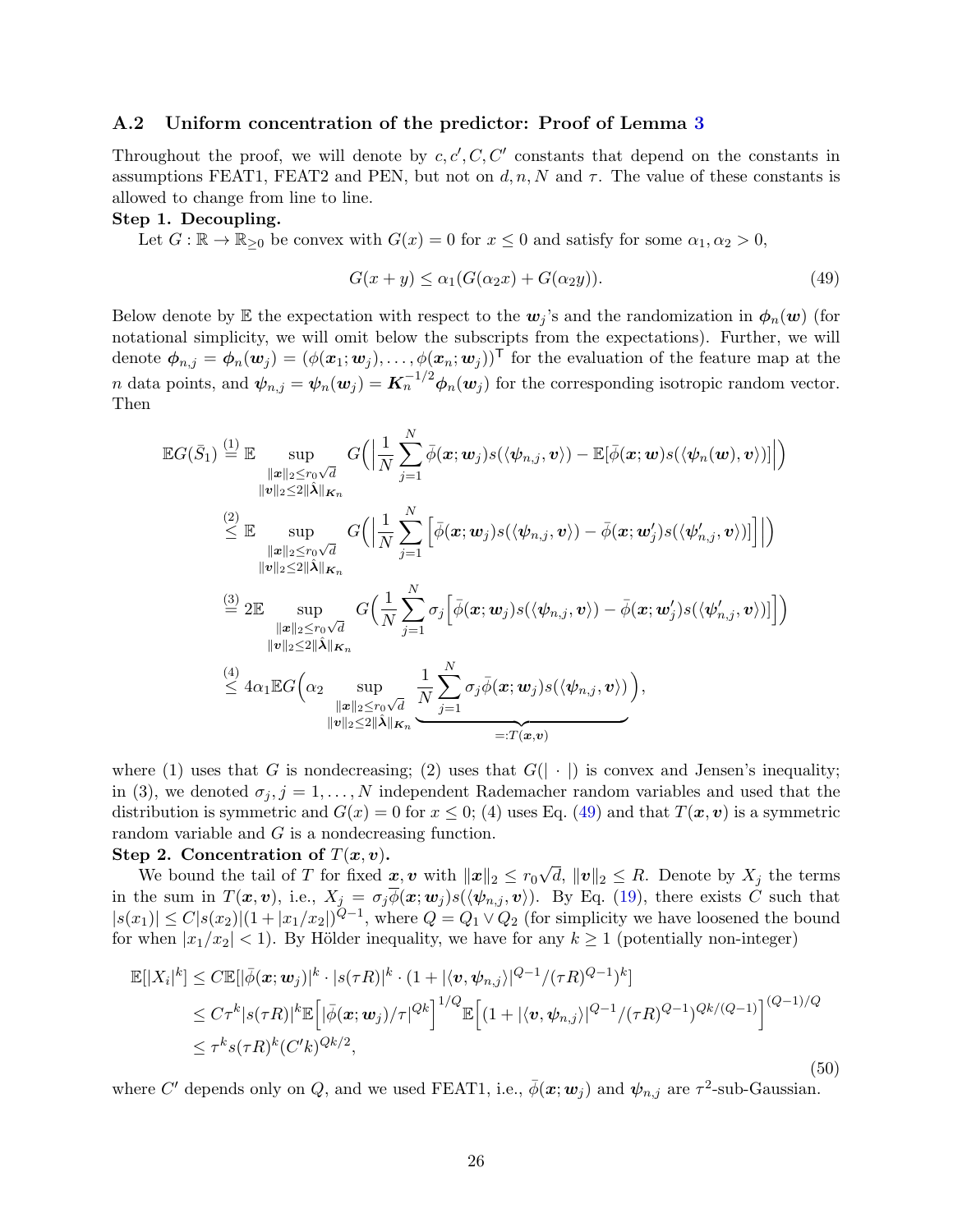For  $Q \leq 2$ , we have directly by Eq. [\(50\)](#page-25-2) and [\[BLM13,](#page-21-13) Theorem 2.10],

<span id="page-26-2"></span>
$$
\mathbb{P}\Big(T(\boldsymbol{x},\boldsymbol{v})\geq t\Big)\leq \exp\Big\{-c'N\Big(\frac{t^2}{\tau^2 s(\tau R)^2}\wedge \frac{t}{\tau s(\tau R)}\Big)\Big\}.\tag{51}
$$

For  $Q > 2$ , define for  $M > 0$  the truncated random variable  $X_i^M = \text{sign}(X_i)(|X_i| \wedge \tau s(\tau R)M^Q)$ . Then setting  $\ell = 2k + 2Q - 4$ , we have

<span id="page-26-0"></span>
$$
\mathbb{E}[|X_i^M/N|^k] \le N^{-k} \mathbb{E}[|X_i|^{\ell/Q} (\tau s(\tau R) M^Q)^{k-\ell/Q}] \le N^{-k} \tau^k s(\tau R)^k (C' \ell/Q)^{\ell/2} M^{(Q-2)(k-2)} \le (C'k)^k \frac{\tau^2 s(\tau R)^2}{N^2} \left(\frac{\tau s(\tau R) M^{Q-2}}{N}\right)^{k-2}.
$$
\n(52)

We deduce again by [\[BLM13,](#page-21-13) Theorem 2.10] with Eq. [\(52\)](#page-26-0), that

$$
\mathbb{P}\Big(\frac{1}{N}\sum_{i=1}^N X_i^M \ge t\Big) \le \exp\Big\{-c'N\Big(\frac{t^2}{\tau^2 s(\tau R)^2} \wedge \frac{t}{\tau s(\tau R)M^{Q-2}}\Big)\Big\}\,.
$$

Furthermore, using the bound [\(50\)](#page-25-2), we have

$$
\mathbb{P}\Big(|X_1| \geq \tau s(\tau R)M^Q\Big) \leq \inf_{k \geq 1} M^{-kQ} \mathbb{E}\Big[(|X_1|/\tau s(\tau R))^k\Big] = \exp\Big\{-c'M^2\Big\}.
$$

Combining the above two displays and taking  $M = (Nt)^{1/Q}/(\tau s(\tau R))^{1/Q}$ , we conclude that for  $Q > 2$  and fixed  $||\boldsymbol{x}||_2 \leq r_0 \sqrt{d}$ ,  $||\boldsymbol{v}||_2 \leq R$ , we have

<span id="page-26-3"></span>
$$
\mathbb{P}\Big(T(\boldsymbol{x},\boldsymbol{v})\geq t\Big) \leq \mathbb{P}\Big(\frac{1}{N}\sum_{i=1}^{N}X_i^M\geq t\Big) + N\mathbb{P}\Big(|X_1|\geq \tau s(\tau R)M^Q\Big) \leq N\exp\Big\{-c'\Big(\frac{Nt^2}{\tau^2 s(\tau R)^2}\wedge \frac{(Nt)^{2/Q}}{\tau^{2/Q}s(\tau R)^{2/Q}}\Big)\Big\}.
$$
\n(53)

Step 3. Uniform concentration of  $T(\bm{x},\bm{v})$  on  $\|\bm{x}\|_2 \leq r_0$ √  $\Vert d, \, \Vert v \Vert_2 \leq R.$ 

We now evaluate the concentration of T uniformly over  $||x||_2 \le r_0 \sqrt{d}$ ,  $||v||_2 \le R$ . By the tail bound on  $L(\boldsymbol{w})$  in FEAT2 and that  $\psi_{n,j}$  is a  $\tau^2$ -sub-Gaussian random vector by FEAT1, there exists constants  $C, c > 0$  independent of  $\tau$ , such that for all  $\Delta \ge 1$  [\[HKZ12\]](#page-22-14),

<span id="page-26-1"></span>
$$
\mathbb{P}\Big(\max_{j\in[N]}\|\psi_{n,j}\|_2\vee L(\boldsymbol{w}_j)\leq C\tau\sqrt{n}\Delta\Big)\geq 1-CN\exp(-cn\Delta^2). \hspace{1cm} (54)
$$

Let  $0 < \zeta_2 \leq 1 \leq \zeta_1$  and  $q' = q_1 \wedge q_2$ . Then, by assumption PEN, for any  $|x_1|, |x_2| \leq \tau R \Delta \zeta_1$ , we have

$$
|s(x_1) - s(x_2)| \le (|s(\zeta_2 \tau R\Delta)| + |s(-\zeta_2 \tau R\Delta)|) + \Big(\sup_{|x| \in [\zeta_2 \tau R\Delta, \zeta_1 \tau R\Delta]} s'(x)\Big)|x_1 - x_2|
$$
  

$$
\le C s(\tau R\Delta) \zeta_2^{q'-1} + C \frac{s(\tau R\Delta)}{\tau R\Delta} \Big(\zeta_1^{(Q-2)\vee 0} \vee \zeta_2^{(q'-2)\wedge 0}\Big)|x_1 - x_2|
$$
  

$$
\le C s(\tau R\Delta) \Big(\zeta_2^{q'-1} + (\zeta_1^{(Q-2)\vee 0} \vee \zeta_2^{(q'-2)\wedge 0})|x_1 - x_2|/(\tau R\Delta)\Big).
$$

Let  $\zeta_1 = C\sqrt{n}$ . On the event [\(54\)](#page-26-1) and for  $||\mathbf{v}||_2 \leq R$ , we have  $|\langle \psi_{n,j}, \mathbf{v} \rangle| \leq C\tau \sqrt{n}R\Delta = \tau R\Delta \zeta_1$ . Furthermore, by FEAT2, we have  $|\overline{\phi}(\mathbf{x};\mathbf{w})| \leq L(\mathbf{w})(1 + ||\mathbf{x}||_2)$ . For convenience, let us denote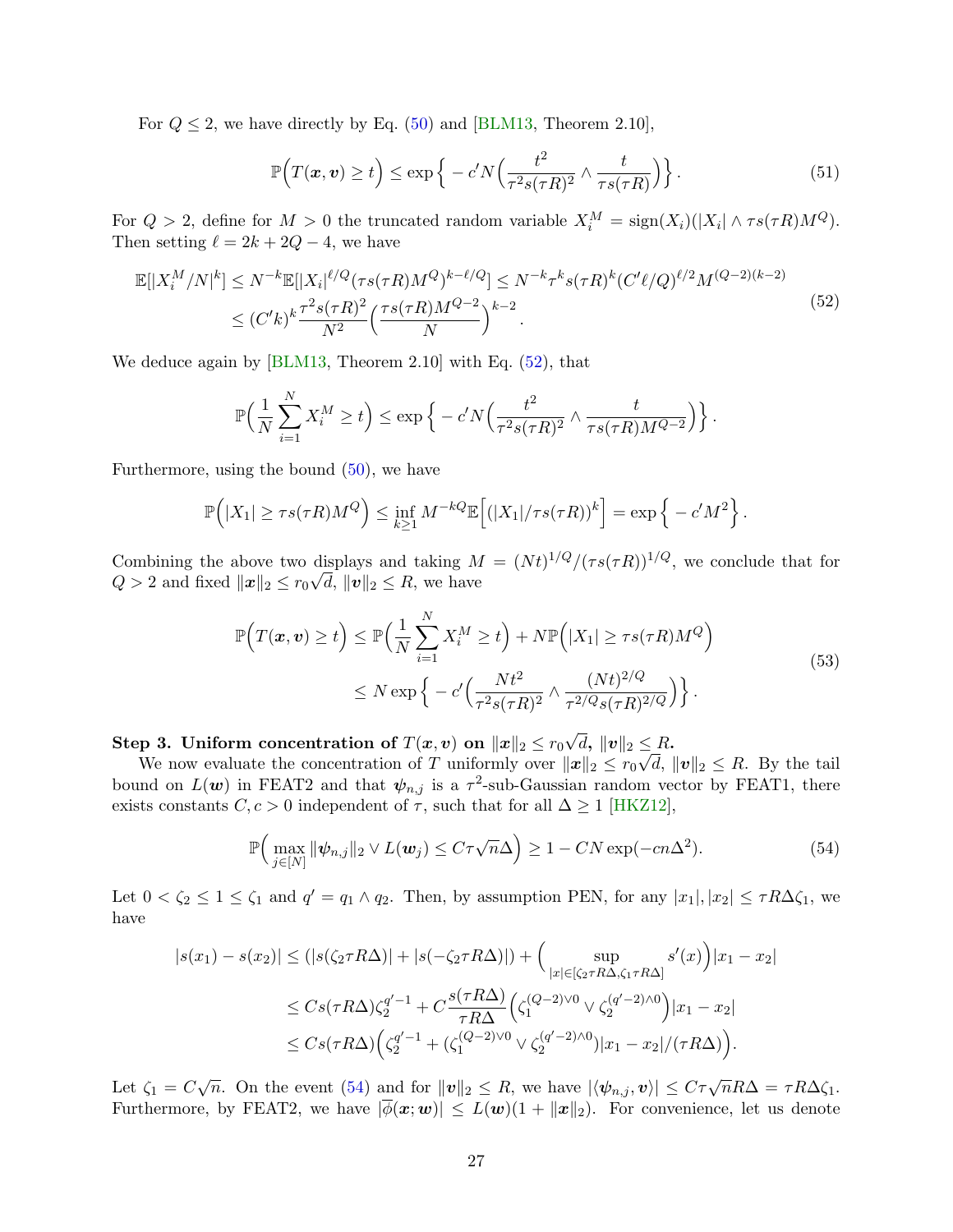$\tilde{\bm{x}} = \bm{x}/(r_0$ √ d) so that  $\|\tilde{\boldsymbol{x}}\|_2 \leq 1$ . On the event [\(54\)](#page-26-1), whenever  $\|\tilde{\boldsymbol{x}}_1\|_2, \|\tilde{\boldsymbol{x}}_2\|_2, \|\tilde{\boldsymbol{v}}_1\|_2, \|\tilde{\boldsymbol{v}}_2\|_2 \leq 1$ , we have (the constants C below may depend on  $r_0$  but not on  $\tau$ ,  $\eta$ )

$$
|T(\boldsymbol{x}_{1}, R\tilde{\boldsymbol{v}}_{1}) - T(\boldsymbol{x}_{2}, R\tilde{\boldsymbol{v}}_{2})|
$$
  
\n
$$
\leq \frac{1}{N} \sum_{j=1}^{N} L(\boldsymbol{w}_{j}) |s(\langle \psi_{n,j}, R\tilde{\boldsymbol{v}}_{1} \rangle) |||\boldsymbol{x}_{1} - \boldsymbol{x}_{2}||_{2} + \frac{C}{N} \sum_{j=1}^{N} L(\boldsymbol{w}_{j}) (1 + ||\boldsymbol{x}_{2}||_{2}) |s(\langle \psi_{n,j}, R\tilde{\boldsymbol{v}}_{1} \rangle) - s(\langle \psi_{n,j}, R\tilde{\boldsymbol{v}}_{2} \rangle) |
$$
  
\n
$$
\leq \frac{C}{N} \sum_{j=1}^{N} \tau \sqrt{n} d\Delta s (\tau R\Delta) (1 + (C\sqrt{n})^{Q-1}) ||\tilde{\boldsymbol{x}}_{1} - \tilde{\boldsymbol{x}}_{2}||_{2}
$$
  
\n
$$
+ \frac{C}{N} \sum_{j=1}^{N} \tau \sqrt{n} d\Delta s (\tau R\Delta) (\zeta_{2}^{q'-1} + (\zeta_{1}^{(Q-2)\vee0} \vee \zeta_{2}^{(q'-2)\wedge0}) \sqrt{n} ||\tilde{\boldsymbol{v}}_{1} - \tilde{\boldsymbol{v}}_{2}||_{2})
$$
  
\n
$$
\leq C \tau \Delta s (\tau R\Delta) (n^{Q/2} \sqrt{d} ||\tilde{\boldsymbol{x}}_{1} - \tilde{\boldsymbol{x}}_{2}||_{2} + n \sqrt{d} (\zeta_{1}^{(Q-2)\vee0} \vee \zeta_{2}^{(q'-2)\wedge0}) ||\tilde{\boldsymbol{v}}_{1} - \tilde{\boldsymbol{v}}_{2}||_{2} + \sqrt{n} d \zeta_{2}^{q'-1}).
$$

Fix  $\varepsilon > 0$ . Let  $\zeta_2 = (\varepsilon/(3C))$  $(\sqrt{nd})$ <sup>1/(q'-1)</sup>, and define

$$
\varepsilon' = \frac{\varepsilon}{3Cn^{Q/2}\sqrt{d} + 3Cn\sqrt{d}(\zeta_1^{(Q-2)\vee 0} \vee \zeta_2^{(q'-2)\wedge 0})}
$$

,

,

so that  $|T(\boldsymbol{x}_1, R\tilde{\boldsymbol{v}}_1) - T(\boldsymbol{x}_2, R\tilde{\boldsymbol{v}}_2)| \leq \tau \Delta s(\tau R\Delta) \varepsilon$  as soon as  $\|\tilde{\boldsymbol{x}}_1-\tilde{\boldsymbol{x}}_2\|_2 \leq \varepsilon'$  and  $\|\tilde{\boldsymbol{v}}_1-\tilde{\boldsymbol{v}}_2\|_2 \leq \varepsilon'.$  Let  $\mathcal{N}_1$  and  $\mathcal{N}_2$  be  $\varepsilon'$ -net of  $\mathsf{B}_2^d(1)$  and  $\mathsf{B}_2^n(1)$  respectively, where we define  $\mathsf{B}_2^k(r) := \{ \bm{u} \in \mathbb{R}^k : \|\bm{u}\|_2 \leq r \}.$ Note that  $\log(|\mathcal{N}_1||\mathcal{N}_2|) \leq (d+n) \log \left(\frac{3}{\varepsilon^d}\right)$  $\frac{3}{\varepsilon'}$ . Then taking  $\varepsilon = \frac{ts(\tau R)}{2\Delta s(\tau R \Delta)} \geq C' t \Delta^{-Q}$  and recalling Eqs.  $(51)$  and  $(53)$ , we have

$$
\mathbb{P}\Big(\sup_{\|\tilde{x}\|_2\leq 1} T(\tilde{x}, v) \geq t\tau s(\tau R)\Big) \n\leq \mathbb{P}\Big(\sup_{\tilde{x}\in \mathcal{N}_1, \tilde{v}\in \mathcal{N}_2} T(\tilde{x}, R\tilde{v}) \geq t\tau s(\tau R)/2\Big) + \mathbb{P}\Big(\max_{j\in [N]} \|\psi_{n,j}\|_2 \vee L(w_j) \geq C\tau \sqrt{n}\Delta\Big) \n\leq \exp\Big\{\log N + 2n \log \Big(\frac{3}{\varepsilon'}\Big) - c'\Big(Nt^2 \wedge (Nt)^{(2/Q)\wedge 1}\Big)\Big\} + CNe^{-cn\Delta^2} \n\leq \exp\Big\{\log N + Cn \log(n) + Cn \log(1/\varepsilon) - c'\Big(Nt^2 \wedge (Nt)^{(2/Q)\wedge 1}\Big)\Big\} + Ne^{-cn\Delta^2} \n\leq \exp\Big\{\log N + Cn \log(n) + Cn \log(\Delta^Q/t) - c'\Big(Nt^2 \wedge (Nt)^{(2/Q)\wedge 1}\Big)\Big\} + Ne^{-cn\Delta^2}
$$

where in the second to last inequality we have used the definition of  $\varepsilon'$  and adjusted constants appropriately, and in the last inequality we have used the definition of  $\varepsilon$ . Consider  $t \geq 1/N$  and set  $\Delta = (tN)^{1/Q} \geq 1$ . Then

<span id="page-27-0"></span>
$$
\mathbb{P}\Big(\sup_{\substack{\|\tilde{x}\|_2\leq 1\\ \|v\|_2\leq R}} T(\tilde{x}, v) \geq t\tau s(\tau R)\Big) \leq \exp\Big\{Cn\log(N) - c'\Big(Nt^2 \wedge (Nt)^{(2/Q)\wedge 1}\Big)\Big\} + N \exp\Big\{-cnN^{2/Q}t^{2/Q}\Big\}.
$$
\n(55)

### Step 4. Concluding the proof.

For a constant  $\tilde{C} > 0$  that will be set sufficiently large, define

$$
\varepsilon_1 = \tilde{C}\tau s(\tau R) \left( \sqrt{\frac{n \log N}{N}} \vee \frac{(n \log N)^{(Q/2) \vee 1}}{N} \right).
$$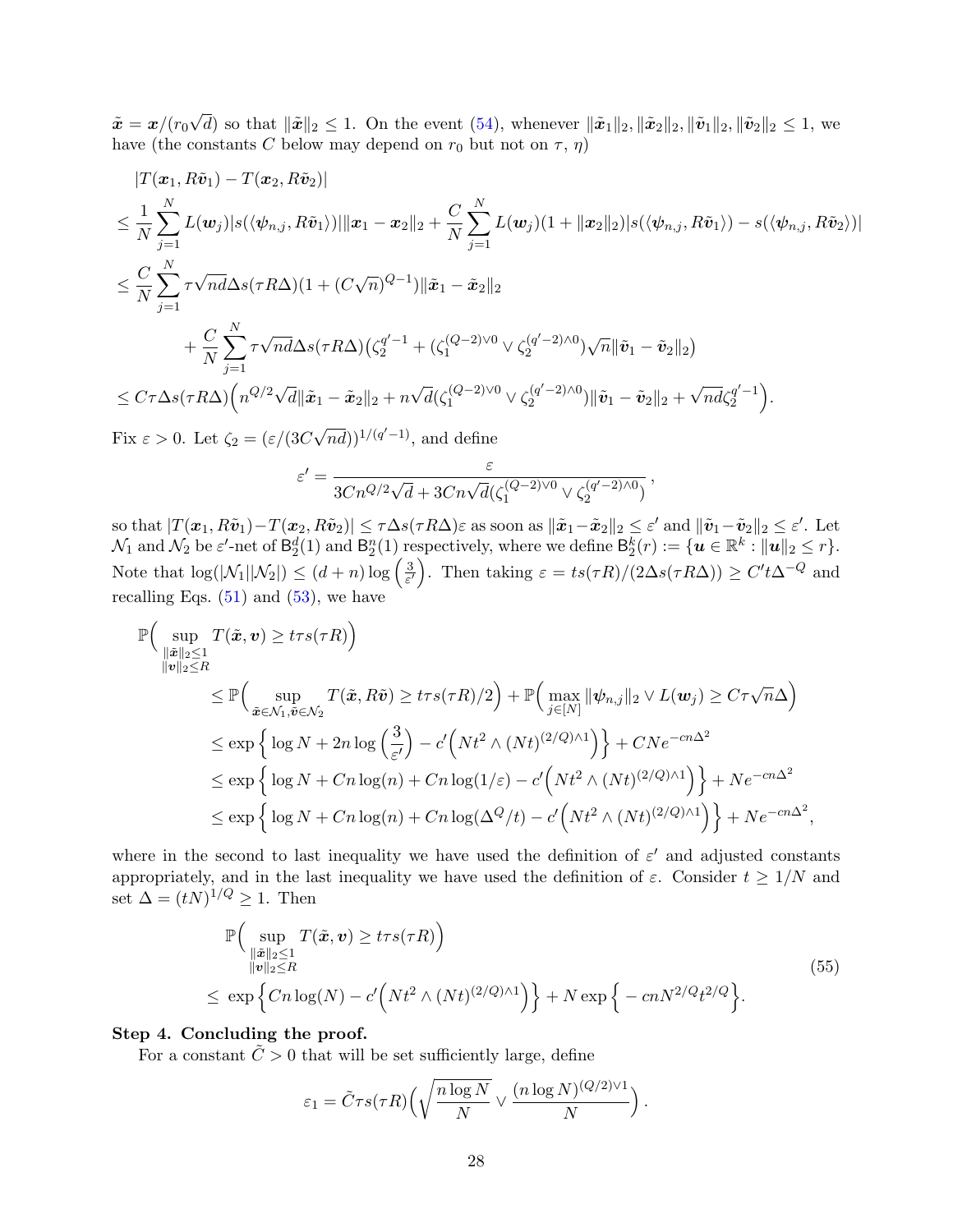Consider  $G(x) = (x - \epsilon_1/2)_+$  which is convex and verifies Eq. [\(49\)](#page-25-1) with  $\alpha_1 = 1$  and  $\alpha_2 = 2$ . Then we have

$$
\mathbb{P}(\bar{S}_1 \geq \varepsilon_1) \leq \frac{2}{\varepsilon_1} \mathbb{E}[G(\bar{S}_1)] \leq \frac{8}{\varepsilon_1} \mathbb{E}G\left(2 \sup_{\substack{\|x\|_2 \leq r_0\sqrt{d} \\ \|v\|_2 \leq R}} T(\pmb{x}, \pmb{v})\right) \leq \frac{16\tau s(\tau R)}{\varepsilon_1} \int_0^\infty \mathbb{P}\Big(\sup_{\substack{\|x\|_2 \leq r_0\sqrt{d} \\ \|v\|_2 \leq R}} T(\pmb{x}, \pmb{v}) \geq t\tau s(\tau R) + \varepsilon_1/4\Big)dt.
$$

Using Eq. [\(55\)](#page-27-0) and the inequalities  $N(\varepsilon_1/\tau s(\tau R))^2 \geq \tilde{C}^2 n \log N$  and  $(N\varepsilon_1/\tau s(\tau R))^{(2/Q)\wedge 1} \geq$  $\tilde{C}^{(2/Q)\wedge 1}n\log N$ , we get

$$
\mathbb{P}(\bar{S}_1 \geq \varepsilon_1) \leq C \exp \Big\{ C n \log(N) - c \tilde{C}^{(2/Q) \wedge 1} n \log(N) \Big\} + C N \exp \Big\{ - c \tilde{C}^{2/Q} n (n \log(N))^{1 \vee (2/Q)} \Big\}.
$$

Taking  $\tilde{C}$  sufficiently large,  $R = 2\|\hat{\lambda}\|_{\mathbf{K}_n}$  and using that  $s(2\tau\|\hat{\lambda}\|_{\mathbf{K}_n}) \leq Cs(\|\hat{\lambda}\|_{\mathbf{K}_n})\tau^{Q-1}$  (where we recall that we assumed  $\tau \geq 1$ , we deduce that there exists constants  $c', C' > 0$  that depend only on the constants of FEAT1, FEAT2 and PEN (except  $\tau$ ) such that

$$
\bar{S}_1 \leq C' \tau^Q s(\|\hat{\boldsymbol{\lambda}}\|_{\boldsymbol{K}_n}) \Big(\sqrt{\frac{n\log N}{N}} \vee \frac{(n\log N)^{(Q/2)\vee 1}}{N}\Big)
$$

,

with probability at least  $1 - C' N^{-c'n}$ . The proof is complete.

#### <span id="page-28-0"></span>A.3 Point-wise concentration of dual gradient: Proof of Lemma [4](#page-19-1)

The proof follows from the same argument as in the proof of Lemma [3](#page-19-0) and we will only highlight the differences.

#### Step 1. Decoupling.

First notice that we can rewrite

$$
\bar{S}_2 = \sup_{\|\boldsymbol{b}\|_2 \leq 1} \left\{ \frac{1}{N} \sum_{j=1}^N \langle \boldsymbol{b}, \boldsymbol{\psi}_{n,j} \rangle s(\langle \boldsymbol{\phi}_{n,j}, \hat{\boldsymbol{\lambda}} \rangle) - \mathbb{E}[\langle \boldsymbol{b}, \boldsymbol{\psi}_n(\boldsymbol{w}) \rangle s(\langle \boldsymbol{\phi}_n, \hat{\boldsymbol{\lambda}} \rangle)] \right\}.
$$

Denote

$$
T(\boldsymbol{b}) = \frac{1}{N} \sum_{j=1}^N \sigma_j \langle \boldsymbol{b}, \boldsymbol{\psi}_{n,j} \rangle s(\langle \boldsymbol{\phi}_{n,j}, \hat{\boldsymbol{\lambda}} \rangle).
$$

For  $G$  with the properties listed in step 1 in the proof of Lemma [3,](#page-19-0) we have

$$
\mathbb{E}G(\bar{S}_2) \le 4\alpha_1 \mathbb{E}G\Big(\alpha_2 \sup_{\|\boldsymbol{b}\|_2 \le 1} T(\boldsymbol{b})\Big).
$$

#### Step 2. Concentration of  $T(b)$ .

Denote  $X_j$  the terms in the sum in  $T(b)$ , i.e.,  $X_j = \sigma_j \langle b, \psi_{n,j} \rangle s(\langle \phi_{n,j}, \hat{\lambda} \rangle)$ . By FEAT1 and PEN, and denoting  $Q = Q_1 \vee Q_2$ ,  $R = ||\hat{\lambda}||_{\mathbf{K}_n}$ , we have by Hölder inequality, for any  $k \ge 1$  and  $||b||_2 \leq 1,$ 

$$
\mathbb{E}[|X_j|^k] \leq C\tau^k s(\tau R)^k \mathbb{E}\Big[|\langle \mathbf{b}, \psi_{n,j} \rangle / \tau|^{Qk}\Big]^{1/Q} \mathbb{E}\Big[ (1 + |\langle \mathbf{\lambda}, \phi_{n,j} \rangle|^{Q-1} / (\tau R)^{Q-1})^{Qk/(Q-1)} \Big]^{(Q-1)/Q}
$$
  

$$
\leq \tau^k s(\tau R)^k (C'k)^{Qk/2}.
$$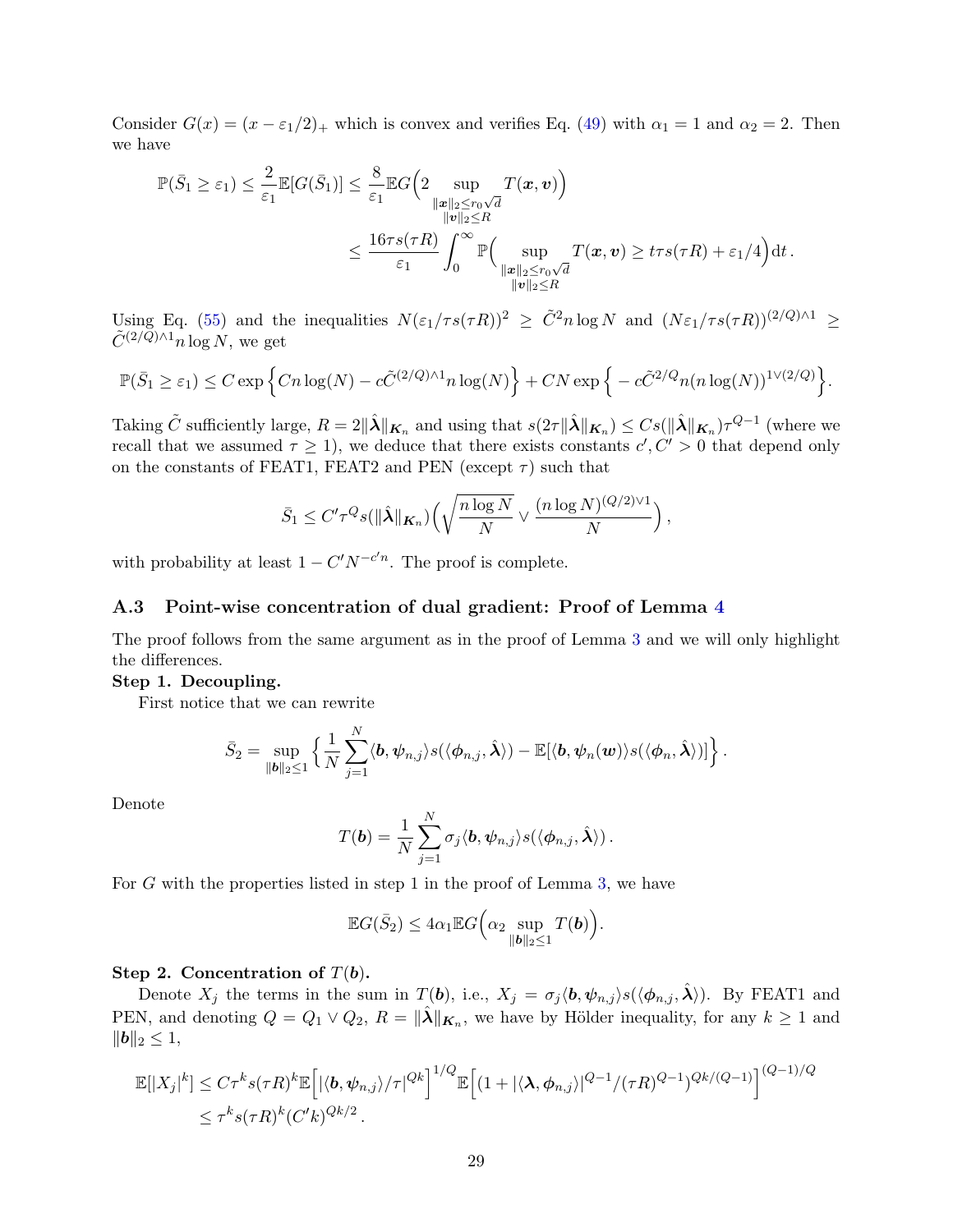For  $Q > 2$  and  $M > 0$ , define  $X_j^M = \text{sign}(X_j)(|X_j| \wedge \tau s(\tau R)M^Q)$ . Then setting  $\ell = 2k + 2Q - 4$ , we have

$$
\mathbb{E}[|X_j^M/N|^k] \le N^{-k} \mathbb{E}[|X_j|^{\ell/Q} (\tau s(\tau R)M^Q)^{k-\ell/Q}] \le (C'k)^k \frac{\tau^2 s(\tau R)^2}{N^2} \left(\frac{\tau s(\tau R)M^{Q-2}}{N}\right)^{k-2}.
$$

Following step 2 in the proof of Lemma [3,](#page-19-0) in particular taking  $M = (Nt)^{1/Q}$  in the case of  $Q > 2$ , we get

$$
\mathbb{P}\Big(T(\boldsymbol{b}) \geq tr s(\tau R)\Big) \leq N \exp\Big\{-c'\Big(Nt^2 \wedge (Nt)^{(2/Q)\wedge 1}\Big)\Big\}.
$$
 (56)

Step 3. Uniform concentration of  $T(b)$  on  $||b||_2 \leq 1$ .

We consider the event for  $\Delta \geq 1$ ,

$$
\mathbb{P}\Big(\max_{j\in[N]}\|\psi_{n,j}\|_2\leq C\tau\sqrt{n}\Delta\Big)\geq 1-CN\exp(-cn\Delta^2)\,,\tag{57}
$$

where we used that the  $\psi_{n,j}$  are  $\tau^2$ -sub-Gaussian by FEAT1. On this event, we have  $|\langle \phi_{n,j}, \hat{\lambda} \rangle| \leq$ where we used that the  $\varphi_{n,j}$  are  $\ell$  -sub-exassion.<br> $\|\psi_{n,j}\|_2 \|\hat{\lambda}\|_{K_n} \leq CR\tau \sqrt{n}\Delta$  and by PEN, we get

$$
|T(\boldsymbol{b}_1)-T(\boldsymbol{b}_2)|\leq \frac{1}{N}\sum_{j=1}^N\|\psi_{n,j}\|_2|s(\langle\phi_{n,j},\boldsymbol{\lambda}\rangle)\|\|\boldsymbol{b}_1-\boldsymbol{b}_2\|_2\leq C\tau\Delta s(\tau R\Delta)n^{Q/2}\|\boldsymbol{b}_1-\boldsymbol{b}_2\|_2.
$$

Fix  $\varepsilon > 0$  and  $\varepsilon' = \varepsilon/(Cn^{Q/2})$ , so that  $|T(\boldsymbol{b}_1) - T(\boldsymbol{b}_2)| \le \tau \Delta s (\tau R \Delta) \varepsilon$  as soon as  $\|\boldsymbol{b}_1 - \boldsymbol{b}_2\|_2 \le \varepsilon'.$ Taking  $\varepsilon = ts(\tau R)/(2\Delta s(\tau R\Delta)) \ge C't\Delta^{-Q}$  and  $\Delta = (tN)^{1/Q}$ , we have for  $t \ge 1/N$ ,

$$
\mathbb{P}\Big(\sup_{\|\boldsymbol{b}\|_2\leq 1} T(\boldsymbol{b}) \geq t\tau s(\tau R)\Big) \leq \exp\Big\{Cn\log(N) - c'\Big(Nt^2 \wedge (Nt)^{(2/Q)\wedge 1}\Big)\Big\} + N \exp\Big\{-cnN^{2/Q}t^{2/Q}\Big\}.
$$
\n(58)

### Step 4. Concluding the proof.

Following the same argument as in Lemma [3,](#page-19-0) there exists constants  $c', C' > 0$  that depend only on the constants of PEN such that

$$
\bar{S}_2 \leq C' \tau^Q s(||\boldsymbol{\lambda}||_{\boldsymbol{K}_n}) \Big(\sqrt{\frac{n \log N}{N}} \vee \frac{(n \log N)^{Q/2 \vee 1}}{N}\Big),\,
$$

with probability at least  $1 - C'e^{-c'n}$ .

### <span id="page-29-0"></span>A.4 Uniform lower bound on the dual Hessian: Proof of Lemma [5](#page-19-2)

Define  $q = 3 \vee q_1 \vee q_2$ , where  $q_1$  and  $q_2$  are as in assumption PEN, and define  $s_0$  as

$$
s_0(t) = 1 \wedge t \wedge t^{q_1 - 2} \wedge t^{q_2 - 2}.
$$
\n(59)

The function  $s_0(t)$  is  $(1 \vee |q_1 - 2| \vee |q_2 - 2|)$ -Lipschitz. By assumption PEN, there exists  $c > 0$ depending only on the constants in that assumption such that for all  $t$ 

$$
s'(\|\hat{\boldsymbol{\lambda}}\|_{\boldsymbol{K}_n}t) \ge c \frac{s(\|\hat{\boldsymbol{\lambda}}\|_{\boldsymbol{K}_n})}{\|\hat{\boldsymbol{\lambda}}\|_{\boldsymbol{K}_n}} s_0(t). \tag{60}
$$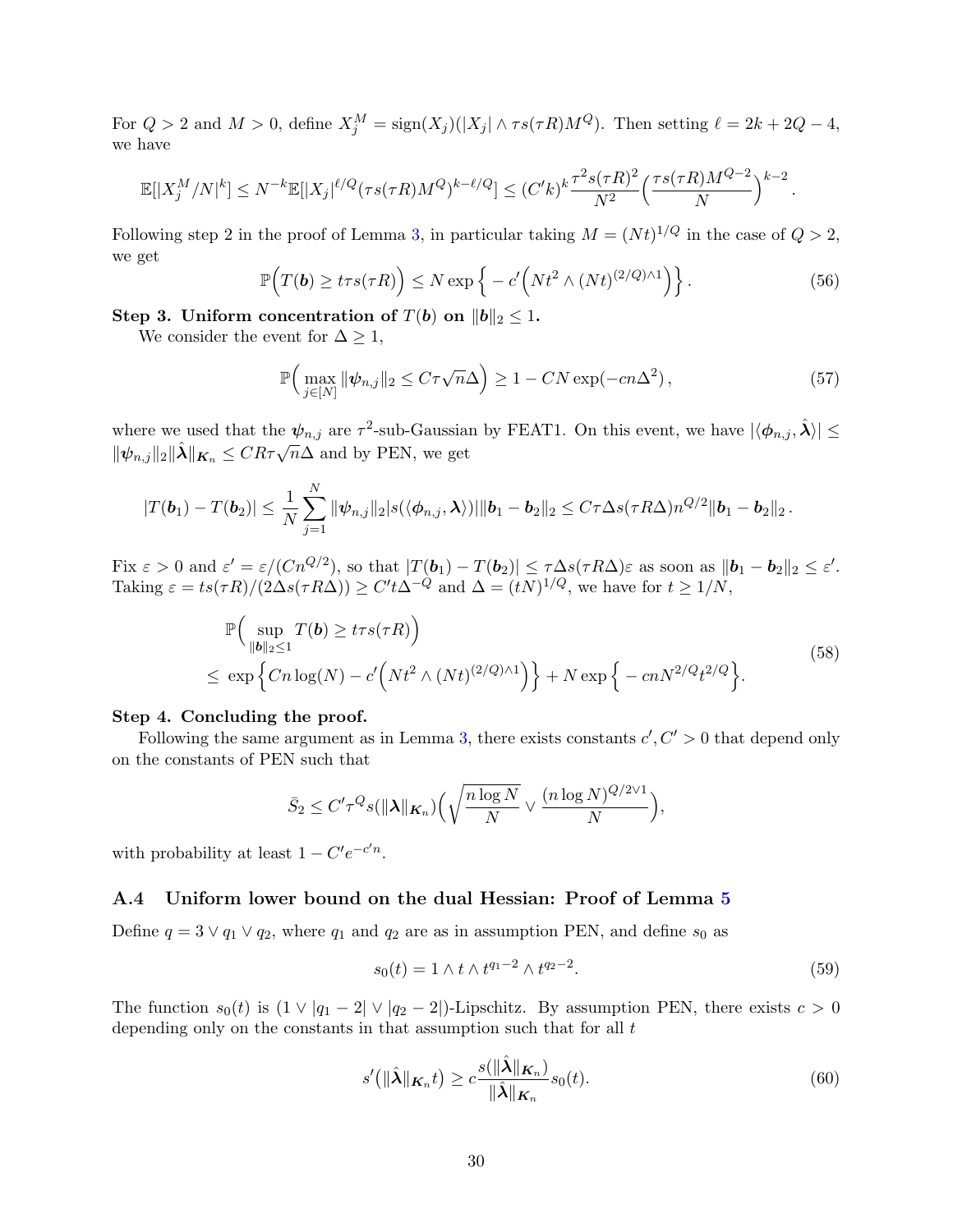Thus, for  $\boldsymbol{\lambda} \in \mathbb{R}^n$  such that  $1/2 \leq ||\boldsymbol{\lambda}||_{\boldsymbol{\mathcal{K}}_n}/||\hat{\boldsymbol{\lambda}}||_{\boldsymbol{\mathcal{K}}_n} \leq 2$  and denoting  $\boldsymbol{v} = \boldsymbol{K}_n^{1/2} \boldsymbol{\lambda} / ||\hat{\boldsymbol{\lambda}}||_{\boldsymbol{\mathcal{K}}_n}$ , we have

$$
-\boldsymbol{K}_n^{-1/2}\nabla^2 F_N(\boldsymbol{\lambda})\boldsymbol{K}_n^{-1/2}=\frac{1}{N}\sum_{j=1}^N s'(\langle \boldsymbol{K}_n^{1/2}\boldsymbol{\lambda},\psi_{n,j}\rangle)\psi_{n,j}\psi_{n,j}^\mathsf{T}\succeq c\frac{s(\|\hat{\boldsymbol{\lambda}}\|_{\boldsymbol{K}_n})}{\|\hat{\boldsymbol{\lambda}}\|_{\boldsymbol{K}_n}}\boldsymbol{H}_N(\boldsymbol{v})\,,
$$

where

$$
\boldsymbol{H}_N(\boldsymbol{v}) = \frac{1}{N} \sum_{j=1}^N s_0(\langle \boldsymbol{v}, \boldsymbol{\psi}_{n,j} \rangle) \boldsymbol{\psi}_{n,j} \boldsymbol{\psi}_{n,j}^{\mathsf{T}}.
$$

Define  $\overline{H}(v) := \mathbb{E}_{w,\phi}[s_0(\langle v, \psi_n \rangle) \psi_n \psi_n^{\mathsf{T}}]$ . As already explained in Remark [2,](#page-8-3) the fact that  $\psi_n$ is isotropic, together with assumption FEAT3 imply that, for any two unit vectors  $u, u'$ , we have  $\mathbb{P}(|\langle \boldsymbol{u},\boldsymbol{\psi}_n\rangle|\in [\eta,C];~|\langle \boldsymbol{u}',\boldsymbol{\psi}_n\rangle|\in [\eta,C])\geq c/2$  . Using the fact that  $\|\boldsymbol{v}\|_2\in [1/2,2]$ , we deduce that

$$
\mathbb{P}\big(|\langle \boldsymbol{u}, \boldsymbol{\psi}_n\rangle| \in [\eta, C];\; |\langle \boldsymbol{v}, \boldsymbol{\psi}_n\rangle| \in [\eta/2, 2C] \big) \geq \frac{c}{2}\,.
$$

Thus,

$$
\langle \bm{u}, \overline{\bm{H}}(\bm{v}) \bm{u}\rangle = \mathbb{E}_{\bm{w},\phi} [s_0(\langle \bm{v}, \bm{\psi}_n\rangle)\langle \bm{u}, \bm{\psi}_n\rangle^2] \geq C \eta^2 \min\{\eta, \eta^{q_1-2}, \eta^{q_2-2}\}.
$$

Thus,  $\lambda_{\min}(\overline{\mathbf{H}}(\boldsymbol{v})) \geq \delta_0(\eta)$  for  $\delta_0(\eta) := C\eta^{3\vee q_1\vee q_2}$ . Furthermore, by FEAT1 and that  $0 \leq$  $s_0(x) \leq 1$ , we have  $s_0(\langle v, \psi_{n,j} \rangle)^{1/2} \psi_{n,j}$  are  $C\tau^2$ -sub-Gaussian. Applying Lemma [9](#page-40-1) to the vectors  $s_0(\langle v, \psi_{n,j} \rangle)^{1/2} \psi_{n,j}/(C\tau)$  with  $\delta = \delta_0(\eta)/(2C^2\tau^2)$  and  $t = \sqrt{N/n} \, \delta_0(\eta)/(2C^{\prime}C^2\tau^2) - 1$ , and noting that  $\delta_0(\eta)/(2C^2\tau^2) \leq 1$ , we conclude that there exists a constant  $c > 0$  such that for  $N \ge 16C'^2C^4\tau^4n/\delta_0(\eta)^2$ 

$$
\mathbb{P}(\lambda_{\min}(\boldsymbol{H}_N(\boldsymbol{v})) \leq \delta_0(\eta)/2) \leq \mathbb{P}(\|\boldsymbol{H}_N(\boldsymbol{v}) - \overline{\boldsymbol{H}}(\boldsymbol{v})\|_{\text{op}} \geq \delta_0(\eta)/2) \leq 2 \exp(-cN\delta_0(\eta)^2/\tau^4).
$$

Denote  $\Psi_n = [\psi_{n,1}, \ldots, \psi_{n,N}] \in \mathbb{R}^{n \times N}$ . For constant  $C > 0$  sufficiently large, consider the event √

$$
\mathcal{E}_0 = \left\{ \{ \max_{j \in [N]} \|\psi_{n,j}\|_2 \le C\sqrt{n}\,\tau \} \cup \{\|\Psi_n\|_{\text{op}}^2 \le C N \tau^2 \} \right\}.
$$

We have for  $N \geq n$ ,

$$
\mathbb{P}(\mathcal{E}_0^c) \leq \mathbb{P}\big(\max_{j\in[N]} \|\psi_{n,j}\|_2 \geq C\sqrt{n}\,\tau\big) + \mathbb{P}\big(\|\Psi_n\|_{\text{op}}^2 \geq C N \tau^2\big) \leq \exp(-cN),
$$

where we used that  $\psi_{n,j}$  are  $\tau^2$ -subgaussian by FEAT1 to bound the first term, and that  $\mathbb{E}_{w,\phi}[\psi_n\psi_n^{\mathsf{T}}] =$  $\mathbf{I}_n$  and Lemma [9](#page-40-1) to bound the second term.

On the event  $\mathcal{E}_0$ , we have

$$
\begin{aligned} \|{\bm H}_N({\bm v}_1) - {\bm H}_N({\bm v}_2)\|_{\mathrm{op}} &\leq \frac{1}{N} \|{\bm \Psi}_n\|_{\mathrm{op}}^2 \max_{j \in [N]} |s_0(\langle \bm \psi_{n,j}, {\bm v}_1 \rangle) - s_0(\langle \bm \psi_{n,j}, {\bm v}_2 \rangle)| \\ &\leq C \tau^2 \max_{j \in [N]} |\langle \bm \psi_{n,j}, {\bm v}_1 - {\bm v}_2 \rangle| \leq C \sqrt{n} \, \tau^3 \|{\bm v}_1 - {\bm v}_2\|_2 \,, \end{aligned}
$$

where we used that  $s_0$  is Lipschitz. Let  $\mathcal{N}_n$  be a minimal  $\varepsilon$ -net of  $\{v \in \mathbb{R}^n : ||v||_2 \in [1/2, 2]\}$ , with where we used that s<sub>0</sub> is Eipsemiz. Let  $\mathcal{N}_n$  be a minimal  $\varepsilon$ -net of  $\{\mathbf{v} \in \mathbb{R}^n : ||\mathbf{v}||_2 \in [1/2, 2]$ , with  $\varepsilon = \delta_0(\eta)/(4C\sqrt{n}\tau^3)$ , so that  $||\mathbf{H}_N(\mathbf{v}_1) - \mathbf{H}_N(\mathbf{v}_2)||_{op} \leq \delta_0(\eta)/4$  as soon as  $||\math$ 

$$
\mathbb{P}(\min_{\|\mathbf{v}\|_2 \in [1/2,2]} \lambda_{\min}(\mathbf{H}_N(\mathbf{v})) \le \delta_0/4) \le |\mathcal{N}_n| \max_{\mathbf{v} \in \mathcal{N}_n} \mathbb{P}(\lambda_{\min}(\mathbf{H}_N(\mathbf{v})) \le \delta_0/2) + \mathbb{P}(\mathcal{E}_0^c)
$$
  
\n
$$
\le C \exp \left\{ Cn \log(1/\varepsilon) - cN\delta_0(\eta)^2/\tau^4 \right\}
$$
  
\n
$$
\le C \exp \left\{ Cn \log(n) + Cn \log \tau + Cn \log(1/\eta) - cN\delta_0(\eta)^2/\tau^4 \right\}
$$
  
\n
$$
\le C \exp \left\{ Cn \log(n) - cN\delta_0(\eta)^2/\tau^4 \right\},
$$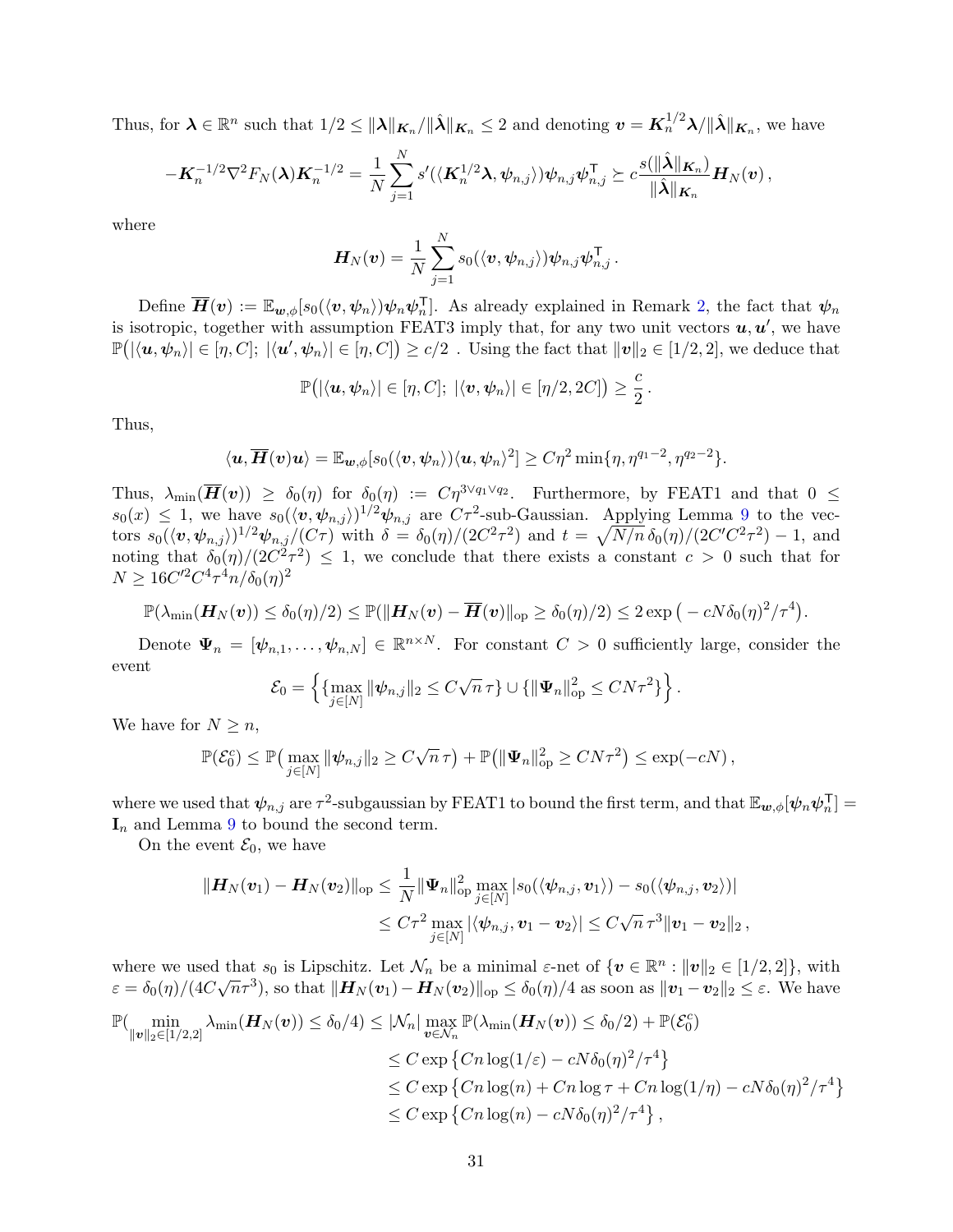where the last inequality follows since by assumption  $\tau \leq n^C$ ,  $\eta \geq n^{-C}$ . By taking  $N \geq$  $C'(\tau^4/\delta_0(\eta)^2)n\log(N)$  for a sufficiently large constant C' we obtain  $\min_{\|\boldsymbol{v}\|_2\in[1/2,2]}\lambda_{\min}(\boldsymbol{H}_N(\boldsymbol{v}))\leq$  $\delta_0/4$  with probability at least  $1 - C'N^{-c'n}$  as claimed.

### <span id="page-31-0"></span>B The latent linear model: Proof of Proposition [5](#page-16-1)

We consider the latent linear model presented in the main text (Section [5.3\)](#page-16-0). We have  $\phi_{n,j} =$  $\phi_n(\mathbf{w}_j) = \mathbf{X}\mathbf{w}_j + \mathbf{z}_j$ , where  $\mathbf{z}_j = (z_{1j}, \ldots, z_{nj}) \in \mathbb{R}^n$  are the iid features noise. Denote  $\mathbf{W} =$  $[\boldsymbol{w}_1,\ldots,\boldsymbol{w}_N]^{\mathsf{T}} \in \mathbb{R}^{N \times d}$  and  $\boldsymbol{Z} = [\boldsymbol{z}_1,\ldots,\boldsymbol{z}_N] \in \mathbb{R}^{n \times N}$ . The features matrix is given by

<span id="page-31-4"></span>
$$
\mathbf{\Phi}_n = [\phi_{n,1}, \dots, \phi_{n,N}] = \mathbf{X}\mathbf{W}^{\mathsf{T}} + \mathbf{Z} \in \mathbb{R}^{n \times N}.
$$
\n(61)

The random features and infinite-width predictors are given by

$$
\hat{f}(\boldsymbol{x};\hat{\boldsymbol{\lambda}}) = \mathbb{E}_{\boldsymbol{w},\phi}[\langle \boldsymbol{x}, \boldsymbol{w} \rangle s(\langle \phi_n(\boldsymbol{w}), \hat{\boldsymbol{\lambda}} \rangle)], \qquad \hat{f}_N(\boldsymbol{x};\hat{\boldsymbol{\lambda}}_N) = \frac{1}{N} \langle \boldsymbol{x}, \boldsymbol{W}^{\mathsf{T}} s(\boldsymbol{\Phi}_N^{\mathsf{T}} \hat{\boldsymbol{\lambda}}_N) \rangle,
$$

where s is applied component-wise. The distance between  $\hat{f}$  and  $\hat{f}_N$  is therefore given explicitly by

<span id="page-31-2"></span>
$$
\|\hat{f}_N(\cdot;\hat{\boldsymbol{\lambda}}_N) - \hat{f}(\cdot;\hat{\boldsymbol{\lambda}})\|_{L^2}^2 = \mathbb{E}_{\boldsymbol{x}}\Big[\Big(N^{-1}\langle \boldsymbol{x}, \boldsymbol{W}^\mathsf{T}s(\boldsymbol{\Phi}_N^\mathsf{T}\hat{\boldsymbol{\lambda}}_N) - \mathbb{E}_{\boldsymbol{w},\phi}[\langle \boldsymbol{x}, \boldsymbol{w}\rangle s(\langle \phi_n(\boldsymbol{w}), \hat{\boldsymbol{\lambda}} \rangle)]\Big)^2\Big] = \|N^{-1}\boldsymbol{W}^\mathsf{T}s(\boldsymbol{\Phi}_N^\mathsf{T}\hat{\boldsymbol{\lambda}}_N) - \mathbb{E}_{\boldsymbol{w},\phi}[\boldsymbol{w}s(\langle \phi_n(\boldsymbol{w}), \hat{\boldsymbol{\lambda}} \rangle)]\|_{\boldsymbol{\Sigma}_x}^2.
$$
(62)

The following lemma is the key result that allows us to improve on Theorem [1](#page-8-0) and gain a factor  $\frac{1}{\sqrt{n}}$ .

<span id="page-31-1"></span>**Lemma 6.** Assume  $\lambda_{\max}(\mathbf{\Sigma}_x) \leq \kappa^2$  and  $\sigma_{\min}(\boldsymbol{X}) \geq c_0\sqrt{n}$  (the minimum singular value of **X**). Then if  $n \geq 2d/c_0^2$ , we have

<span id="page-31-5"></span>
$$
\|\hat{f}_N(\cdot;\hat{\boldsymbol{\lambda}}_N)-\hat{f}(\cdot;\hat{\boldsymbol{\lambda}})\|_{L^2}\leq \frac{2\kappa}{c_0\sqrt{n}}\|N^{-1}\boldsymbol{Z}s(\boldsymbol{\Phi}_n^\top\hat{\boldsymbol{\lambda}}_N)-\mathbb{E}_{\boldsymbol{w},\boldsymbol{z}}[\boldsymbol{z}s(\langle\boldsymbol{\phi}_n(\boldsymbol{w},\boldsymbol{z}),\hat{\boldsymbol{\lambda}}\rangle)]\|_2.
$$
 (63)

We remark that Lemma [6](#page-31-1) is entirely deterministic. This may seem surprising because  $\boldsymbol{W}^{\top}$  and Z are random. In fact, the proof of Lemma [6](#page-31-1) relies on a deterministic argument which uses the fact that both the infinite-width and random features predictors interpolate the training data, i.e., for  $i \leq n$ ,

$$
\mathbb{E}_{\boldsymbol{w},\phi}[\phi(\boldsymbol{x}_i;\boldsymbol{w})s(\langle\phi_n(\boldsymbol{w}),\hat{\boldsymbol{\lambda}})] = \frac{1}{N}\sum_{j=1}^N\phi(\boldsymbol{x}_i;\boldsymbol{w}_j)s(\langle\phi_{n,j},\hat{\boldsymbol{\lambda}}_N\rangle) = y_i\,,
$$

or equivalently,

<span id="page-31-3"></span>
$$
\mathbb{E}_{\boldsymbol{w},\boldsymbol{z}}[(\boldsymbol{X}\boldsymbol{w}+\boldsymbol{z})s(\langle\phi_n(\boldsymbol{w}),\hat{\boldsymbol{\lambda}}\rangle)]=\frac{1}{N}(\boldsymbol{X}\boldsymbol{W}^\top+\boldsymbol{Z})s(\boldsymbol{\Phi}_N^\top\hat{\boldsymbol{\lambda}}_N)=\boldsymbol{y}
$$
(64)

Note that here we have used the form of the infinite-width primal problem (see Section [E.1\)](#page-38-1).

*Proof of Lemma [6.](#page-31-1)* By Eq. [\(62\)](#page-31-2) and the bound  $\lambda_{\max}(\Sigma_x) \leq \kappa^2$ , we have

$$
\|\hat{f}_N(\cdot;\hat{\bm{\lambda}}_N)-\hat{f}(\cdot;\hat{\bm{\lambda}})\|_{L^2}\leq \kappa\Big\|N^{-1}\bm{W}^{\mathsf{T}}s(\bm{\Phi}_N^{\mathsf{T}}\hat{\bm{\lambda}}_N)-\mathbb{E}_{\bm{w},\phi}[\bm{w}s(\langle\bm{\phi}_n(\bm{w}),\hat{\bm{\lambda}}\rangle)]\Big\|_2\,.
$$

Denote  $\boldsymbol{M} = \mathbf{I}_n + \frac{1}{d}\boldsymbol{X}\boldsymbol{X}^\top$ . We have

$$
\boldsymbol{W}^{\mathsf{T}} s(\boldsymbol{\Phi}_{N}^{\mathsf{T}} \hat{\boldsymbol{\lambda}}_{N}) = \frac{1}{d} \boldsymbol{X}^{\mathsf{T}} \boldsymbol{M}^{-1} \boldsymbol{\Phi}_{N} s(\boldsymbol{\Phi}_{N}^{\mathsf{T}} \hat{\boldsymbol{\lambda}}_{N}) + \left( \boldsymbol{W}^{\mathsf{T}} - \frac{1}{d} \boldsymbol{X}^{\mathsf{T}} \boldsymbol{M}^{-1} \boldsymbol{\Phi}_{N} \right) s(\boldsymbol{\Phi}_{N}^{\mathsf{T}} \hat{\boldsymbol{\lambda}}_{N}),
$$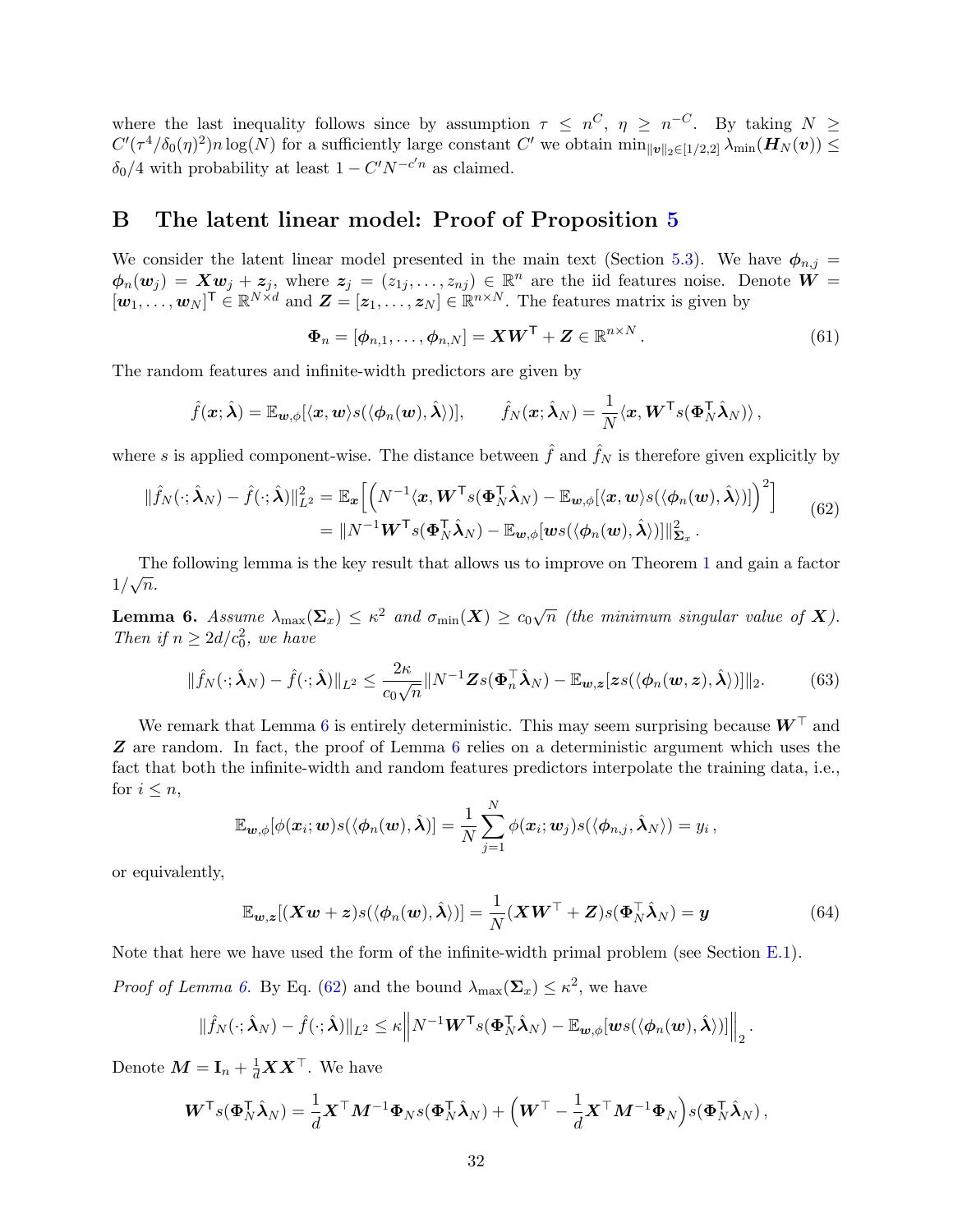and

$$
\mathbb{E}_{\boldsymbol{w},\phi}[\boldsymbol{w}s(\langle \phi_n(\boldsymbol{w}),\hat{\boldsymbol{\lambda}}\rangle)]=\mathbb{E}_{\boldsymbol{w},\phi}\Big[\frac{1}{d}\boldsymbol{X}^{\top}\boldsymbol{M}^{-1}\phi_n(\boldsymbol{w})s(\langle \phi_n(\boldsymbol{w}),\hat{\boldsymbol{\lambda}}\rangle)\Big] \n+\mathbb{E}_{\boldsymbol{w},\phi}\Big[\Big(\boldsymbol{w}-\frac{1}{d}\boldsymbol{X}^{\top}\boldsymbol{M}^{-1}\phi_n(\boldsymbol{w})\Big)s(\langle \phi_n(\boldsymbol{w}),\hat{\boldsymbol{\lambda}}\rangle)\Big].
$$

By the interpolation constraints [\(64\)](#page-31-3) and recalling the expression of the features matrix in Eq. [\(61\)](#page-31-4), we write

$$
\boldsymbol{W}^\top s(\boldsymbol{\Phi}_N^\top \hat{\boldsymbol{\lambda}}_N) = \frac{N}{d} \boldsymbol{X}^\top \boldsymbol{M}^{-1} \boldsymbol{y} + \left(\mathbf{I}_d - \frac{1}{d} \boldsymbol{X}^\top \boldsymbol{M}^{-1} \boldsymbol{X}\right) \boldsymbol{W}^\top s(\boldsymbol{\Phi}_N^\top \hat{\boldsymbol{\lambda}}_N) - \frac{1}{d} \boldsymbol{X}^\top \boldsymbol{M}^{-1} \boldsymbol{Z} s(\boldsymbol{\Phi}_N^\top \hat{\boldsymbol{\lambda}}_N) \,,
$$

and

$$
\mathbb{E}_{\boldsymbol{w},\phi}[\boldsymbol{w}s(\langle \phi_n(\boldsymbol{w}),\hat{\boldsymbol{\lambda}}\rangle)]=\frac{1}{d}\boldsymbol{X}^\top\boldsymbol{M}^{-1}\boldsymbol{y}+\Big(\mathbf{I}_d-\frac{1}{d}\boldsymbol{X}^\top\boldsymbol{M}^{-1}\boldsymbol{X}\Big)\mathbb{E}_{\boldsymbol{w},\phi}[\boldsymbol{w}s(\langle \phi_n(\boldsymbol{w}),\hat{\boldsymbol{\lambda}}\rangle)]\\-\frac{1}{d}\boldsymbol{X}^\top\boldsymbol{M}^{-1}\mathbb{E}_{\boldsymbol{w},\boldsymbol{z}}[\boldsymbol{z}s(\langle \phi_n(\boldsymbol{w},\boldsymbol{z}),\hat{\boldsymbol{\lambda}}\rangle)].
$$

The first terms on the right-hand sides of the preceding two expressions are the same (up to a factor  $N$ ). We deduce that

<span id="page-32-0"></span>
$$
\|N^{-1}\boldsymbol{W}^{\top} s(\boldsymbol{\Phi}_{N}^{\top}\hat{\boldsymbol{\lambda}}_{N}) - \mathbb{E}_{\boldsymbol{w},\phi}[\boldsymbol{w}s(\langle\phi_{n}(\boldsymbol{w}),\hat{\boldsymbol{\lambda}}\rangle)]\|_{2} \leq \left\|\mathbf{I}_{d} - \frac{1}{d}\boldsymbol{X}^{\top}\boldsymbol{M}^{-1}\boldsymbol{X}\right\|_{\text{op}}\left\|N^{-1}\boldsymbol{W}^{\top} s(\boldsymbol{\Phi}_{N}^{\top}\hat{\boldsymbol{\lambda}}_{N}) - \mathbb{E}_{\boldsymbol{w},\phi}[\boldsymbol{w}s(\langle\phi_{n}(\boldsymbol{w}),\hat{\boldsymbol{\lambda}}\rangle)]\right\|_{2} + \left\|\frac{1}{d}\boldsymbol{X}^{\top}\boldsymbol{M}^{-1}\right\|_{\text{op}}\left\|N^{-1}\boldsymbol{Z}s(\boldsymbol{\Phi}_{N}^{\top}\hat{\boldsymbol{\lambda}}_{N}) - \mathbb{E}_{\boldsymbol{w},\boldsymbol{z}}[\boldsymbol{z}s(\langle\phi_{n}(\boldsymbol{w},\boldsymbol{z}),\hat{\boldsymbol{\lambda}}\rangle)]\right\|_{2}.
$$
\n(65)

From the expression of M, we have  $\mathbf{I}_d - \frac{1}{d}\mathbf{X}^\top \mathbf{M}^{-1}\mathbf{X} = (\mathbf{I}_d + \frac{1}{d}\mathbf{X}^\top \mathbf{X})^{-1}$ . By the assumption that  $\sigma_{\min}(\mathbf{X}) \geq \sqrt{n}c_0$  and  $n \geq \frac{2d}{c_0^2}$ , we have  $\|\mathbf{I}_d - \frac{1}{d}\mathbf{X}^\top \mathbf{M}^{-1}\mathbf{X}\|_{\text{op}} \leq \frac{d}{n}$  $\frac{d}{n}c_0^{-2} \le 1/2$ . Similarly, we have  $\mathbb{E}[\mathbf{E}(\mathbf{X})] \leq \sqrt{n}c_0$  and  $n \geq 2a/c_0$ , we have  $\|\mathbf{E}(\mathbf{X})\| \leq \frac{1}{d}$   $\mathbf{X}^T \mathbf{M}$   $\mathbf{X}^T \mathbf{M}$   $\mathbf{X}^T \mathbf{M}^{-1} \|_{\text{op}} \leq 2/(3c_0\sqrt{n})$ . Rearranging the terms in Eq. [\(65\)](#page-32-0) implies Eq. [\(63\)](#page-31-5).

Proof of Proposition [5.](#page-16-1) By Proposition [4,](#page-16-2) FEAT1, FEAT2, FEAT3 and FEAT3' are satisfied with probability  $1 - e^{-c'n}$ . Hence, we can use the results proved in the proof of Theorem [1.](#page-8-0) Replace the event  $\mathcal{E}_1$  by the event  $\mathcal{E}'_1$  that for all  $\|\lambda\|_{\mathbf{K}_n}/\|\hat{\lambda}\|_{\mathbf{K}_n} \in [1/2, 2],$ 

$$
\frac{\left\|\frac{1}{N}\sum_{j=1}^N\boldsymbol{z}_j s(\langle\boldsymbol{\phi}_{n,j},\boldsymbol{\lambda}\rangle)-\mathbb{E}_{\boldsymbol{w},\boldsymbol{z}}[\boldsymbol{z} s(\langle\boldsymbol{\phi}_n(\boldsymbol{w},\boldsymbol{z}),\boldsymbol{\lambda}\rangle)]\right\|_2}{s(\|\hat{\boldsymbol{\lambda}}\|_{\boldsymbol{K}_n})}\leq\varepsilon_1\,.
$$

Using the same proof as in Lemma [4,](#page-19-1) where the vector  $\boldsymbol{z}$  is a  $\kappa^2$ -sub-Gaussian random vector by A3, there exists C', c' such that for  $N \geq n \geq c'd$ , taking  $\varepsilon_1 = C' \left(\sqrt{\frac{n \log N}{N}}\right)$  $\frac{\log N}{N} \vee \frac{(n \log N)^{(Q/2) \vee 1}}{N}$  $\frac{N^{(Q/2)\vee 1}}{N}$ , we have  $\mathbb{P}(\mathcal{E}_1') \geq 1 - C' N^{-c'n}$ . Consider the same events  $\mathcal{E}_2$  (with same  $\varepsilon_2$ ) and  $\mathcal{E}_3$  as in the proof of Theorem [1,](#page-8-0) except with  $\tau$ ,  $\eta$ —which do not depend on d,  $n$ —absorbed into the constnast C. By the same proof as in Lemma [2,](#page-18-0) we can show that there exists a constant  $K > 0$  such that for all  $\|\lambda - \lambda\|_{K_n} \leq \|\lambda\|_{K_n}/2,$ 

$$
\frac{\|\mathbb{E}_{\mathbf{w},\mathbf{z}}[\mathbf{z}_s(\langle \phi_n(\mathbf{w},\mathbf{z}),\boldsymbol{\lambda}\rangle)] - \mathbb{E}_{\mathbf{w},\mathbf{z}}[\mathbf{z}_s(\langle \phi_n(\mathbf{w},\mathbf{z}),\hat{\boldsymbol{\lambda}}\rangle)]\|_2}{s(\|\hat{\boldsymbol{\lambda}}\|_{\mathbf{K}_n})} \leq K \frac{\|\boldsymbol{\lambda} - \hat{\boldsymbol{\lambda}}\|_{\mathbf{K}_n}}{\|\hat{\boldsymbol{\lambda}}\|_{\mathbf{K}_n}}.
$$
(66)

The same argument as in Lemma [1](#page-18-1) implies that on events  $\mathcal{E}'_1, \mathcal{E}_2, \mathcal{E}_3$ , we have

$$
||N^{-1}\mathbf{Z}s(\boldsymbol{\Phi}_n^{\top}\hat{\boldsymbol{\lambda}}_N)-\mathbb{E}_{\boldsymbol{w},\boldsymbol{z}}[\boldsymbol{z}s(\langle\boldsymbol{\phi}_n(\boldsymbol{w},\boldsymbol{z}),\hat{\boldsymbol{\lambda}})\rangle]||_2\leq \left(\varepsilon_1+\frac{K\varepsilon_2}{\beta}\right)s(||\hat{\boldsymbol{\lambda}}||_{\boldsymbol{K}_n}).\tag{67}
$$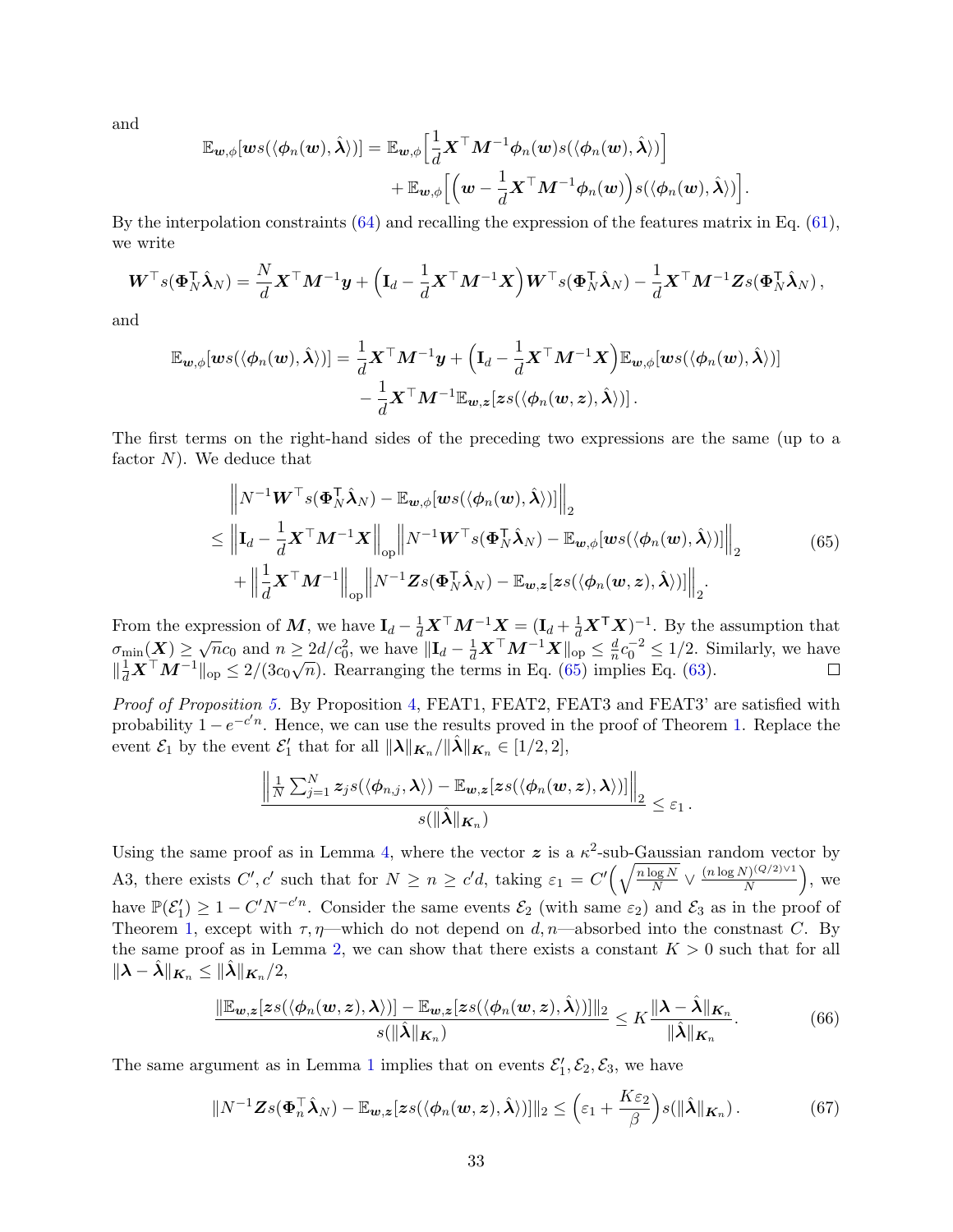Recalling the argument in the proof of Theorem [1,](#page-8-0) we have  $s(\|\hat{\lambda}\|_{\mathbf{K}_n}) \leq C \|\mathbf{K}_n^{-1/2} \mathbf{y}\|_2 \leq C' \|\mathbf{y}\|_2$ , where we used that by A3,  $K_n \succeq \gamma^2 \mathbf{I}_n$ . Hence with probability at least  $1 - C' N^{-c'n}$ , we have

$$
||N^{-1}\mathbf{Z}s(\boldsymbol{\Phi}_n^{\top}\hat{\boldsymbol{\lambda}}_N)-\mathbb{E}_{\boldsymbol{w},\boldsymbol{z}}[\boldsymbol{z}s(\langle\boldsymbol{\phi}_n(\boldsymbol{w},\boldsymbol{z}),\hat{\boldsymbol{\lambda}})\rangle]||_2 \leq C' \Big(\sqrt{\frac{n\log N}{N}} \vee \frac{(n\log N)^{Q/2}}{N}\Big) ||\boldsymbol{y}||_2. \tag{68}
$$

Furthermore, from assumption A1 and Lemma [9,](#page-40-1) there exists  $c > 0$  such that  $\sigma_{\min}(\bm{X}) \geq c\sqrt{n}$  with probability at least  $1 - e^{-cn}$ . Hence, we can use Lemma [6,](#page-31-1) which concludes the proof.  $\Box$ 

### <span id="page-33-0"></span>C Small ball property under fast decay of Hermite coefficients

In this section, we show FEAT3 for a deterministic feature map  $\phi(x; w) = \sigma(\langle x, w \rangle)$  with the activation function  $\sigma : \mathbb{R} \to \mathbb{R}$  verifying a decay condition on its Hermite coefficients.

vation function  $\sigma : \mathbb{R} \to \mathbb{R}$  verifying a decay condition on its Hermite coefficients.<br>Recall that for any function  $g \in L^2(\mathbb{R}, \gamma)$  with  $\gamma(dx) = e^{-x^2/2} dx/\sqrt{2\pi}$  the standard Gaussian measure, we have the decomposition

$$
g(x) = \sum_{k=0}^{\infty} \frac{\mu_k(g)}{k!} \text{He}_k(x), \qquad \mu_k(g) \equiv \mathbb{E}_{G \sim \gamma} \left\{ g(G) \text{He}_k(G) \right\},
$$

where  ${He_k}_{k>0}$  are the Hermite polynomials with standard normalization  $\mathbb{E}{He_k(G)He_j(G)}$  =  $k!\delta_{jk}$  and we call  $\mu_k(g)$  the k-th Hermite coefficient of g. √

Throughout this section, we will consider  $\mathbf{w} \sim \mathsf{N}(0, \mathbf{I}_d/d)$  and  $\|\mathbf{x}_i\|_2 =$ d for all  $i \leq n$ . For an integer  $m \geq 0$ , consider the decomposition of the activation  $\sigma = \sigma \leq m + \sigma > m$  into a low-degree and a non-polynomial parts

$$
\sigma_{\leq m}(x) = \sum_{k=0}^{m} \frac{\mu_k(\sigma)}{k!} \text{He}_k(x), \qquad \sigma_{>m}(x) = \sum_{k=m+1}^{\infty} \frac{\mu_k(\sigma)}{k!} \text{He}_k(x).
$$
 (69)

For  $\boldsymbol{w} \sim \mathsf{N}(0, \mathbf{I}_d/d)$  and taking  $\|\boldsymbol{x}\|_2 = \|\boldsymbol{x}'\|_2 = \sqrt{\lambda^2 + 4\lambda^2}$ d, we can decompose the kernel function into

$$
K(\boldsymbol{x}, \boldsymbol{x}') = \mathbb{E}_{\boldsymbol{w}}\{\sigma(\langle \boldsymbol{w}, \boldsymbol{x} \rangle) \sigma(\langle \boldsymbol{w}, \boldsymbol{x}' \rangle) \} = K^{\leq m}(\boldsymbol{x}, \boldsymbol{x}') + K^{> m}(\boldsymbol{x}, \boldsymbol{x}') , \qquad (70)
$$

where

$$
K^{\leq m}(\boldsymbol{x}, \boldsymbol{x}') = \mathbb{E}_{\boldsymbol{w}}\{\sigma_{\leq m}(\langle \boldsymbol{w}, \boldsymbol{x} \rangle) \sigma_{\leq m}(\langle \boldsymbol{w}, \boldsymbol{x}' \rangle)\},\tag{71}
$$

$$
K^{>m}(\boldsymbol{x}, \boldsymbol{x}') = \mathbb{E}_{\boldsymbol{w}}\{\sigma_{>m}(\langle \boldsymbol{w}, \boldsymbol{x} \rangle) \sigma_{>m}(\langle \boldsymbol{w}, \boldsymbol{x}' \rangle)\}.
$$
 (72)

Therefore the empirical kernel matrix can be decomposed into  $K_n = K_n^{\leq m} + K_n^{>m}$  where  $K_n^{\leq m} =$  $(K^{\leq m}(\boldsymbol{x}_i, \boldsymbol{x}_j))_{ij \in [n]}$  and  $\boldsymbol{K}_n^{> m} = (K^{> m}(\boldsymbol{x}_i, \boldsymbol{x}_j))_{ij \in [n]}$ .

Similarly, we introduce

$$
\phi_n^{\leq m}(\boldsymbol{w}) = (\sigma_{\leq m}(\langle \boldsymbol{x}_1, \boldsymbol{w} \rangle), \ldots, \sigma_{\leq m}(\langle \boldsymbol{x}_n, \boldsymbol{w} \rangle)), \qquad (73)
$$

$$
\phi_n^{>m}(\boldsymbol{w}) = (\sigma_{>m}(\langle \boldsymbol{x}_1, \boldsymbol{w} \rangle), \ldots, \sigma_{>m}(\langle \boldsymbol{x}_n, \boldsymbol{w} \rangle)). \tag{74}
$$

Notice that  $\mathbb{E}_{\mathbf{w}}\big\{\boldsymbol{\phi}_{\overline{n}}^{\leq m}(\mathbf{w})\boldsymbol{\phi}_{\overline{n}}^{\leq m}(\mathbf{w})^{\mathsf{T}}\big\} = \mathbf{K}_{\overline{n}}^{\leq m}$  and  $\mathbb{E}_{\mathbf{w}}\big\{\boldsymbol{\phi}_{\overline{n}}^{>m}(\mathbf{w})\boldsymbol{\phi}_{\overline{n}}^{>m}(\mathbf{w})^{\mathsf{T}}\big\} = \mathbf{K}_{\overline{n}}^{>m}$ . Denote  $\boldsymbol{\psi}_{\overline{n}}^{\leq m} =$  $\mathbf{K}_n^{-1/2} \phi_n^{\leq m}$  and  $\psi_n^{>m} = \mathbf{K}_n^{-1/2} \phi_n^{>m}$ .

With these notations, we can now introduce our result.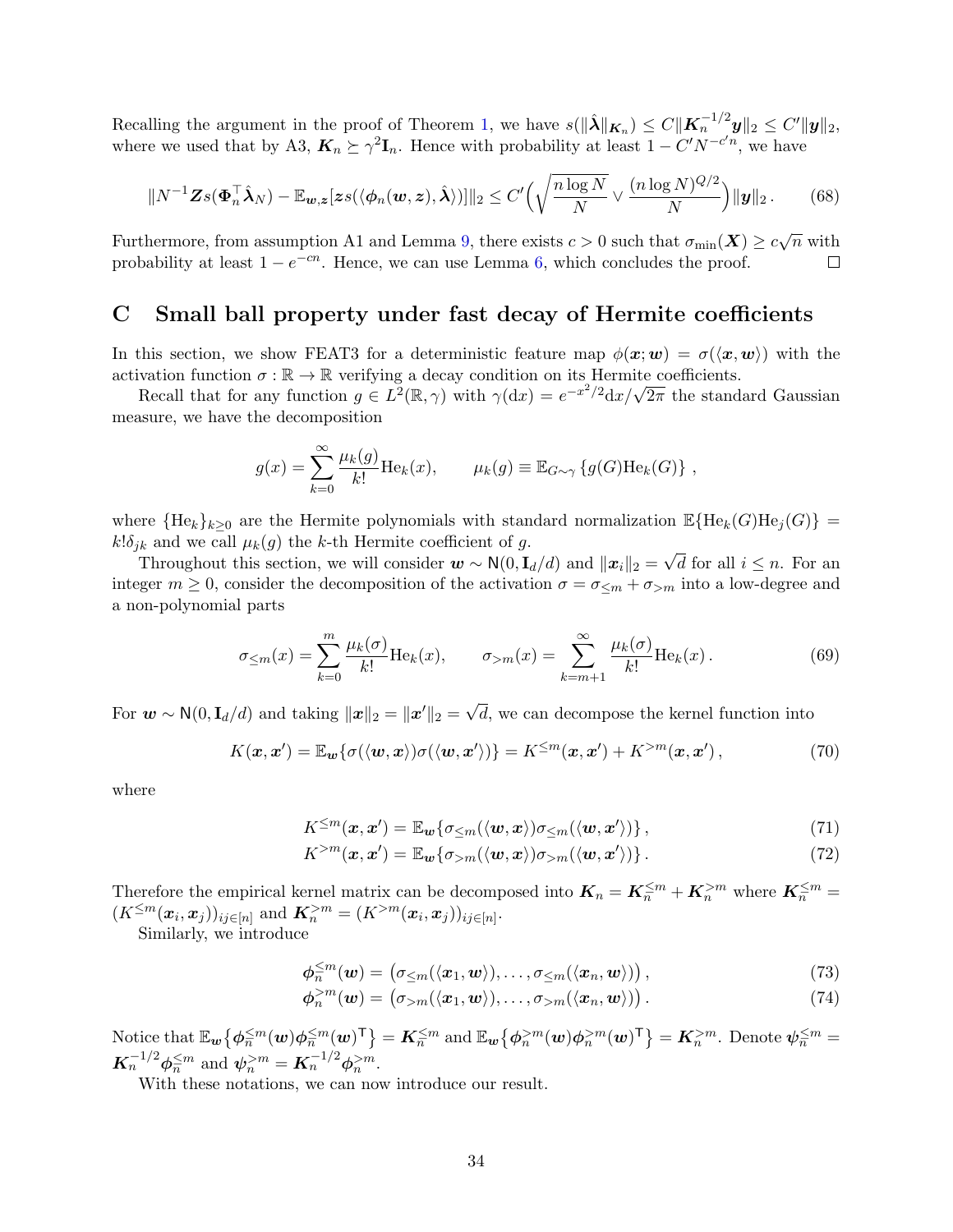<span id="page-34-0"></span>Proposition 6. Assume that  $\|\boldsymbol{x}_i\|_2 =$ √  $\overline{d}$  for all  $i \leq n$  and  $\boldsymbol{w} \sim \mathsf{N}(0, \mathbf{I}_d/d)$ , and that  $\sigma \in L^2(\mathbb{R}, \gamma)$ . There exists an absolute constant  $C_0 > 0$  such that the following holds. If for an integer  $m \geq 1$ ,

$$
\lambda_{\max}\left(\mathbf{K}_n^{>m}\right) \leq \lambda_{\min}\left(\mathbf{K}_n\right) \cdot \left\{ (C_0 m)^{-(2m+1)} \wedge (1/4) \right\},\tag{75}
$$

then we have

$$
\sup_{\|\boldsymbol{v}\|_2=1} \mathbb{P}\big( |\langle \boldsymbol{v}, \boldsymbol{\psi}_n \rangle| \leq \eta^* \big) \leq \frac{1}{4}, \tag{76}
$$

where  $\eta^* = 4\lambda_{\max}(\mathbf{K}_n^{>m})/\lambda_{\min}(\mathbf{K}_n)$ .

*Proof of Proposition [6.](#page-34-0)* Throughout this proof, we will denote  $C > 0$  a generic absolute constant. In particular, C is allowed to change from line to line.

Consider  $\eta > 0$ ,  $\|\mathbf{v}\|_2 = 1$ , and an integer m such that condition [\(75\)](#page-34-1) is satisfied with a constant  $C_0$  that will be fixed later, and decompose

<span id="page-34-2"></span>
$$
\mathbb{P}\big(|\langle v,\psi_n\rangle|\leq \eta\big)\leq \mathbb{P}\big(|\langle v,\psi_n^{\leq m}\rangle|\leq 2\eta\big)+\mathbb{P}\big(|\langle v,\psi_n^{>m}\rangle|\geq \eta\big)\,.
$$
 (77)

The first term  $\langle v, \psi_n^{\leq m}(\boldsymbol{w})\rangle$  is a polynomial of degree m in  $\boldsymbol{w} \sim \mathsf{N}(0, \mathbf{I}_d/d)$ . From Carbery-Wright inequality [\[CW01\]](#page-21-14), we have the following anti-concentration bound

$$
\mathbb{P}\big( | \langle \boldsymbol{v}, \boldsymbol{\psi}_n^{\leq m} \rangle | \leq 2 \eta \big) \leq C m \left( \frac{2 \eta}{\mathbb{E}\{ \langle \boldsymbol{v}, \boldsymbol{\psi}_n^{\leq m} \rangle^2 \}} \right)^{1/m}
$$

Note that

$$
\mathbb{E}\{\langle \boldsymbol{v}, \boldsymbol{\psi}_n^{\leq m} \rangle^2\} = \langle \boldsymbol{v}, \boldsymbol{K}_n^{-1/2} \boldsymbol{K}_n^{\leq m} \boldsymbol{K}_n^{-1/2} \boldsymbol{v} \rangle
$$
  
= 1 - \langle \boldsymbol{v}, \boldsymbol{K}\_n^{-1/2} \boldsymbol{K}\_n^{>m} \boldsymbol{K}\_n^{-1/2} \boldsymbol{v} \rangle \geq 1 - \frac{\lambda\_{\max}(\boldsymbol{K}\_n^{>m})}{\lambda\_{\min}(\boldsymbol{K}\_n)} \geq 3/4,

where in the last inequality, we used  $\lambda_{\max}(\mathbf{K}_n^{>m}) \leq \lambda_{\min}(\mathbf{K}_n)/4$  from condition [\(75\)](#page-34-1). Hence

<span id="page-34-3"></span>
$$
\mathbb{P}\big(\left|\langle v,\psi_n^{\leq m}\rangle\right|\leq 2\eta\big)\leq Cm\cdot\eta^{1/m}\,. \tag{78}
$$

<span id="page-34-1"></span>.

By Markov's inequality, the second term in Eq. [\(77\)](#page-34-2) is bounded by

<span id="page-34-4"></span>
$$
\mathbb{P}\big(\left|\langle v, \psi_n^{>m}\rangle\right| \geq \eta\big) \leq \eta^{-2} \mathbb{E}\big\{\langle v, \psi_n^{>m}\rangle^2\big\} \leq \eta^{-2} \cdot \frac{\lambda_{\max}\big(\mathbf{K}_n^{>m}\big)}{\lambda_{\min}\big(\mathbf{K}_n\big)}\,. \tag{79}
$$

Hence combining bounds [\(78\)](#page-34-3) and [\(79\)](#page-34-4) in Eq. [\(77\)](#page-34-2) yields

$$
\mathbb{P}\big(|\langle \boldsymbol{v}, \boldsymbol{\psi}_n\rangle| \leq \eta\big) \leq Cm \cdot \eta^{1/m} + \eta^{-2} \cdot \frac{\lambda_{\max}\big(\boldsymbol{K}_n^{>m}\big)}{\lambda_{\min}\big(\boldsymbol{K}_n\big)}.
$$

Setting  $\eta^* = (\lambda_{\max}(\mathbf{K}_n^{>m})/(Cm\lambda_{\min}(\mathbf{K}_n)))^{m/(2m+1)}$ , we get

$$
\mathbb{P}\big(|\langle \boldsymbol{v}, \boldsymbol{\psi}_n\rangle| \leq \eta^*\big) \leq Cm \left(\frac{\lambda_{\max}(\boldsymbol{K}_n^{>m})}{\lambda_{\min}(\boldsymbol{K}_n)}\right)^{1/(2m+1)} \leq \frac{1}{4},
$$

where we set up  $C_0 = 4C$  to obtain the last inequality. Noticing that condition [\(75\)](#page-34-1) implies

$$
\eta^* = \left(\lambda_{\max}(\mathbf{K}_n^{>m})/(Cm\lambda_{\min}(\mathbf{K}_n))\right)^{m/(2m+1)}
$$
  
 
$$
\geq \left(4\lambda_{\max}(\mathbf{K}_n^{>m})/\lambda_{\min}(\mathbf{K}_n)\right)^{m(2m+2)/(2m+1)^2} \geq 4\lambda_{\max}(\mathbf{K}_n^{>m})/\lambda_{\min}(\mathbf{K}_n),
$$

concludes the proof.

 $\Box$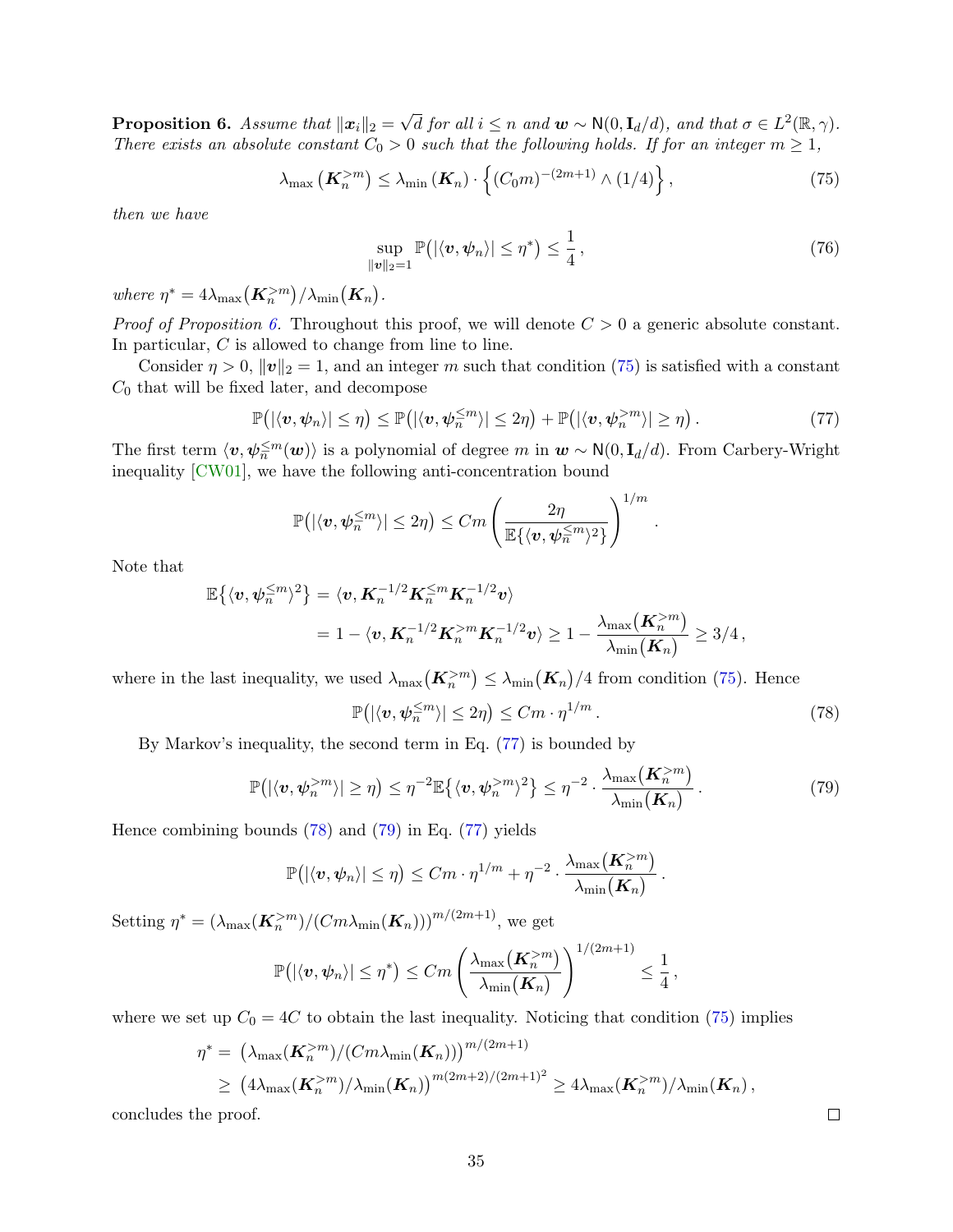Note that for  $x_i \sim \text{Unif}(\mathbb{S}^{d-1})$ √  $\overline{d}$ ), we have  $\langle x_i, x_j \rangle = O_{d,\mathbb{P}}(d^{-1/2})$  and therefore we expect the off-diagonal elements of  $K_n^{>m}$  to have negligible operator norm for m sufficiently large. In fact, it was shown in [\[GMMM19\]](#page-21-0) (see [\[MMM21\]](#page-22-3) for a generalization), that for any constant  $\delta > 0$  and integer  $\ell$ , if  $d^{\ell+\delta} \leq n \leq d^{\ell+1-\delta}$ , then for any  $m \geq \ell$ , we have  $\|\mathbf{K}_n^{>m} - \kappa_{>m}\mathbf{I}_n\|_{\text{op}} = \kappa_{>m} \cdot o_{d,\mathbb{P}}(1)$ , where

$$
\kappa_{>m} = \sum_{k=m+1}^{\infty} \frac{\mu_k(\sigma)^2}{k!}.
$$

Hence for  $d^{\ell+\delta} \leq n \leq d^{\ell+1-\delta}$  and d sufficiently large, condition [\(75\)](#page-34-1) is verified with high probability over the data X, if there exists  $m > \ell$  such that

$$
\kappa_{>m} \leq \kappa_{> \ell} \cdot \left\{ (C_0 m)^{-(2m+1)} \wedge (1/4) \right\}.
$$

## <span id="page-35-0"></span>D Proof of Theorem [2:](#page-11-0) NP-hardness of learning with  $\mathcal{F}_1$  norm

We borrow some notations and terminology from [\[GLS12\]](#page-21-11). We consider the convex set  $K \subset \mathbb{R}^n$ define by

$$
K = \left\{ \boldsymbol{z} \in \mathbb{R}^n : \exists \tau \in \mathcal{M}(\mathcal{V}), |\tau|(\mathcal{V}) \le 1 \text{ and } \boldsymbol{z} = \int_{\mathcal{V}} \boldsymbol{\phi}_n(\boldsymbol{w}) \tau(\mathrm{d}\boldsymbol{w}) \right\}
$$
  
= ConvexHull $\left\{ \boldsymbol{\phi}_n(\boldsymbol{w}), -\boldsymbol{\phi}_n(\boldsymbol{w}) : \boldsymbol{w} \in \mathcal{V} \right\}.$  (80)

From our choice of the truncated ReLu activation, we have  $\|\phi_n(\boldsymbol{w})\|_2 \leq \sqrt{n}$  and  $K \subseteq B(\boldsymbol{0}, \sqrt{n}),$ where we denoted  $B(a, R)$  the ball of center  $a$  and radius  $R$ , i.e.,  $B(a, R) = \{z \in \mathbb{R}^n : ||z - a||_2 \leq R\}$ . In our reductions, we will further meed to assume that there exists  $r > 0$  such that  $B(0, r) \subseteq K$ . We will check that indeed we can choose  $r > 0$  during our reduction. We will denote  $(K, r)$  the set K such that  $B(0, r) \subseteq K$ . For  $\delta > 0$ , we let  $S(K, \delta)$  denote the  $\delta$ -neighborhood of K, i.e.,

$$
S(K,\delta) := \left\{ \boldsymbol{z} \in \mathbb{R}^n : ||\boldsymbol{u} - \boldsymbol{z}||_2 \leq \delta \text{ for some } \boldsymbol{u} \in K \right\}.
$$

Similarly, we will denote  $S(K, -\delta)$  the interior  $\delta$ -ball of K defined by

$$
S(K,-\delta) := \{ \boldsymbol{z} \in K : B(\boldsymbol{z},\delta) \subseteq K \}.
$$

For convenience, we recall here the different problems of interest. The weak version of the  $\mathcal{F}_1$ -problem is given by

<span id="page-35-1"></span>minimize 
$$
|\tau|(\mathcal{V}),
$$
  
\nsubj. to  $\hat{f}(\mathbf{x}_i; \tau) = \hat{y}_i, \quad \forall i \leq n,$   
\n
$$
\|\mathbf{y} - \hat{\mathbf{y}}\|_2 \leq \varepsilon,
$$
\n(81)

while the intermediary optimization problem reads with the new notations

<span id="page-35-2"></span>maximize 
$$
\langle y, z \rangle
$$
,  
subj. to  $z \in K$ . (82)

We will consider the following problems:

$$
\boxed{\mathtt{W}\text{-F1-PB}(\varepsilon)}:\text{given } \mathbf{y}\in\mathbb{Q}^n \text{ and } \gamma\in\mathbb{Q}. \text{ Denote } L^* \text{ the value of the weak } \mathcal{F}_1\text{-problem (81). Either}
$$

- (1) assert that  $L^* \leq \gamma + \varepsilon$ ; or,
- (2) assert that  $L^* \geq \gamma \varepsilon$ .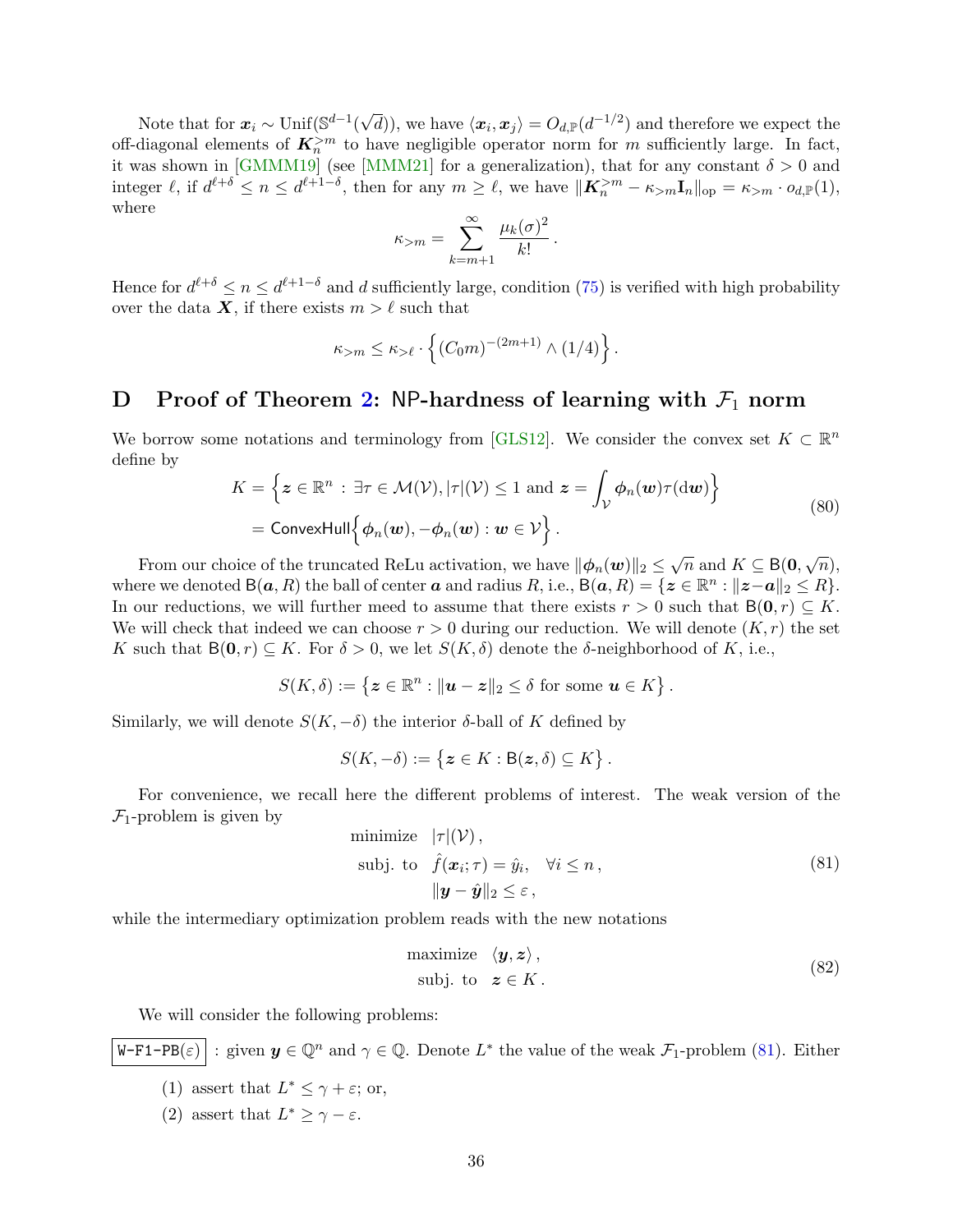W-MEM $(\delta, K, r)$ : given  $\boldsymbol{\lambda} \in \mathbb{Q}^n$ . Either

- (1) assert that  $\lambda \in S(K,\delta)$ ; or,
- (2) assert that  $\lambda \notin S(K, -\delta)$ .

W-VAL $(\delta, K, r)$ : given  $\boldsymbol{z} \in \mathbb{Q}^n, \gamma \in \mathbb{Q}$ . Either

- (1) assert that  $\langle z, \lambda \rangle \leq \gamma + \delta$  for all  $\lambda \in S(K, -\delta)$ ; or,
- (2) assert that  $\langle z, \lambda \rangle \geq \gamma \delta$  for some  $\lambda \in S(K, \delta)$ .

 $\texttt{HS-MA}(\varepsilon)$ : distinguish the following two cases

- (1) there exists a half space  $\langle \boldsymbol{w}, \boldsymbol{x} \rangle > a$  such that  $M(\boldsymbol{w}, a) \ge (n_+ + n_-)(1 \varepsilon)$ ; or,
- (1) for any half space  $\langle \mathbf{w}, \mathbf{x} \rangle > a$ , we have  $M(\mathbf{w}, a) \leq (n_+ + n_-)(1/2 + \varepsilon)$ .

W-F1-PB corresponds to a *weak validity* problem associated to the weak  $\mathcal{F}_1$ -problem [\(81\)](#page-35-1); W-MEM is the weak membership problem associated to the convex set  $K$ ; W-VAL is the weak validity problem associated to the intermediary optimization problem [\(82\)](#page-35-2); and HS-MA is the Maximum Agreement for Halfspaces problem.

We will use the following hardness result on HS-MA:

<span id="page-36-2"></span>**Theorem 3** (Theorem 8.1 in  $[\text{GR09}]$ ). For all  $0 < \varepsilon < 1/4$ , the problem HS-MA( $\varepsilon$ ) is NP-hard.

Let us first prove that there exists a polynomial time randomized reduction from W-VAL to W-F1-PB.

<span id="page-36-0"></span>**Lemma 7.** There exists an absolute constant  $C > 0$  and an oracle-polynomial time randomized algorithm that solves the weak validity problem  $W-\text{VAL}(\delta, K, r)$  given a  $W-\text{F1}-PB(\varepsilon)$  oracle, where  $\varepsilon \geq \Omega((\delta r/n)^C).$ 

*Proof of Lemma [7.](#page-36-0)* Let us first show that one can use  $W-F1-PB(\varepsilon)$  to solve  $W-MEM(\delta,K,r)$ .

Consider  $\lambda \in \mathbb{Q}^n$  and call W-F1-PB with  $y := \lambda$ ,  $\gamma := 1$  and  $\varepsilon := \frac{\delta}{1+2\delta+4\sqrt{n}}$ . First, we know that  $K \subseteq B(0,\sqrt{n})$ , hence if  $||\lambda||_2 \geq 2\sqrt{n}$ , we can directly assert that  $\lambda \notin S(K,-\delta)$ . We assume from now on that  $\|\lambda\|_2 \leq 2\sqrt{n}$ . If W-F1-PB asserts that  $L^* \leq 1 + \varepsilon$ , then it means there exists  $\boldsymbol{z} \in \mathbb{R}^n$ with  $||z - \lambda||_2 \leq \varepsilon$  and associated measure  $|\tau|(\mathcal{V}) \leq 1 + \varepsilon$ . Consider  $z' = z/(1 + \varepsilon)$ , then  $z'$  has associated measure  $|\tau'|(\mathcal{V}) \leq 1$  and  $||z' - \lambda||_2 \leq \frac{\varepsilon}{1+\varepsilon}$  $\frac{\varepsilon}{1+\varepsilon}(\|\lambda\|_2 + \varepsilon) + \varepsilon \leq \delta$  with our choice of  $\varepsilon$ . Hence we can assert that  $\lambda \in S(K, \delta)$ . If W-F1-PB asserts that  $L^* \geq 1-\varepsilon$ , then it means in particular that λ has associated measure  $|\tau|$ (V) ≥ 1 − ε. Consider  $z = \lambda/(1-2ε)$ , then z has associated measure  $|\tau'|(\mathcal{V}) \leq \frac{1-\varepsilon}{1-2\varepsilon} > 1$  and  $||z' - \lambda||_2 \leq \frac{2\varepsilon}{1-2\varepsilon}||\lambda||_2 \leq \delta$  with our choice of  $\varepsilon$ . Hence we can assert that  $\lambda \notin S(K, -\delta).$ 

Now that we saw we can implement a weak membership oracle W-MEM( $\delta, K, r$ ) using W-F1-PB( $\varepsilon$ ) Now that we saw we can implement a weak membership oracle w-right( $\sigma$ ,  $K$ ,  $\tau$ ) using w-ri-rights with  $\varepsilon = \Omega(\delta/\sqrt{n})$ , we can use the results in [\[LSV18\]](#page-22-13), for example their Theorem 21 (using the sequence of reductions MEM to SEP to OPT to VAL), which shows that there exists an absolute constant  $C > 0$  and a randomized reduction from the weak validity problem W-VAL( $\delta, K, r$ ) to the weak membership problem W-MEM $(\delta', K, r)$  with  $\delta' = \Omega((\delta r/n)^C)$ .  $\Box$ 

<span id="page-36-1"></span>**Lemma 8.** There exists an oracle-polynomial time algorithm that solves the problem  $\texttt{HS-MA}(\varepsilon)$  given a weak validity W-VAL( $\delta, K, r$ ) oracle, where  $\delta = \Omega((1 - \varepsilon)^2/\sqrt{n})$  and  $\eta = \Omega((1 - \varepsilon)/\sqrt{n})$ .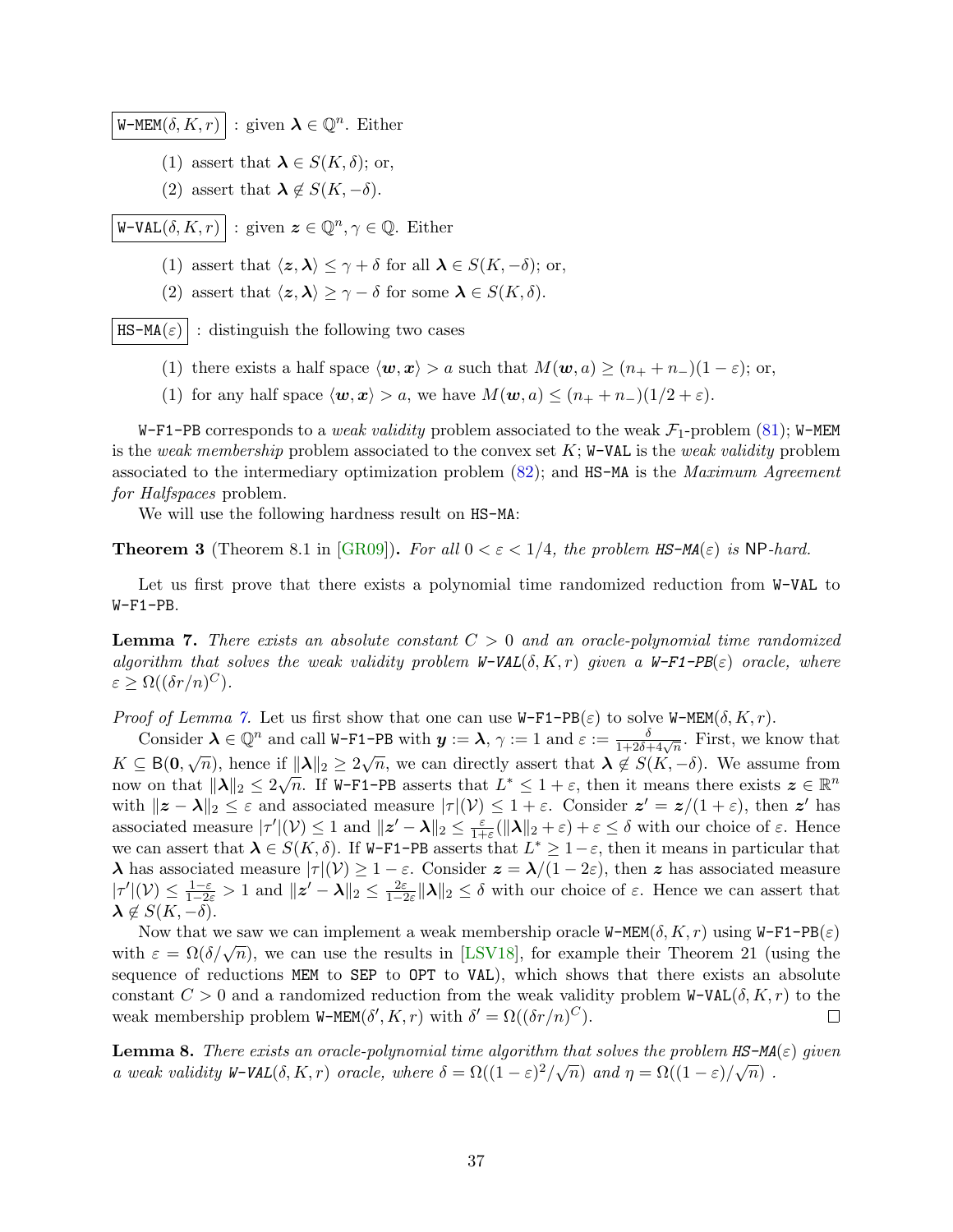Proof of Lemma [8.](#page-36-1) First let us show that

<span id="page-37-0"></span>
$$
\sup_{\boldsymbol{\lambda}\in K}\langle\mathbf{1},\boldsymbol{\lambda}\rangle=\sup_{\boldsymbol{w}\in\mathcal{V}}\langle\mathbf{1},\boldsymbol{\phi}_n(\boldsymbol{w})\rangle.
$$
\n(83)

Notice that with our truncated ReLu activation,  $\phi_n(w)$  has all its coordinates non-negative for any  $w \in \mathcal{V}$ . Hence,

$$
\sup_{\substack{\tau=\tau_+-\tau_-, \\ \tau_+(\mathcal{V})+\tau_-(\mathcal{V})\leq 1}} \int_{\mathcal{V}} \langle \mathbf{1}, \bm{\phi}_n(\bm{w}) \rangle \tau_+(\mathrm{d}\bm{w}) - \int_{\mathcal{V}} \langle \mathbf{1}, \bm{\phi}_n(\bm{w}) \rangle \tau_-(\mathrm{d}\bm{w}) = \sup_{\substack{\tau=\tau_+ , \\ \tau_+(\mathcal{V})\leq 1}} \int_{\mathcal{V}} \langle \mathbf{1}, \bm{\phi}_n(\bm{w}) \rangle \tau_+(\mathrm{d}\bm{w}) \, ,
$$

where we denoted  $\tau_+$  and  $\tau_-$  non-negative measures on V. Hence, we directly have sup $\chi \in K(1,\lambda) \leq$  $\sup_{w\in\mathcal{V}}\langle 1,\phi_n(w)\rangle$  and the converse inequality is obtained by taking the supremum over  $\tau=\delta_w$ with  $w \in \mathcal{V}$ .

Let us now prove the reduction from HS-MA to W-VAL. Consider  $(n_+, n_-, d) \in \mathbb{N}^2$  and vectors  $\{\boldsymbol{x}_1,\ldots,\boldsymbol{x}_{n_+},\boldsymbol{z}_1,\ldots,\boldsymbol{z}_{n_-}\}\subset\{-1,1\}^d$ . Denote  $n=n_++n_-$ , and  $\tilde{\boldsymbol{x}}_i=(\boldsymbol{x}_i,-1)$  for  $i\in[n_+]$  and  $\tilde{\boldsymbol{x}}_{n_++i} = (-\boldsymbol{z}_i, 1)$  for  $i \in [n_-]$ . Writing now  $(\boldsymbol{w}, a)$  as  $\boldsymbol{w} \in \mathbb{R}^{d+1}$ , we see that

$$
\tilde{M}(\boldsymbol{w}) = \sum_{i \leq n} \mathbb{1}[\langle \boldsymbol{w}, \tilde{\boldsymbol{x}}_i \rangle > 0].
$$

Denote now  $\phi_n(\boldsymbol{w}) = (\phi(\tilde{\boldsymbol{x}}_1; \boldsymbol{w}), \dots, \phi(\tilde{\boldsymbol{x}}_n; \boldsymbol{w}))$ . Recall that  $\phi(\boldsymbol{x}; \boldsymbol{w}) = \min(\max(\langle \boldsymbol{w}, \boldsymbol{x} \rangle, 0), 1)$ : if we take  $V = \mathbb{R}^{d+1}$ , we can always rescale  $w$  by a constant large enough such that  $\phi_n(w)$  only as 0 or 1 values, and

$$
\sup_{\boldsymbol w\in \mathbb{R}^{d+1}}\langle 1,\boldsymbol \phi_n(\boldsymbol w)\rangle=\sup_{\boldsymbol w\in \mathbb{R}^{d+1}}\tilde M(\boldsymbol w)\,.
$$

Using Eq. [\(83\)](#page-37-0), we can find easily a reduction from HS-MA to the strong version of W-VAL (with  $\delta = 0$ ). However, we will do a slightly more complicated reduction, in order to insure that there exists  $r > 0$  such that  $B(0, r) \subseteq K$  and we can take  $\delta > 0$ .

Consider  $\underline{x}_i = (\tilde{x}_i, e_i) \in \mathbb{R}^{d+1+n}$  where  $e_i$  is the canonical vector basis in  $\mathbb{R}^n$  (vector with 1 at the *i*'th coordinate and 0 otherwise). Consider  $V = \mathbb{R}^{d+1} \times [-\eta, \eta]^n$ . In this case, by taking at the *t* in coordinate and 0 otherwise). Consider  $\nu = \mathbb{R}$   $\times$   $[-\eta, \eta]$ . In this case, by taking  $\mathbf{w} = \eta(\mathbf{0}, \mathbf{e}_i)$ , we have  $\phi_n(\mathbf{w}) = \eta \mathbf{e}_i$ . Hence K contain all  $\pm \mathbf{e}_i$  and therefore contain  $B(\mathbf$ Denote  $\underline{M}$  the M function associated to the  $\underline{x}_i$ . By 1-Lipschitzness of truncated ReLu, we have

<span id="page-37-1"></span>
$$
\sup_{\mathbf{w}\in\mathbb{R}^{d+1}}\tilde{M}(\mathbf{w})\leq \sup_{\mathbf{w}\in\mathbb{R}^{d+1+n}}\underline{M}(\mathbf{w})\leq \sup_{\mathbf{w}\in\mathbb{R}^{d+1}}\tilde{M}(\mathbf{w})+n\eta.
$$
\n(84)

Let us call  $W-VAL(\delta, K, \eta/\sqrt{n})$  with  $\gamma := \frac{3}{4}n$ ,  $z := 1$  and  $\delta$  and  $\eta$  that will fixed sufficiently small later. Consider the case  $\sup_{w \in \mathbb{R}^{d+1}} M(w) \geq n(1-\varepsilon)$ , i.e., there exists an halfspace that makes less than  $n\epsilon$  errors. In that case, we show that (for  $\delta, \eta > 0$  sufficiently small), the oracle must assert that  $\langle 1, \lambda \rangle \geq \frac{3}{4}n - \delta$  for some  $\lambda \in S(K, \delta)$ . Let us construct  $\lambda \in S(K, -\delta)$  such that  $\langle z, \lambda \rangle > \gamma + \delta$ . Denote  $\lambda^*$  such that  $\langle 1, \lambda^* \rangle \geq n(1 - \varepsilon)$ , and consider  $\lambda_s = (1 - s)\lambda^*$ . Because  $K$  is convex and contains  $\lambda^*$  and  $B(0, \eta/\sqrt{n})$ , it must contain the cone with apex  $\lambda^*$  and base the section of  $B(0, \eta/\sqrt{n})$  perpendicular to  $\lambda_*$ . In particular,  $B(\lambda_s, \eta_s/\sqrt{n}) \subseteq K$  (for *n* sufficiently large). Furthermore,  $\langle \mathbf{\lambda}_s, \mathbf{1} \rangle = (1-s)\langle \mathbf{\lambda}^*, \mathbf{1} \rangle \ge (1-s)n(1-\varepsilon)$ . Setting  $s = \frac{1/4-\varepsilon}{2(1-\varepsilon)}$  $\frac{1/4-\varepsilon}{2(1-\varepsilon)}$  and  $\delta \leq \eta s/\sqrt{n}$ , we have  $\lambda_s \in S(K, -\delta)$  such that  $\langle \lambda_s, 1 \rangle \geq (3/4 + \kappa)n > 3n/4 + \delta$  for some  $\kappa > 0$ .

Consider now the case  $\sup_{w \in \mathbb{R}^{d+1}} M(w) \leq n(1/2+\varepsilon)$ , i.e., halfspaces classify at most  $n(1/2+\varepsilon)$ vectors correctly. In that case, we show that (for  $\delta, \eta > 0$  sufficiently small), the oracle must assert that  $\langle \mathbf{1}, \boldsymbol{\lambda} \rangle \leq \frac{3}{4}n + \delta$  for all  $\boldsymbol{\lambda} \in S(K, -\delta)$ . To do so, we show that for any  $\boldsymbol{\lambda} \in S(K, \delta)$ , we must have  $\langle 1, \lambda \rangle < 3n/4 - \delta$ . Consider an arbitrary  $\lambda \in S(K, \delta)$ , there exists  $z \in K$  such that  $\|\lambda - z\|_2 \leq \delta$ .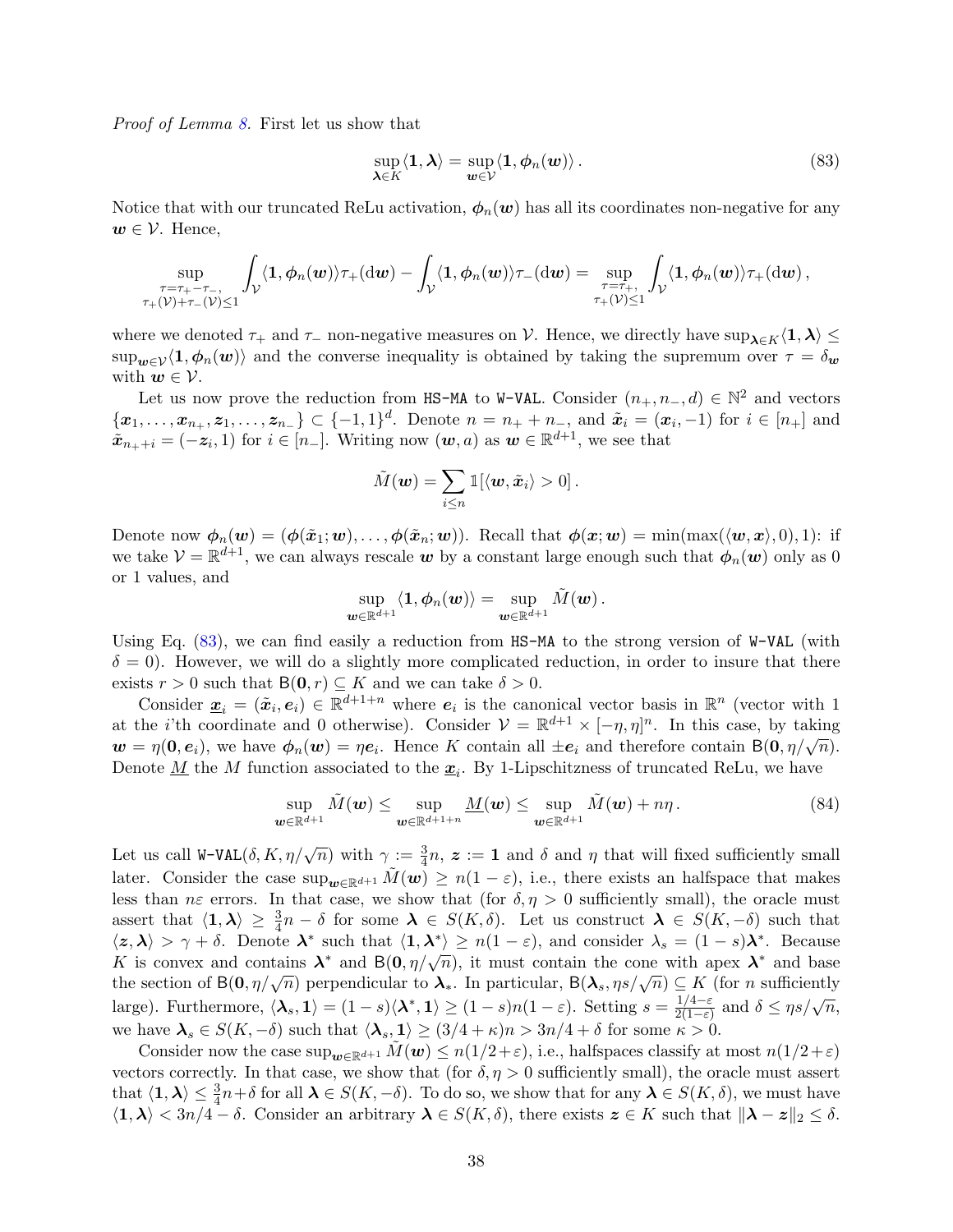Using Eqs. [\(83\)](#page-37-0) and [\(84\)](#page-37-1), we have  $\langle \mathbf{1}, \mathbf{z} \rangle \leq n(1/2 + \varepsilon + \eta)$ . Hence  $\langle \mathbf{1}, \boldsymbol{\lambda} \rangle \leq n(1/2 + \delta + \eta) + \delta \sqrt{n}$ . Taking  $\eta = \frac{1-4\varepsilon}{8} > 0$  and  $\delta \le C$ , we have  $\langle 1, \lambda \rangle < 3n/4 - \delta$ .

Combining the above conditions, we see that there exists an absolute constant  $c > 0$  such that Combining the above conditions, we see that there exists an absolute constant  $\ell > 0$  such that<br>the W-VAL( $\delta$ ,  $K$ ,  $\eta/\sqrt{n}$ ) oracle with  $\delta = c(1-4\varepsilon)^2/\sqrt{n}$  and  $\eta = c(1-4\varepsilon)$  allows to distinguish  $HS-MA(\varepsilon).$  $\Box$ 

We are now ready to prove Theorem [2.](#page-11-0)

*Proof of Theorem [2.](#page-11-0)* From Lemma [8,](#page-36-1) there is a polynomial-time reduction from  $HS-MA(1/10)$  to  $W-VAL(c/\sqrt{n}, K, c/\sqrt{n})$  for some absolute constant  $c > 0$ . From Lemma [7,](#page-36-0) there is a polynomial-time  $\mathbf{r} \sim \mathbf{r}$  and  $\mathbf{r} \sim \mathbf{r}$ ,  $\mathbf{r} \sim \mathbf{r}$ ,  $\mathbf{r} \sim \mathbf{r}$  and  $\mathbf{r} \sim \mathbf{r}$  and  $\mathbf{r} \sim \mathbf{r}$  and  $\mathbf{r} \sim \mathbf{r}$  and  $\mathbf{r} \sim \mathbf{r}$  and  $\mathbf{r} \sim \mathbf{r}$  and  $\mathbf{r} \sim \mathbf{r}$  and  $\mathbf{r} \sim \mathbf{r}$   $C > 0$ . Using Theorem [3](#page-36-2) concludes the proof.  $\Box$ 

### <span id="page-38-0"></span>E Additional properties of the minimum interpolation problem

#### <span id="page-38-1"></span>E.1 The infinite-width primal problem for randomized features

In the case of randomized features, we wrote the infinite-width dual problem (Eq. [\(9\)](#page-4-2)), but we did not write the infinite-width primal problem to which it corresponds. Indeed the dual problem entirely defines the predictor via Eq. [\(16\)](#page-6-3). For the sake of completeness, we present the infinitewidth primal problem here.

It is convenient to make the randomization mechanism explicit by drawing  $z \sim \nu$  (with  $(\mathcal{Z}, \nu)$  a probability space) independent of w, and writing  $\phi(x; w) = \phi(x; w, z)$  (without loss of generality, the reader can assume  $z \sim \nu = \text{Unif}([0, 1])$ . Therefore, we can rewrite Eq. [\(14\)](#page-6-2) as

$$
F(\lambda) = \langle \lambda, y \rangle - \int_{\mathcal{V} \times \mathcal{Z}} \rho^* (\langle \phi_n(w, z), \lambda \rangle) \mu(\mathrm{d}w) \nu(\mathrm{d}z)
$$
  
=  $\langle \lambda, y \rangle - \sup_a \int_{\mathcal{V} \times \mathcal{Z}} \left[ a(w, z) \langle \phi_n(w, z), \lambda \rangle - \rho(a(w, z)) \right] \mu(\mathrm{d}w) \nu(\mathrm{d}z)$   
=  $\inf_a \mathcal{L}(\lambda, a),$ 

where  $a: \mathcal{V} \times \mathcal{Z} \to \mathbb{R}$  is a general measurable function. This expression shows immediately that the primal variable is a function of both w and z. Further, maximizing the Lagrangian  $\mathcal{L}(\lambda, a)$  over  $\lambda$ , we obtain the following primal problem that generalizes [\(5\)](#page-2-1) to the case of randomized features:

minimize 
$$
\int_{\mathcal{V}\times\mathcal{Z}} \rho(a(\boldsymbol{w},z))\mu(\mathrm{d}\boldsymbol{w})\nu(\mathrm{d}z)
$$
, (85)

$$
\text{subj. to} \quad \int_{\mathcal{V}\times\mathcal{Z}} a(\boldsymbol{w},z) \phi(\boldsymbol{x}_i;\boldsymbol{w},z) \mu(\mathrm{d}\boldsymbol{w}) \nu(\mathrm{d}z) = y_i, \quad \forall i \leq n. \tag{86}
$$

This is a natural limit of the finite-width primal problem  $(7)$ , whereby we replace the weights  $a_i$ by evaluations of the function  $a, a_i = a(\boldsymbol{w}_i, z_i)$ .

**Remark 7.** Note that, under assumptions FEAT1, FEAT3 (or FEAT3' for  $Q_1 \wedge Q_2 < 2$ ) and PEN, the minimizer to problem [\(5\)](#page-2-1) (and its generalization [\(85\)](#page-38-2)) exists and is unique. First of all notice that problem [\(85\)](#page-38-2) is feasible. Indeed, choosing  $a(\boldsymbol{w}, z) = \langle \boldsymbol{\phi}_n(\boldsymbol{w}, z), \boldsymbol{\xi} \rangle$  for  $\boldsymbol{\xi} \in \mathbb{R}^n$ , the interpolation constraint takes the form

<span id="page-38-2"></span>
$$
K_n \xi = y \,, \tag{87}
$$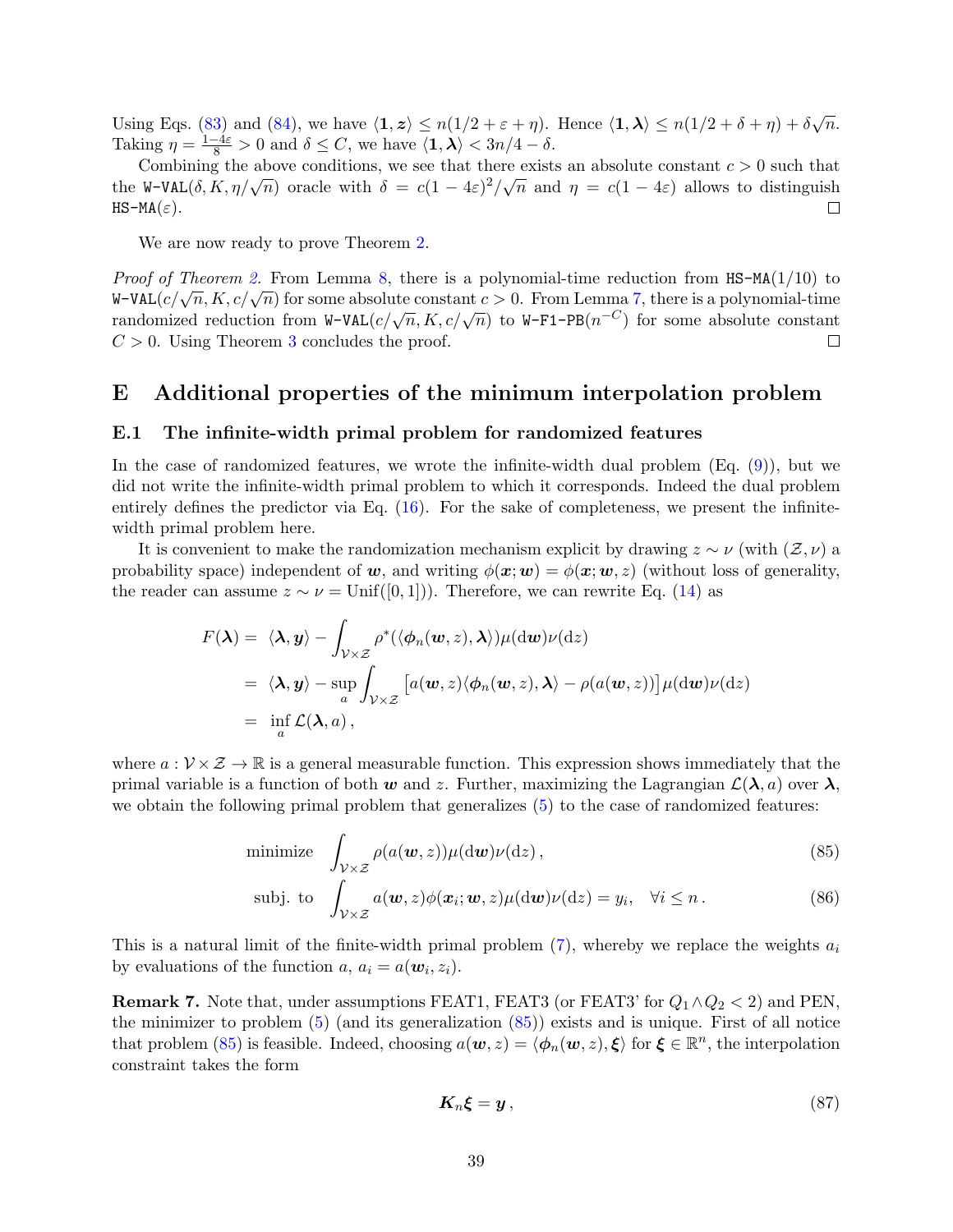which has solutions since  $K_n = \mathbb{E}_{w,z} {\{\phi_n(w,z) \phi_n(w,z)^\mathsf{T}\}} > 0$  is strictly positive definite by condition FEAT3. Let  $a_0$  be such a feasible point.

Denote by  $U(a) := \int_{\mathcal{V} \times \mathcal{Z}} \rho(a(\boldsymbol{w}, z)) \mu(\mathrm{d}\boldsymbol{w}) \nu(\mathrm{d}z)$  the cost function. Notice that, by assumption PEN,  $\rho(x) \geq c|x|^{1+\delta} - C$  for some constants  $c, \delta > 0$ , and  $C \in \mathbb{R}$ , and therefore  $U(a) \leq U(a_0)$ only if  $||a||_{L^{1+\delta}(\mu\otimes\nu)} \leq M < \infty$ . It is therefore sufficient to focus on these functions a. Further notice that the map  $a \mapsto f(x_i; a)$  is continuous under weak convergence in  $L^{1+\delta}(\mu \otimes \nu)$ , since  $\phi(\boldsymbol{x}_i;\cdot) \in L^k(\mu \otimes \nu)$  for every k by assumption FEAT1. It follows that the set of feasible solutions of [\(85\)](#page-38-2) satisfying  $||a||_{L^{1+\delta}(\mu\otimes\nu)} \leq C$  is closed and bounded and hence weakly sequentially compact by Banach-Alaoglu. Finally,  $a \mapsto U(a)$  is weakly lower semicontinuous by Fatou's lemma, and this implies existence of minimizers.

Uniqueness follows from the fact that  $\rho$  is strictly convex, which implies that  $a \mapsto U(a)$  is also strictly convex.

#### <span id="page-39-0"></span>E.2 Representer theorem for strictly convex and differentiable penalty

In the case of deterministic features (i.e.  $a(\mathbf{w}, z) = a(\mathbf{w})$  and  $\phi(\mathbf{x}; \mathbf{w}, z) = \phi(\mathbf{x}; \mathbf{w})$ ), we present here a generalization of the representer theorem to a broad class of penalties  $\rho$ . Recall that in the case of  $\rho(x) = \frac{1}{2}|x|^2$ , the representer theorem states that the solution  $a_* : \mathbb{R}^d \to \mathbb{R}$  belongs to the class of functions

$$
\left\{ \boldsymbol{w} \mapsto \langle \boldsymbol{\lambda}, \boldsymbol{\phi}_n(\boldsymbol{w}) \rangle : \boldsymbol{\lambda} \in \mathbb{R}^n \right\}.
$$
\n(88)

In words, the solution  $a_*$  is contained in the (at most) *n*-dimensional linear subspace spanned by  $\{ \boldsymbol{w} \mapsto \phi(\boldsymbol{x}_i; \boldsymbol{w}) : i \leq n \}.$ 

The following proposition generalizes this result to a penalty  $\rho$  that is strictly convex.

<span id="page-39-1"></span>**Proposition 7** (Representer theorem for penalty  $\rho$ ). Let  $\rho : \mathbb{R} \to \mathbb{R}$  be strictly convex and differentiable, and consider the minimum complexity interpolation problem [\(85\)](#page-38-2) in the case of deterministic features. The solution  $a_* : \mathbb{R}^d \to \mathbb{R}$  of Problem [\(85\)](#page-38-2) belongs to the class of functions (in the almost sure sense)

$$
\left\{ \boldsymbol{w} \mapsto s(\langle \boldsymbol{\lambda}, \boldsymbol{\phi}_n(\boldsymbol{w}) \rangle) : \boldsymbol{\lambda} \in \mathbb{R}^n \right\},\tag{89}
$$

where  $s(x) = (\rho')^{-1}(x)$ .

Note that we recover the representer theorem for RKHS when  $\rho = \frac{1}{2}$  $\frac{1}{2}|x|^2$  and  $s(x) = x$ . However for general  $\rho$ , the loss function cannot be simplified by evaluating  $(K(\mathbf{x}_i, \mathbf{x}_j))_{i,j \leq n}$  once.

Proof of Proposition [7.](#page-39-1) We have

$$
\inf_{a:\mathbb{R}^d\to\mathbb{R}}\left\{\int_{\mathcal{V}}\rho(a(\boldsymbol{w}))\mu(\mathrm{d}\boldsymbol{w}) : \int_{\mathcal{V}}a(\boldsymbol{w})\phi(\boldsymbol{x}_i;\boldsymbol{w})\mu(\mathrm{d}\boldsymbol{w}) = y_i, \quad \forall i \leq n\right\}
$$
\n
$$
\stackrel{(1)}{=} \inf_{a:\mathbb{R}^d\to\mathbb{R}}\sup_{\boldsymbol{\lambda}\in\mathbb{R}^n}\left\{\langle \boldsymbol{\lambda},\boldsymbol{y}\rangle + \int_{\mathcal{V}}\rho(a(\boldsymbol{w}))\mu(\mathrm{d}\boldsymbol{w}) - \int_{\mathcal{V}}a(\boldsymbol{w})\langle \boldsymbol{\lambda},\phi_n(\boldsymbol{w})\rangle\mu(\mathrm{d}\boldsymbol{w})\right\}
$$
\n
$$
\stackrel{(2)}{=} \sup_{\boldsymbol{\lambda}\in\mathbb{R}^n}\left[\langle \boldsymbol{\lambda},\hat{\boldsymbol{y}}\rangle + \inf_{a:\mathbb{R}^d\to\mathbb{R}}\int_{\mathcal{V}}\left\{\rho(a(\boldsymbol{w})) - a(\boldsymbol{w})\langle \boldsymbol{\lambda},\phi_n(\boldsymbol{w})\rangle\right\}\mu(\mathrm{d}\boldsymbol{w})\right]
$$
\n
$$
\stackrel{(3)}{=} \sup_{\boldsymbol{\lambda}\in\mathbb{R}^n}\left[\langle \boldsymbol{\lambda},\boldsymbol{y}\rangle - \int_{\mathcal{V}}\rho^*(\langle \boldsymbol{\lambda},\phi_n(\boldsymbol{w})\rangle)\mu(\mathrm{d}\boldsymbol{w})\right],
$$

where we introduced the Lagrange multiplies  $\lambda$  in (1), we used strong duality in (2), and we used the definition of the convex conjugate in (3). At the optimum, we must have  $a_*(w)$  =  $(\rho^*)'(\langle \lambda_*, \phi_n(\mathbf{w}) \rangle) = (\rho')^{-1}(\langle \lambda_*, \phi_n(\mathbf{w}) \rangle) = s((\langle \lambda_*, \phi_n(\mathbf{w}) \rangle))$  a.s. with respect to  $\mu$ .  $\Box$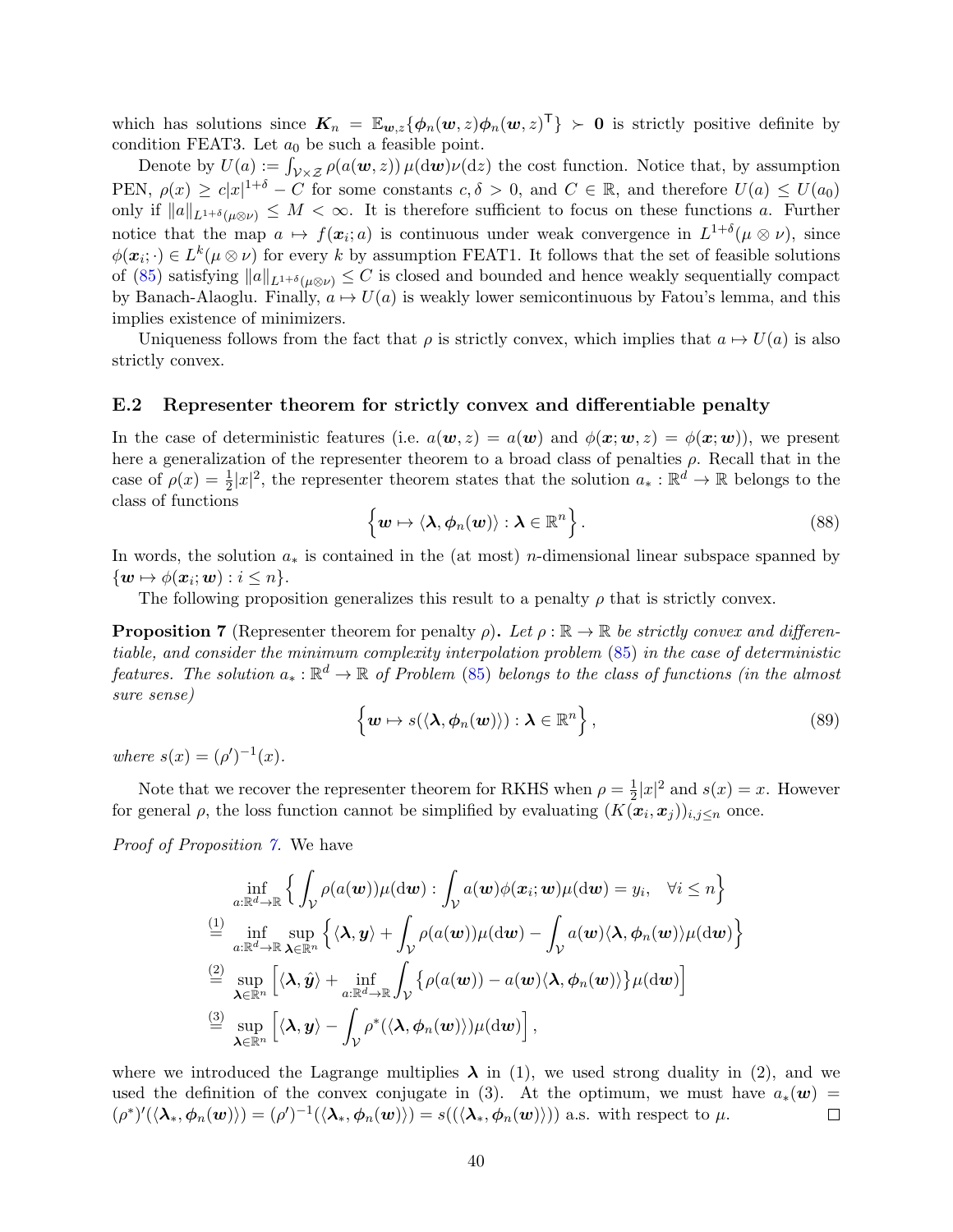## <span id="page-40-0"></span>F Useful technical facts

We recall the following basic result on concentration of the empirical covariance of independent sub-Gaussian random vectors. This can be found, for instance, in [\[Ver18,](#page-23-5) Exercise 4.7.3] or [\[Ver10\]](#page-23-6) (Theorem 5.39 and Remark  $5.40(1)$ ).

<span id="page-40-1"></span>**Lemma 9.** Let  $(a_i)_{i\leq N}$  be independent  $\tau^2$ -subgaussian random vectors, with common covariance  $\mathbb{E}\{\bm{a}_i\bm{a}_i^{\mathsf{T}}\} = \bm{\Sigma}$ . Denote by  $\hat{\bm{\Sigma}} := N^{-1}\sum_{i=1}^N \bm{a}_i\bm{a}_i^{\mathsf{T}}$  the empirical covariance. Then there exist absolute constants  $C, c > 0$  such that, for all  $s \geq C(\sqrt{n/N} \vee (n/N))$ , we have

$$
\mathbb{P}\left(\left\|\hat{\mathbf{\Sigma}} - \mathbf{\Sigma}\right\|_{\text{op}} \geq s\tau^2\right) \leq \exp\left(-cN(s \wedge s^2)\right). \tag{90}
$$

We also state and prove two simple lemmas about moments of sub-Gaussian random variables.

<span id="page-40-2"></span>**Lemma 10.** For any  $a > 0$  and any  $\delta > 0$  there exists  $C(a, \delta)$  such that the following holds. For any random variable X that is  $\tau^2$ -sub-Gaussian with  $\mathbb{E}\{X^2\} = 1$ , we have

$$
\mathbb{E}\{|X|^a\} \le C(a,\delta)\,\tau^{(a-2+\delta)_+}\,. \tag{91}
$$

This inequality holds for  $a \leq 2$ , with  $\delta = 0$  and  $C = 1$ .

*Proof.* Without loss of generality, we can assume  $X \geq 0$ . For  $a \leq 2$ , this is just Jensen's inequality. For  $a > 2$ , by Hölder for any  $q \in [0, a]$  and any  $r > 1$ , we have

$$
\mathbb{E}[X^a] \le \mathbb{E}[X^{rq}]^{1/r} \mathbb{E}[X^{r(a-q)/(r-1)}]^{(r-1)/r}.
$$

Setting  $q = 2/r$ ,  $r \ge 2/a$  and using the fact that  $\mathbb{E}[X^2] = 1$  and X is sub-Gaussian, we get that there exist constants  $C_0(a, r)$  finite as long as  $r > 1$ , such that

$$
\mathbb{E}[X^a] \le \mathbb{E}[X^{(ra-2)/(r-1)}]^{(r-1)/r} \le C_0(a,r)\tau^{a-2/r}.
$$

The claim follows by setting  $2/r = 2 - \delta$  or  $r = (1 - \delta/2)^{-1} > 1$ .

**Lemma 11.** For any  $q_1, q_2 > 0$  and any  $\delta > 0$  there exists  $C(q_1, q_2, \delta)$  such that the following holds. For any random variable X that is  $\tau^2$ -sub-Gaussian with  $\mathbb{E}\{X^2\} = 1$ , we have

$$
\mathbb{E}\{|X|^{q_1} \wedge |X|^{q_2}\} \ge C(q_1, q_2, \delta) \tau^{-(2-q_1 \wedge q_2 + \delta)_+}.
$$
\n(92)

.

 $\Box$ 

This inequality holds for  $q_1 = q_2 \geq 2$ , with  $\delta = 0$  and  $C = 1$ .

*Proof.* Without loss of generality, we can assume  $X \geq 0$ . For  $q_1 = q_2 \geq 2$ , this is just Jensen's inequality.

For the other cases, notice that, for  $a_1, a_2 \in [0,2]$ ,  $(x^{a_1} \wedge x^{a_2})(x^{2-a_1} \vee x^{2-a_2}) = x^2$ . Hence, by Hölder inequality, for all  $r > 1$ :

$$
1 = \mathbb{E}[X^2] \le \mathbb{E}[X^{a_1 r} \wedge X^{a_2 r}]^{1/r} \mathbb{E}[X^{(2-a_1)r/(r-1)} \vee X^{(2-a_2)r/(r-1)}]^{(r-1)/r},
$$

We then set  $a_i = q_i/r$ , and invert this relationship to get

$$
\mathbb{E}[X^{q_1} \wedge X^{q_2}] \ge \mathbb{E}[X^{(2r-q_1)/(r-1)} \vee X^{(2r-q_2)/(r-1)}]^{-(r-1)} \\
\ge \left(\mathbb{E}[X^{(2r-q_1)/(r-1)}] + \mathbb{E}[X^{(2r-q_2)/(r-1)}]\right)^{-(r-1)}
$$